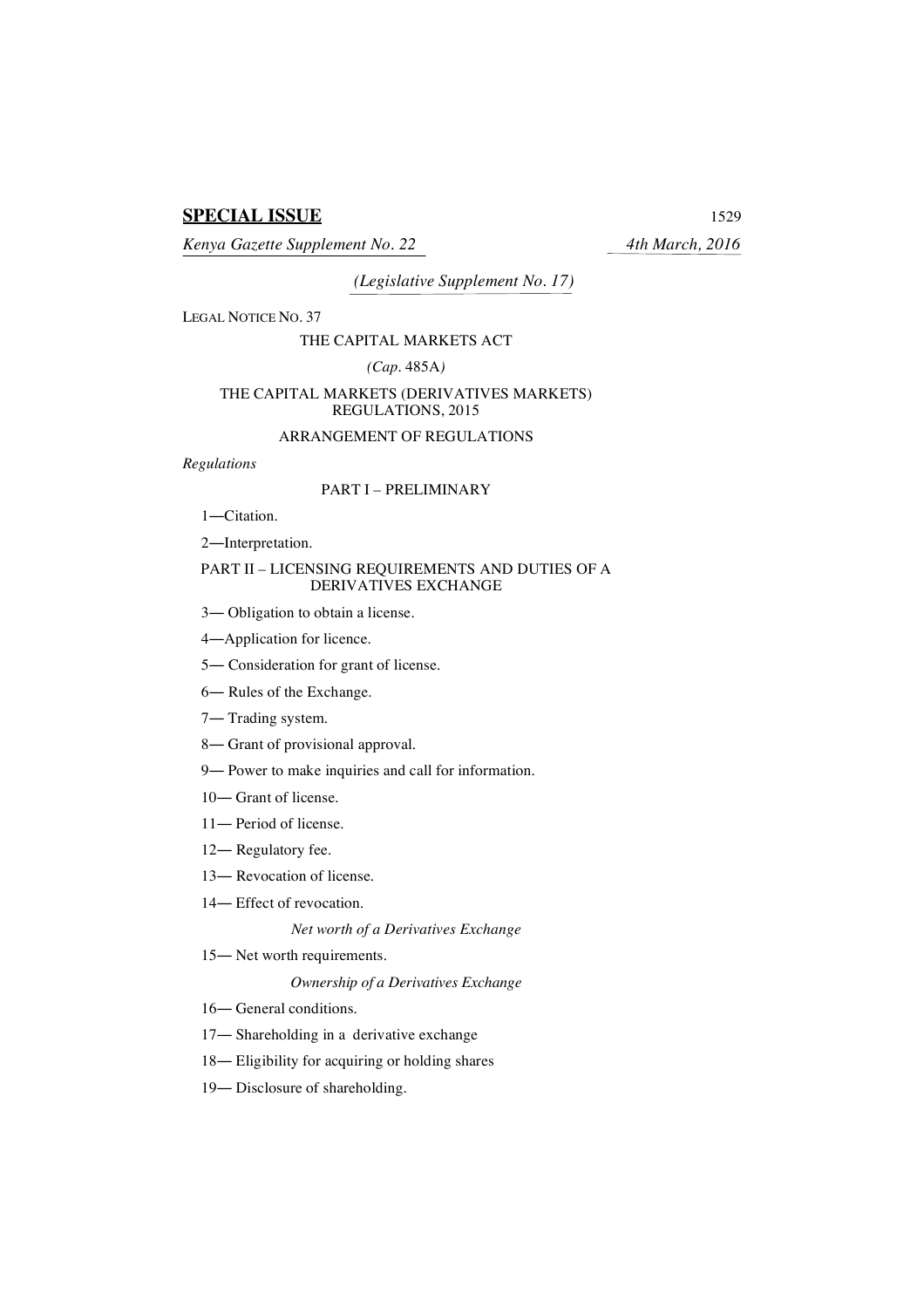― Record keeping.

*Governance of a Derivatives Exchange*

―Composition of the board.

―Conditions of appointment of directors.

―Appointment of chief executive officer

―Code of conduct for directors and key personnel.

―Compensation and tenure of key personnel.

―Segregation of regulatory departments.

―Oversight committees.

―Advisory Committee.

―Risk management committee.

―Appointment of compliance officer.

―Establishment of an investor protection fund

Disclosure and corporate governance norms.

―Transfer of penalties.

# *Duties of a Derivatives Exchange*

―Duties of Derivatives exchange.

―Facilities to be maintained by a Derivatives exchange.

―Derivatives exchange to assist Authority.

*Self-Regulatory Organization*

―Self- Regulation.

―Derivatives Exchange to oversee its members.

## *Accounts and Audit*

―Accounts and audit.

―The Authority may appoint an auditor.

―Annual report.

# PART III – CLEARING HOUSE OF A DERIVATIVES EXCHANGE

―Clearing house of a derivatives exchange.

―Duties of a clearing house of a derivatives exchange.

―Clearing and settlement rules of a derivatives exchange.

―Ranking of default proceedings of clearing house in insolvency.

- ―Derivatives broker to be party to certain transactions as principal.
- ―Property deposited with a clearing house.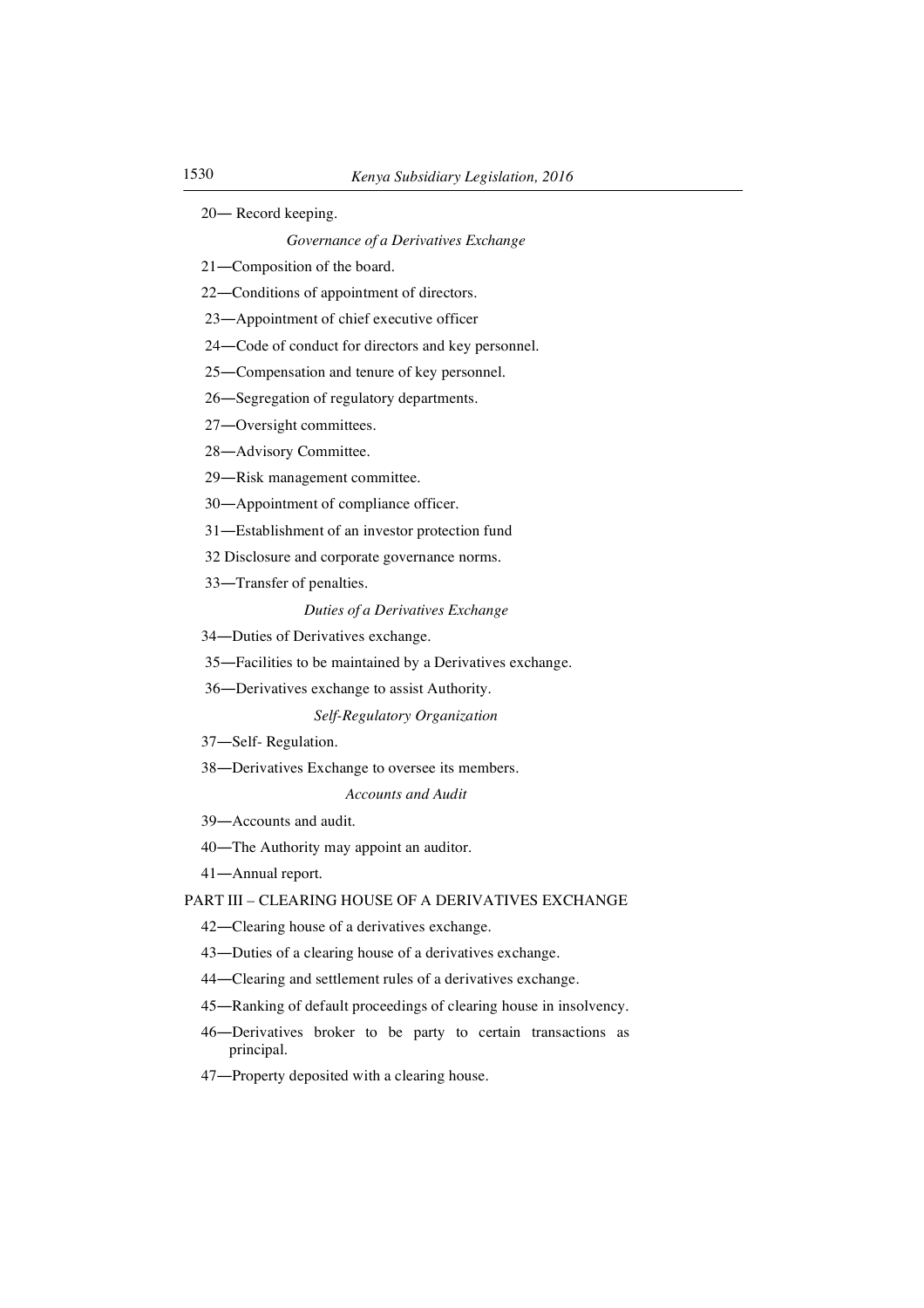―Preservation of rights etc.

## PART IV– APPROVAL OF DERIVATIVES CONTRACTS

- ―Transactions that may be conducted on a derivatives exchange.
- ―Approval of derivatives contracts.

# PART V – LICENSING OF DERIVATIVES BROKERS

- ―Obligation to seek a license
- ―licensing of a derivatives broker.
- ―Consideration for grant of license.
- ―Furnishing of information, clarifications, etc.
- ―Grant of license.
- ―Annual license fees,
- ―Suspension of a license.
- ―Revocation of a license.
- ―Automatic revocation of a license.
- ―Appeal against suspension or revocation of licence,
- ―Derivatives broker to clear liabilities.
- ―Continuing obligations,

# PART VI - CONDUCT OF DERIVATIVES BUSINESS

- ―Standards of conduct,
- ―Systems audit.
- ―Risk disclosure statements.
- ―Segregation of clients' funds.

## PART VII - INSPECTION

- ―The right of the Authority to inspect.
- ―Procedure for inspection.
- ―Obligations of a derivatives broker who is under inspection.
- ―Action on inspection report.
- ―Appointment of an auditor.

# PART VIII – MARKET OFFENCES

- ― False trading.
- ― Bucketing.
- ―Manipulation of price of a Derivatives contract and cornering.
- ―Employment of fraudulent or deceptive devices, etc.
- ―Fraudulently inducing trading in Derivatives contracts.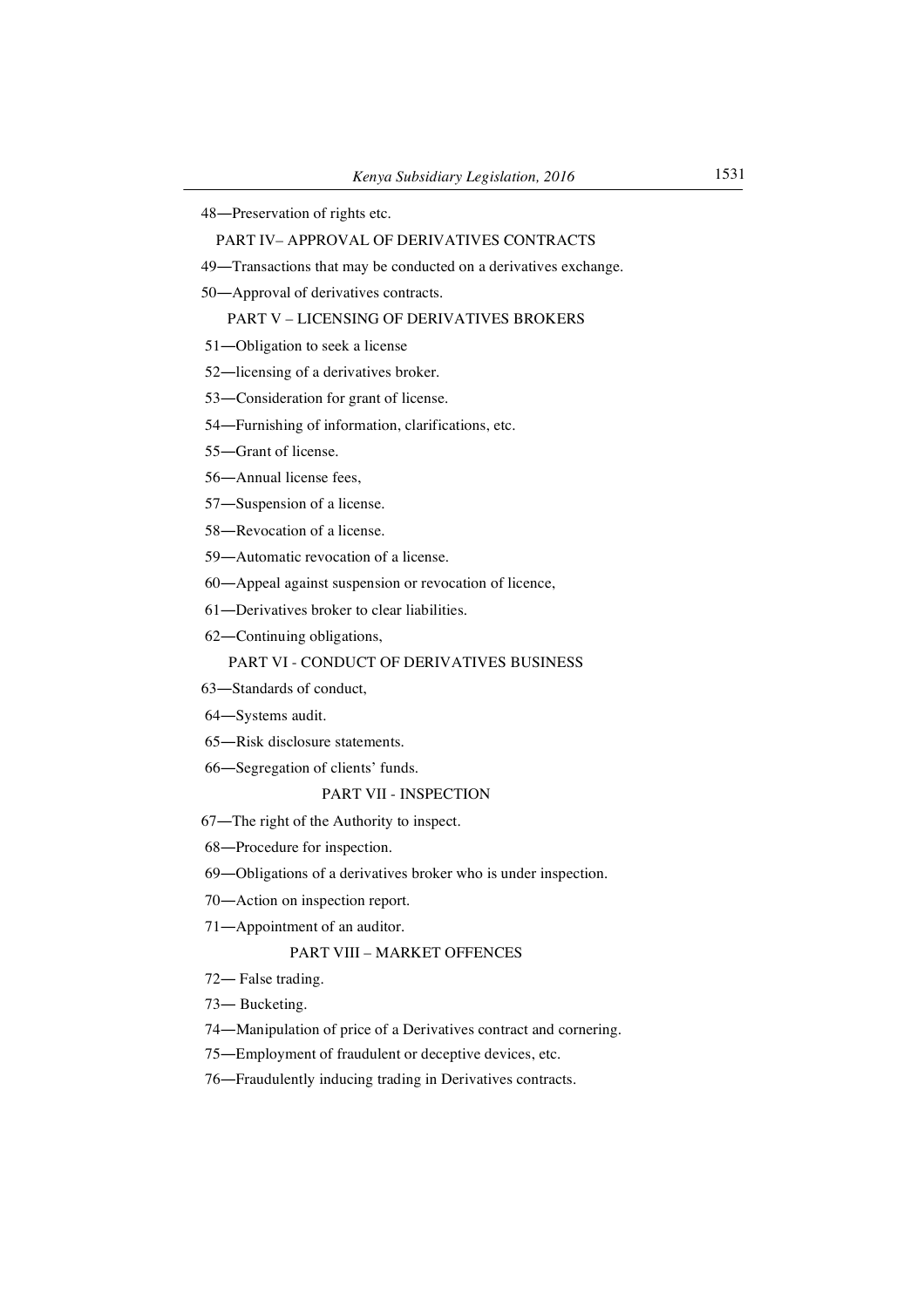77―Trading of derivatives contracts off- exchange is illegal.

78―Penalty,

# PART IX – GENERAL PROVISIONS

79―Revocation of L.N 108/2013,

80―Savings.

# **SCHEDULES**

| <b>FIRST SCHEDULE—</b> | Application Form for a License to Conduct<br>the Business of a Derivatives Exchange |
|------------------------|-------------------------------------------------------------------------------------|
|                        | SECOND SCHEDULE -Licensing and Annual Fees for Derivatives<br>Exchanges             |
|                        | THIRD SCHEDULE— Part A - Code of conduct for the directors on<br>the board          |
|                        | Part B - Code of Ethics for directors and key<br>personnel of Derivatives Exchange  |
|                        | Part C -. Measures to ensure segregation of<br>regulatory Departments               |
|                        | FOURTH SCHEDULE- Application Form for Licence as Derivatives<br><b>Broker</b>       |
|                        | FIFTH SCHEDULE — Derivatives Broker Licence Fees                                    |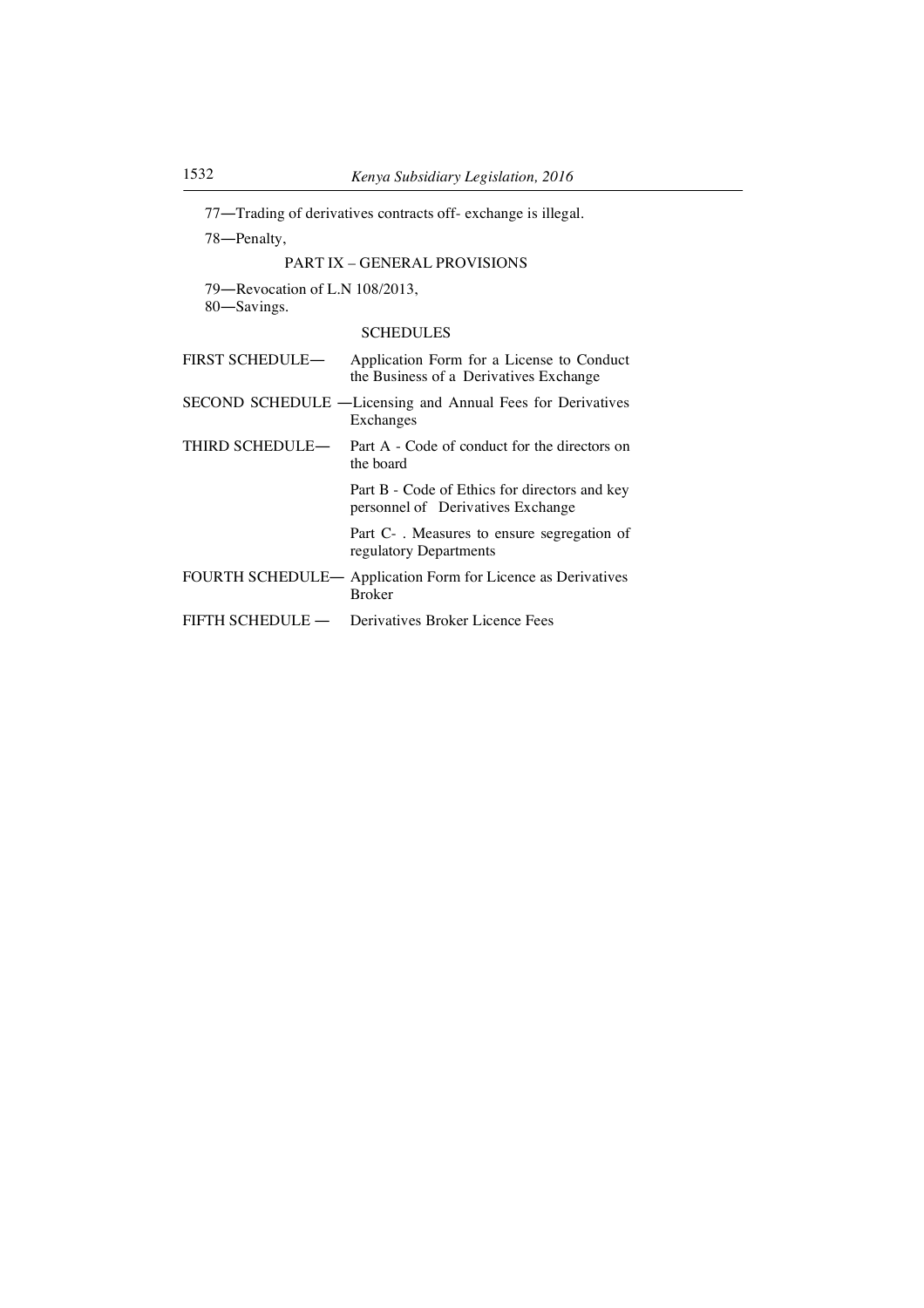LEGAL NOTICE NO.

#### THE CAPITAL MARKETS ACT

## *(Cap.* 485A*)*

IN EXERCISE of the powers conferred by section 12 (1) of the Capital Markets Act, the Cabinet Secretary to the National Treasury, makes the following Regulations—

## THE CAPITAL MARKETS (DERIVATIVES MARKETS) REGULATIONS, 2015

#### PART I — PRELIMINARY

1. These Regulations may be cited as the Capital Markets (Derivatives Markets) Regulations, 2015. Citation.

2. In these Regulations, unless the context otherwise requires— Interpretation.

"Act" means the Capital Markets Act and any rules and regulations made thereunder; ;

"associate", has the meaning assigned to it under section 3 of the Act; *Cap. 485A*

"Authority" has the meaning assigned to it under section 2 of the Act;

"board" means the board of directors of a derivatives exchange;

"clearing bank" means a bank, as defined under section 2 of the Banking Act, which is designated or appointed by a derivatives exchange to provide banking and other facilities to a —

- (a) derivatives exchange;
- (b) the clearing house of an exchange; and
- (c) brokers of an exchange;

to facilitate the maintenance of a segregated account and clearing and settlement functions; "clearing house" means a settlement system by which the claims and liabilities of derivatives brokers and their clients in respect of different derivatives contracts confirmed by the exchange are received, adjusted, settled and paid;

"client" means a person who is registered with a derivatives broker and has executed an agreement with the derivatives broker;

"client assets" means —

- (a) money received or retained by, or any other property deposited with a derivatives broker in the course of the derivatives broker's business;
- (b) any money or other property accruing from (a);

for which that derivatives broker has to account to a client;

"client funds" means money of any currency which a derivatives broker —

Cap. 488.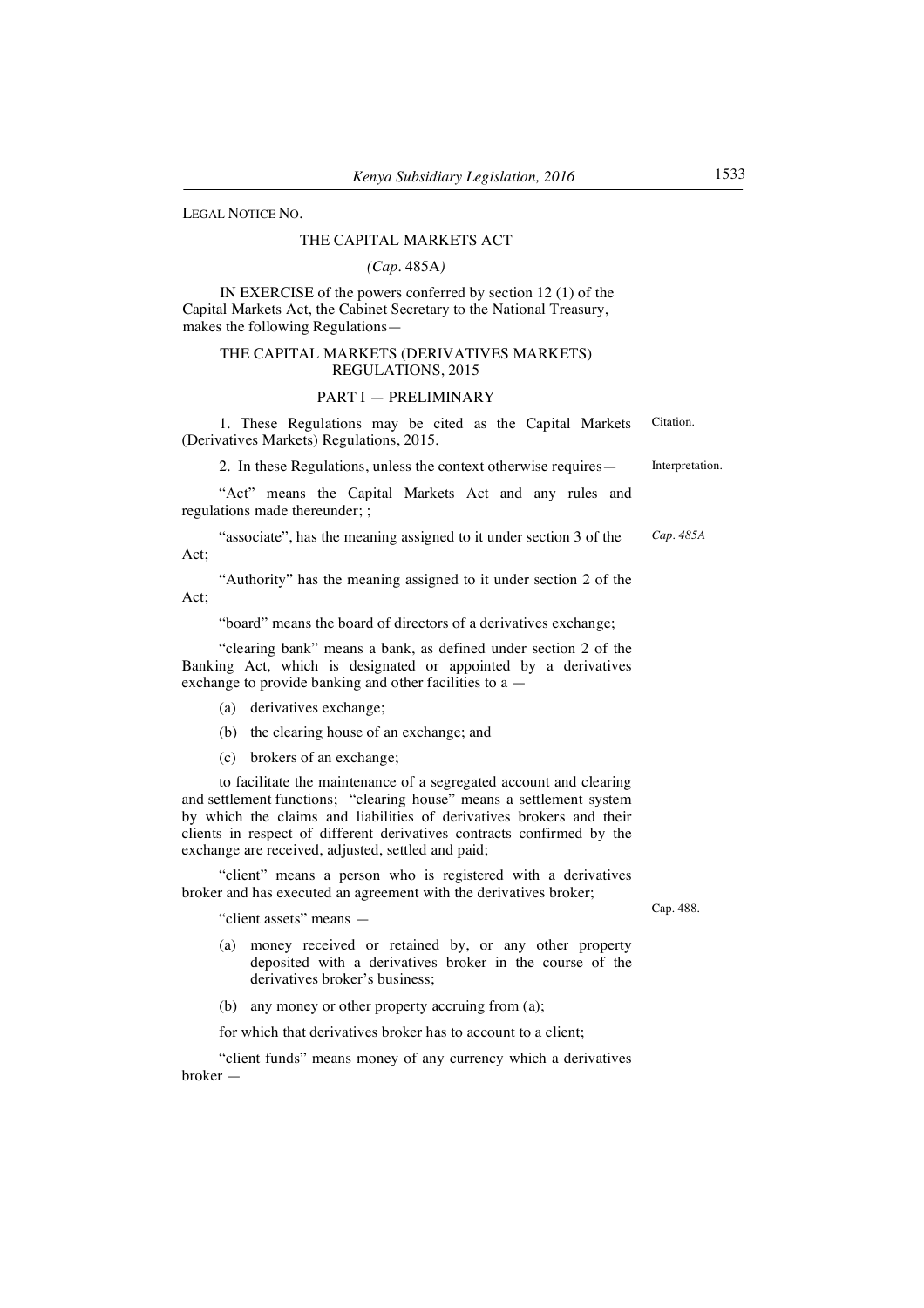- (a) receives or deposits with a clearing house of a derivatives exchange on behalf of a client; or
- (b) owes to a client;

"client group account" means a bank account established and maintained by a derivatives broker for the purposes of regulation 65;

"corner" in relation to derivatives markets means acquisition of enough of a particular commodity or financial instrument or to hold a significant commodity or securities position sufficient to be able to manipulate its price;

"defaulter" means a derivatives broker who is the subject of any default proceedings instituted under these Regulations;

"demutualization' means the separation of ownership of an exchange from the right to trade on such exchange;

"demutualized exchange" means a derivatives exchange in which ownership and rights to trade are separate;

"derivatives broker" means a body corporate admitted to the membership of a derivatives exchange and by the Authority to engage in the business of trading in derivatives contracts as an agent for investors in return for a commission and on its own account;

"derivatives exchange" has the meaning assigned to it under section 2 of the Act;

"derivatives member" means a person admitted to the membership of a derivatives exchange in accordance with these Regulations and the rules of the derivatives exchange but does not refer to a shareholder or an equity holder of the derivatives exchange;

"derivatives contract" means a standardized type of securities or financial instruments which derives its value from the value of underlying assets, indices, or interest rates that are transacted on a derivatives exchange;

"derivatives market" has the meaning assigned to it under section 2 of the Act;

"financial year" means the period of twelve months ending on the thirty first December in each year;

"investor protection fund" means a fund established under regulation 31;

"key personnel" has the meaning assigned to it under the Act;

"liquid networth" means the aggregate value of paid-up equity share capital plus free reserves excluding statutory funds, benefit funds, and reserves created out of revaluation reduced by the investments in businesses, whether related or unrelated, aggregate value of accumulated losses and deferred expenditure not written off, including miscellaneous expenses not written off;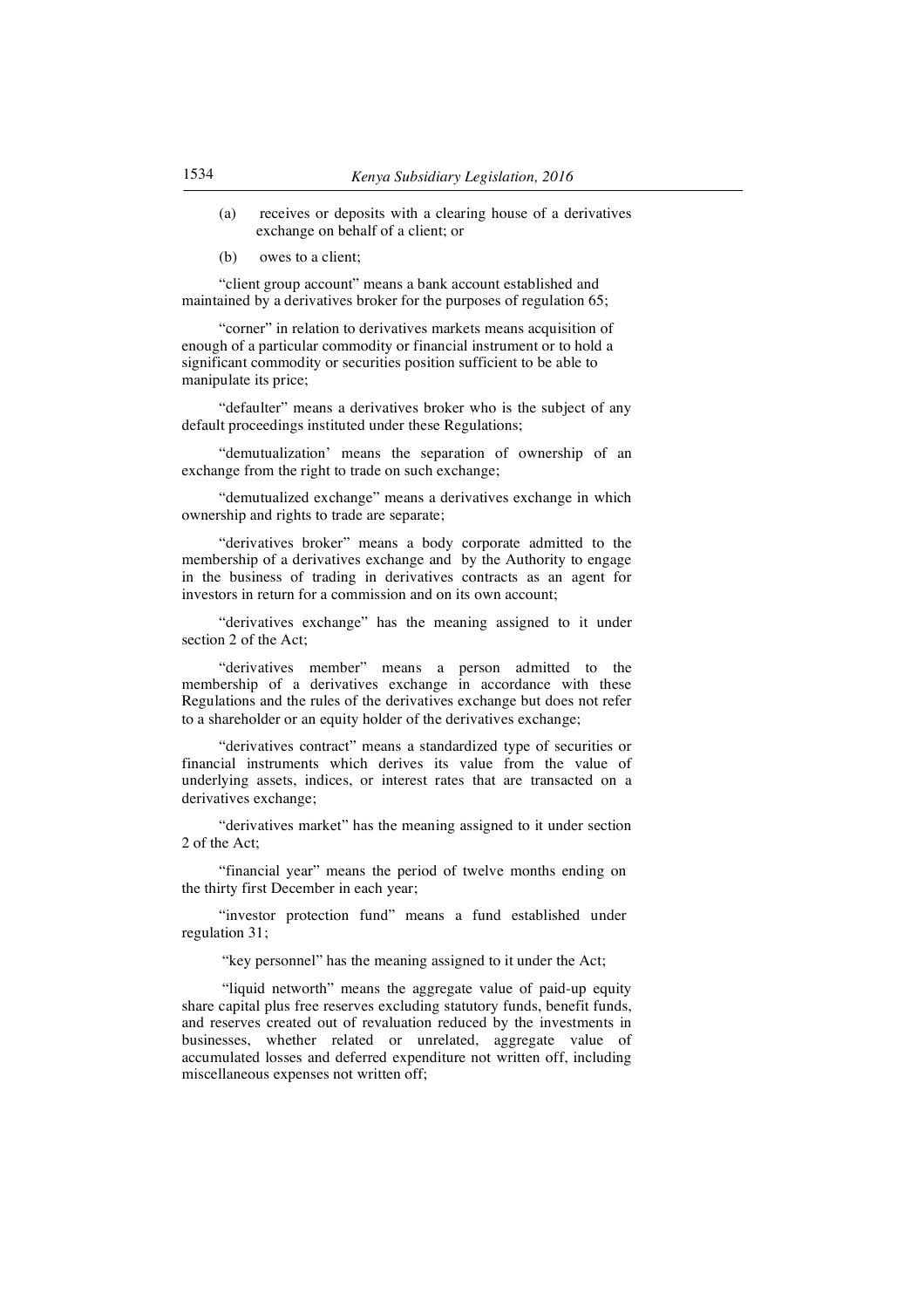"margin" means a deposit or payment made to create, vary or maintain a position in the derivatives contract, and includes market to market, regular and additional margins or such other margins, which may be specified by the derivatives exchange from time to time;

"market charge" means a charge, whether fixed or floating, granted in favour of a clearing house of a derivatives exchange —

- (a) over any property which is held by or deposited with the clearing house of a derivatives exchange; and
- (b) for the purpose of securing liabilities arising directly in connection with the clearing house of a derivatives exchange, ensuring the settlement of a market contract;

and where a charge is granted partly for the purpose of a market charge and partly for other purposes, the charge for the purposes of these Regulations is a market charge in so far as it has effect for the specified purpose;

"market collateral" means any property which is held by or deposited with a clearing house for the purpose of securing liabilities arising directly in connection with the clearing house, ensuring the settlement of a market contract and where any collateral is granted partly for the purpose of a market collateral and partly for other purposes, the collateral for the purposes of these Regulations is a market collateral in so far it has been provided for that specified purpose;

"market contract" means —

- (a) a contract entered into by a clearing house with a derivatives broker under a novation —
	- (i) which is subject to the clearing and settlement rules of the clearing house;
	- (ii) for the purpose of clearing and settling of transactions using the clearing facility; and
	- (iii) which is subject to the rules of the clearing house of a derivatives exchange whether before or after default proceedings have commenced; or
- (b) a transaction which is being cleared or settled through the clearing house, whether or not a novation is to take place;

"netting" means the determination of net payment or delivery obligations by setting off, adjusting obligations or claims arising out of buying and selling of derivatives contracts, discontinuation of business, dissolution, winding-up or insolvency or such other circumstances as may be specified in the rules of the derivatives exchange;

"net worth" means paid up capital and free reserves and other securities approved by the derivatives exchange from time to time, but does not include fixed assets, pledged securities, value of member's card, unlisted securities, bad deliveries, debts or advances overdue for more than three months or debts or advances given to the associate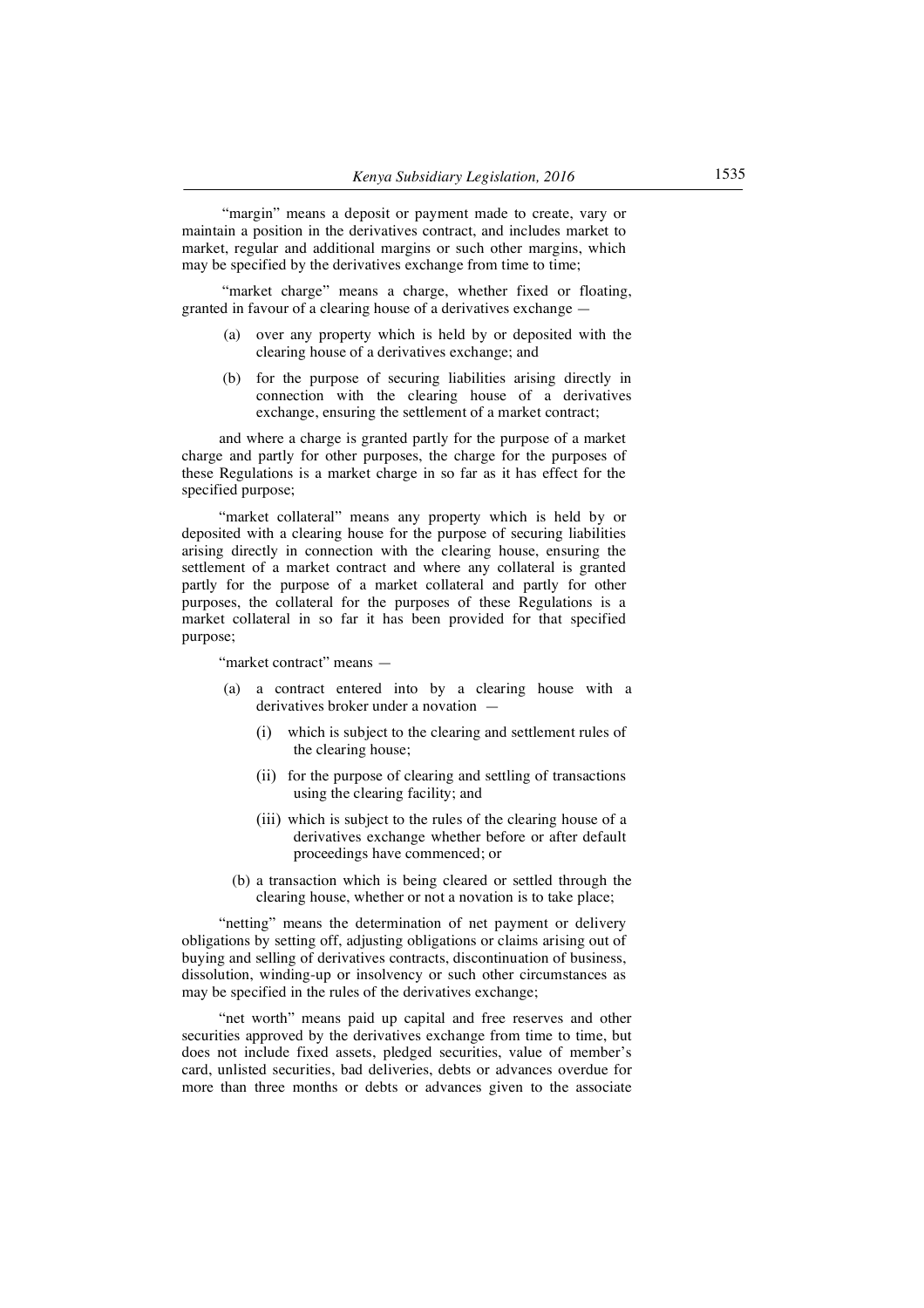persons of the trading member or derivatives broker, prepaid expenses, losses, intangible assets and value of marketable securities less a haircut specified by the derivatives exchange and approved by the Authority;

"net capital balance" means the excess of current assets which includes cash at bank, trade receivables at book value less overdue for more than fourteen days, investments in listed securities and Government of Kenya bonds at market value less a haircut specified by the derivatives exchange and approved by the Authority, over current liabilities which include trade payables at book value, other liabilities as classified under International Financial Reporting Standards and contingent liabilities as classified under International Financial Reporting Standards;

"novation" means the act of a clearing house of becoming the legal counterparty to both parties of every trade;

"public interest director" means an independent director, representing the interest of investors in a derivatives market and who does not have any association with that derivatives market, either directly or indirectly;

"regulatory department" means a department of a derivatives exchange which is entrusted with regulatory powers and duties and such other departments as may be specified by the Authority;

"record" means all documentary and electronic materials created, generated, sent, communicated, received, or stored, regardless of physical form or characteristics;

"risk management" means the method of assessing, measuring and controlling risk using appropriate methods including statistical techniques;

"settlement" means the discharge of the rights and liabilities of the parties to the derivatives contract, whether by performance, compromise or otherwise;

"settlement guarantee fund" means a fund established and maintained by a derivatives exchange to strengthen the financial integrity of settlement by the derivatives exchange and used in a manner specified by the rules of the derivatives exchange;

"trading in derivative contracts" means making or offering to make with any person, or inducing or attempting to induce any person to enter into or to offer to enter into any agreement for or with a view of purchasing or selling a derivatives contract; and

"tick size" means the minimum change in price of a derivative contract up or down.

## PART II — LICENSING REQUIREMENTS AND DUTIES OF A DERIVATIVES EXCHANGE

3. A person shall not establish, run, conduct, organize or assist in establishing, running, conducting or organizing a derivatives exchange unless that person has obtained a license from the

Obligation to obtain a license.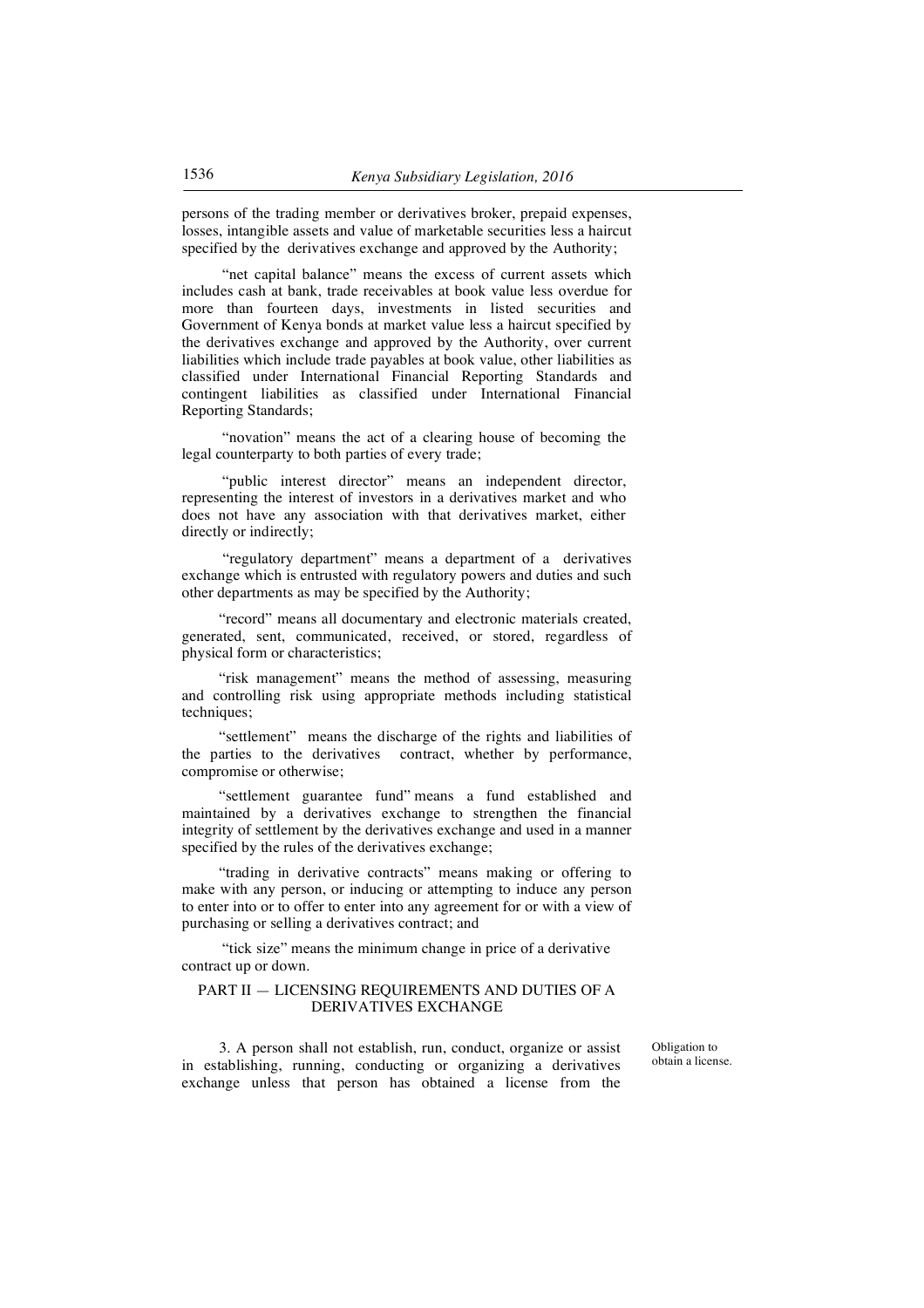#### Authority:

Provided that a securities exchange, which has been operating under the Act at the commencement of these Regulations and is desirous of running a derivatives market, shall apply to the Authority for an additional license for listing derivatives contracts under these Regulations and all the provisions of these Regulations shall apply to such securities exchange.

4. (1) A person who intends to establish a derivatives exchange shall submit an application for licensing to the Authority in the Form set out in the First Schedule.

(2) An application under subregulation (1) shall be accompanied  $by-$ 

- (a) the copies of memorandum and articles of association and rules governing the operations of the exchange, which-
	- (i) are in a form satisfactory to the Authority; and
	- (ii) restrict the applicant to the business of operating a derivatives market and services incidental thereto;
- (b) details of trading, clearing and settlement systems proposed to be adopted by the applicant;
- (c) the prescribed licensing fees set out in the Second Schedule;
- (d) satisfactory bank references;
- (e) a business feasibility plan evaluated by an entity with a proven track record and expertise in derivatives or derivatives market development, establishment or management; and
- (f) such additional documents as the Authority may require.

5. In order to be entitled to apply for a licence under Regulation 4, an applicant shall be required to —

- (a) be a company limited by shares;
- (b) be demutualized:
- (c) have a minimum authorized, issued and paid up equity share capital of one billion Kenya Shillings;
- (d) satisfy requirements relating to ownership and governance structure specified in these Regulations;
- (e) have its directors and shareholders who hold or intend to hold shares, determined as fit and proper persons as prescribed under section 24A of the Act;
- (f) satisfy the minimum liquid net-worth requirements specified in these Regulations;
- (g) have a minimum of one hundred million Kenya Shillings in the settlement guarantee fund before the commencement of trading;
- (h) satisfy requirements relating to financial capacity,

Consideration for grant of license

Application for license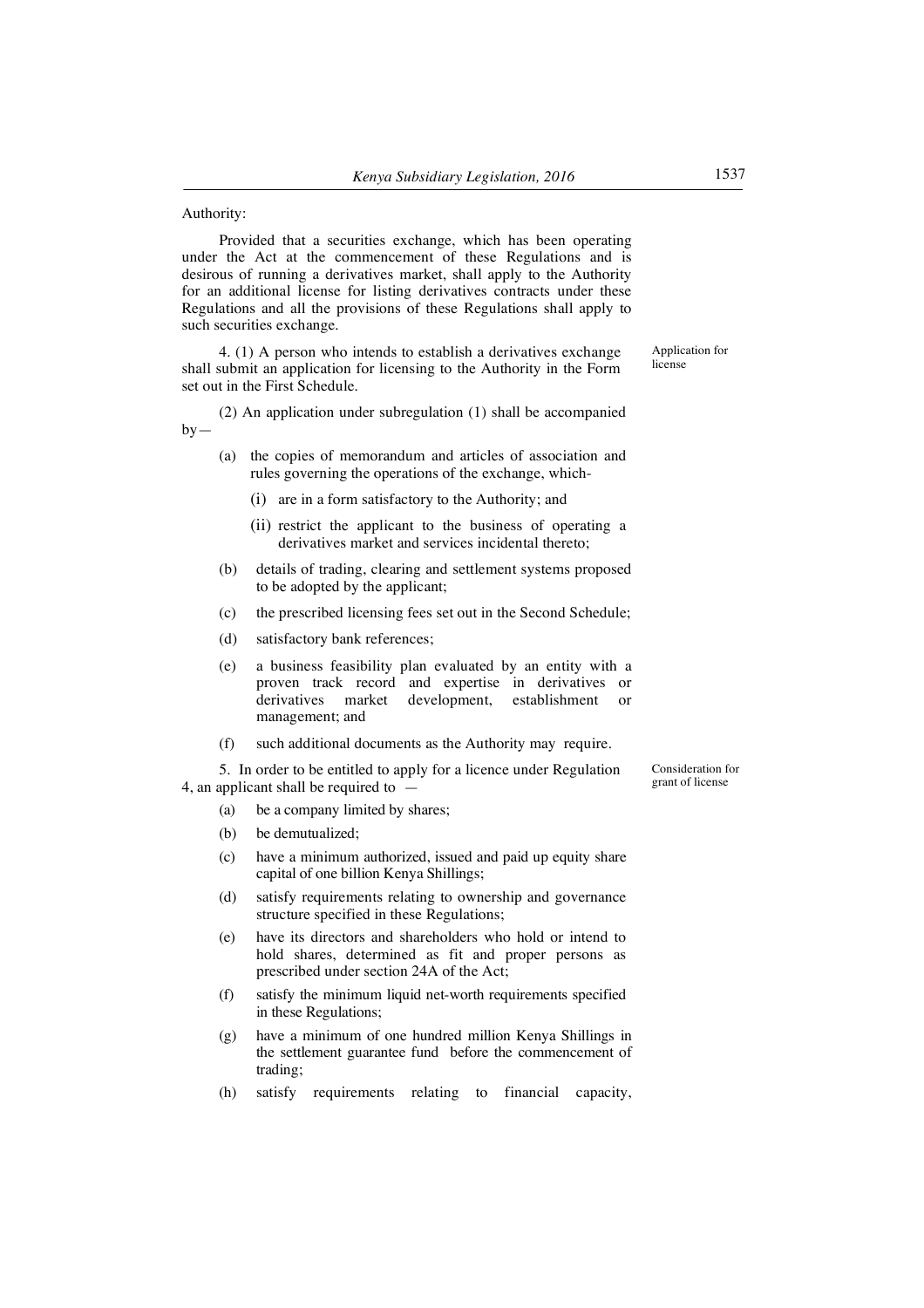functional expertise and infrastructure;

- (i) have in its employment, sufficient number of persons with adequate professional and other relevant competencies and experience; and
- (j) comply with any other conditions as may be specified by the Authority.

6. (1) An applicant seeking approval to operate a derivatives exchange shall establish and adopt derivatives exchange rules.

Rules of the Exchange

(2) The rules adopted under subregulation (1) shall contain provisions on—

- (a) the clear demarcation of roles and responsibilities of the board, chief executive officer and the statutory committees of the board;
- (b) the powers of the chief executive officer including in emergency situations;
- (c) the granting of trading rights and non-transferable memberships of the derivatives exchange;
- (d) general obligations of the derivatives brokers who are its derivatives members;
- (e) specifications of the minimum parameters to be disclosed in respect of derivatives contracts to be listed with prior approval of the Authority;
- (f) the clearing and settlement of all trades in derivatives contracts by the clearing house of the derivatives exchange where the clearing house is wholly owned by the exchange or is its subsidiary;
- (g) the performance of novation, netting and guarantee settlement of trades:
- (h) complete segregation of business accounts of brokers from that of their clients and between different clients;
- (i) trading including validation of orders on the derivatives exchange;
- (j) the suspension of trading of any derivatives contract for the protection of investors or for the conduct of orderly and fair trading;
- (k) investigation into the trading practices and financial transactions of derivatives brokers and their clients;
- (l) the clearing house and designated clearing banks of the derivatives exchange;
- (m) the margining regime, daily marking to market of all open positions and variation margin call to derivatives brokers and their clients;
- (n) the methodology for determining the daily and final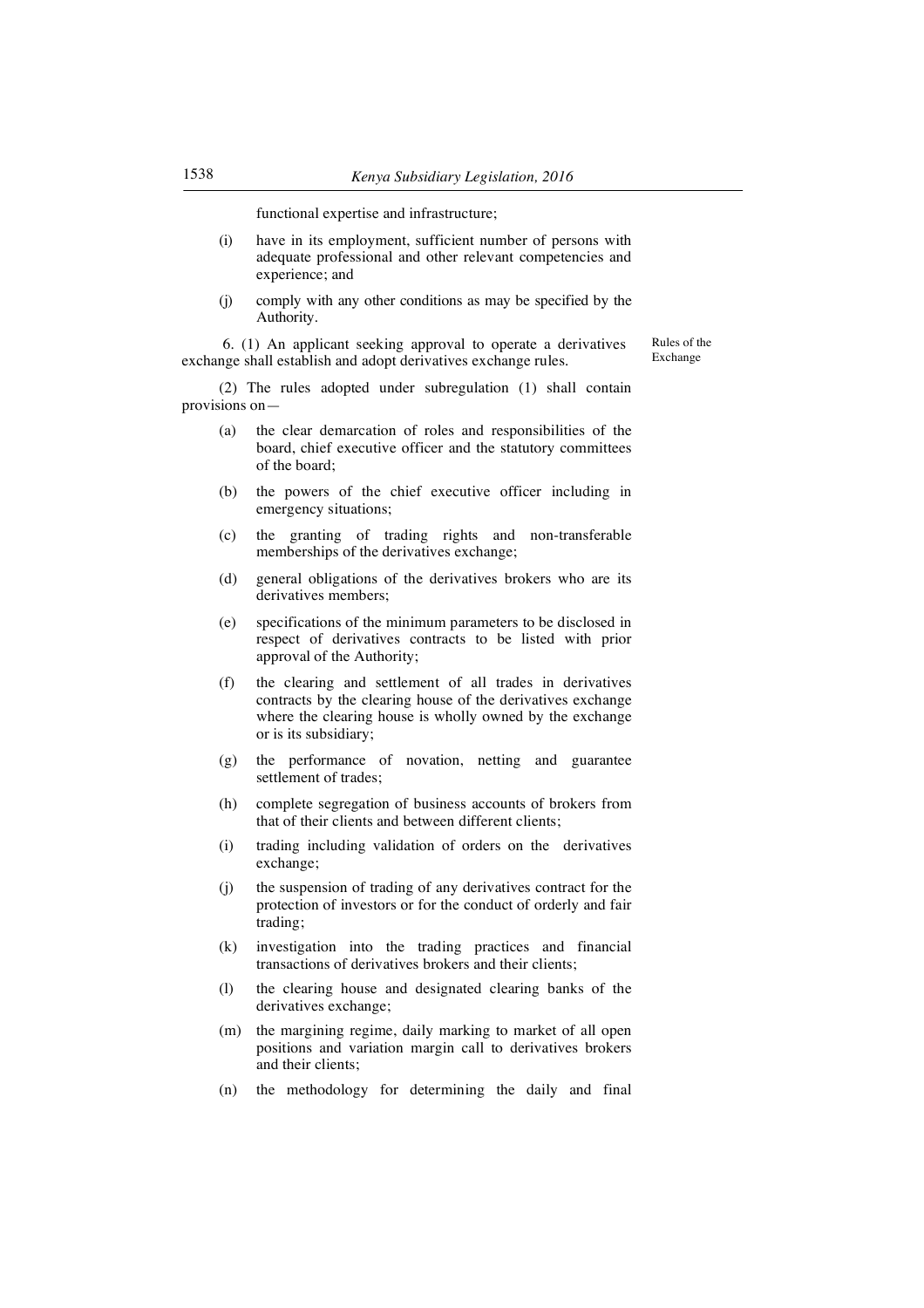settlement prices;

- (o) deliveries through the clearing house and obligations of the brokers;
- (p) the closing out of derivatives contracts in case of noncompliance with the rules of the derivatives exchange;
- (q) the mandatory maintenance of a settlement guarantee fund including provisions for pay in, pay out and topping up;
- (r) the mandatory maintenance of an investor protection fund including provisions for pay in, pay out and topping up;
- (s) the declaration of an event of default and disposal of defaulter's assets under lien or pledge;
- (t) the arbitration of disputes and provision for appeal to the Authority by derivatives brokers and investors; and
- (u) any other provisions specified by the Authority.

Trading system.

7. (1) A proposed derivatives exchange shall deploy a trading system which shall be approved by the Authority before such system is implemented.

(2) The trading system deployed under subregulation (1) shall—

- (a) be integrated with a clearing and settlement system;
- (b) have an online screen-based trading system for providing direct market access up to the client level via the internet;
- (c) be capable of establishing connectivity with brokers and their clients;
- (d) have the necessary infrastructure to ensure timely clearing and settlement of trades;
- (e) have an adequate risk management mechanism including a pre trade check performed by the trading system;
- (f) be capable of providing real time risk management and market surveillance tools for monitoring of trading activities of all brokers and their clients on a real time basis;
- (g) provide brokers and their clients a facility for accessing both the daily transactions and financial reports including ledgers;
- (h) have a facility to disseminate information about trades, quantities and quotes in real time to at least one information vending network which is accessible to investors in Kenya and internationally;
- (i) have adequate systems capacity supported by a business continuity plan including a disaster recovery site;
- (j) be established and maintained in a way as to ensure that it is secure and maintains the confidentiality of data; and
- (k) have any other features and functionalities specified by the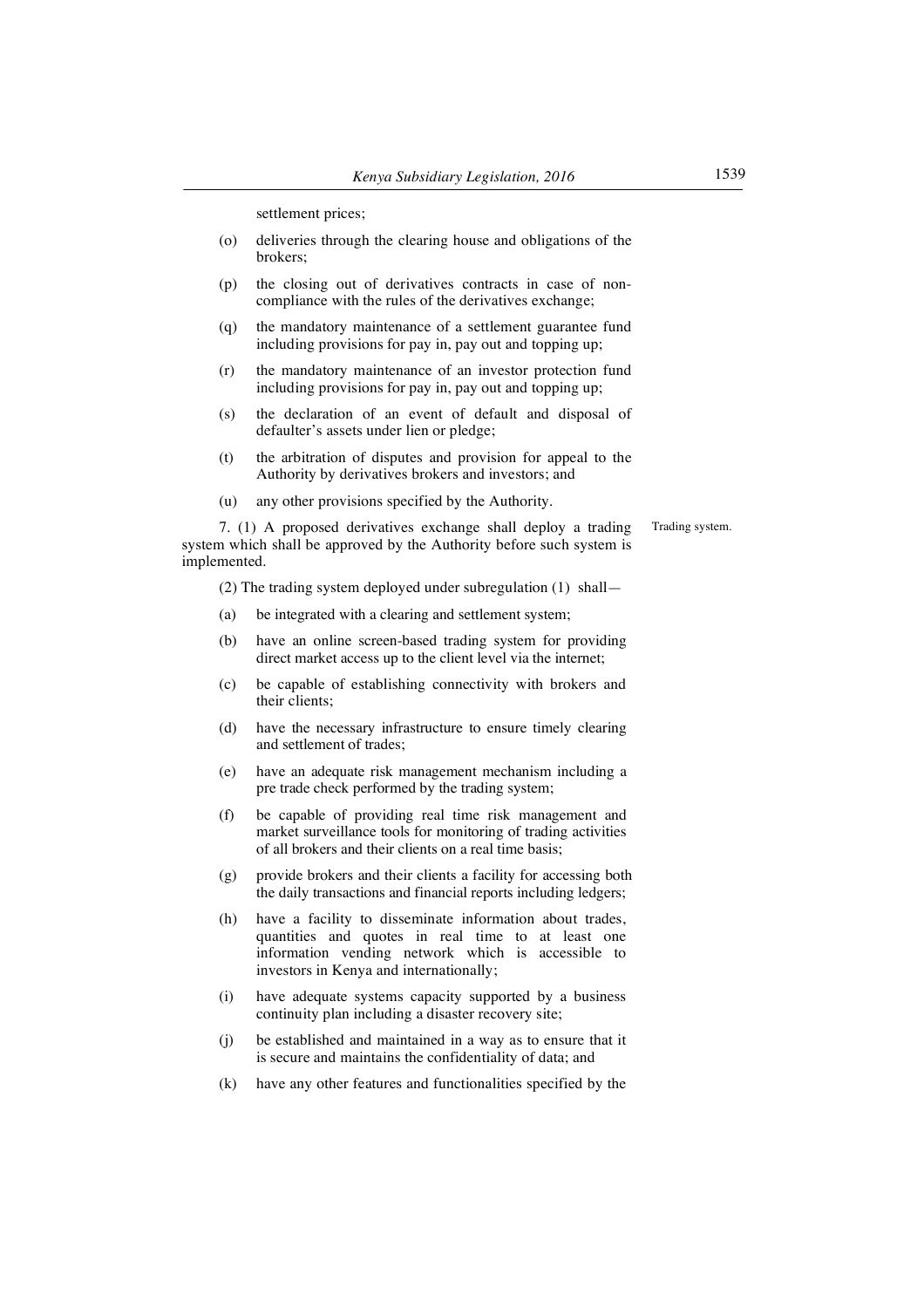## Authority.

8. (1) The Authority may, if satisfied that the applicant has demonstrated that it is capable of complying with the requirements under regulations 4, 5, 6 and 7, grant the applicant a provisional license to operate a derivatives exchange.

(2) The provisional license granted under subregulation (1) shall be valid for a period of six months:

Provided that the Authority may, upon sufficient cause shown by the applicant, extend the validity of the provisional license for a further period not exceeding three months.

9. The Authority may, before and after granting a provisional license to an applicant for a derivatives exchange license, make inquiries and require such further information or document to be furnished, as the Authority may consider necessary.

10. (1) The Authority may, after the expiry of the period for which the provisional license had been granted under regulation 8 and if the Authority is satisfied that the applicant has complied with regulations 4, 5, 6, 7 and any other relevant requirements under the Act, grant a license to the applicant to operate a derivatives exchange.

(2) A derivatives exchange shall comply with such other conditions as the Authority may impose from time to time, including conditions with regard to —

- (a) the nature of derivatives contracts to be dealt with by that derivatives exchange; and
- (b) approval by the Authority of all derivatives contracts to be listed by that derivatives exchange.

11. A license granted under regulation 10 shall remain valid unless suspended or revoked by the Authority.

12. A derivatives exchange shall pay a regulatory fee as set out in the Second Schedule or as may be imposed by the Authority from time to time.

13. (1) The Authority may, by notice in writing, revoke a derivatives exchange license granted under these Regulations with effect from the date specified in the notice if the derivatives exchange —

- (a) ceases to comply with the eligibility conditions specified under regulations 5, 6 and 7;
- (b) ceases to operate a derivatives market that it has been to operate under regulation 10;
- (c) is being wound up;
- (d) fails to comply with any requirement of the Act or these Regulations;
- (e) fails to comply with a direction of the Authority;
- (f) fails to provide the Authority with information required by

Grant of provisional approval.

Power to make inquiries and call for information.

Grant of licence.

Period of license.

Regulatory fee.

Revocation of license.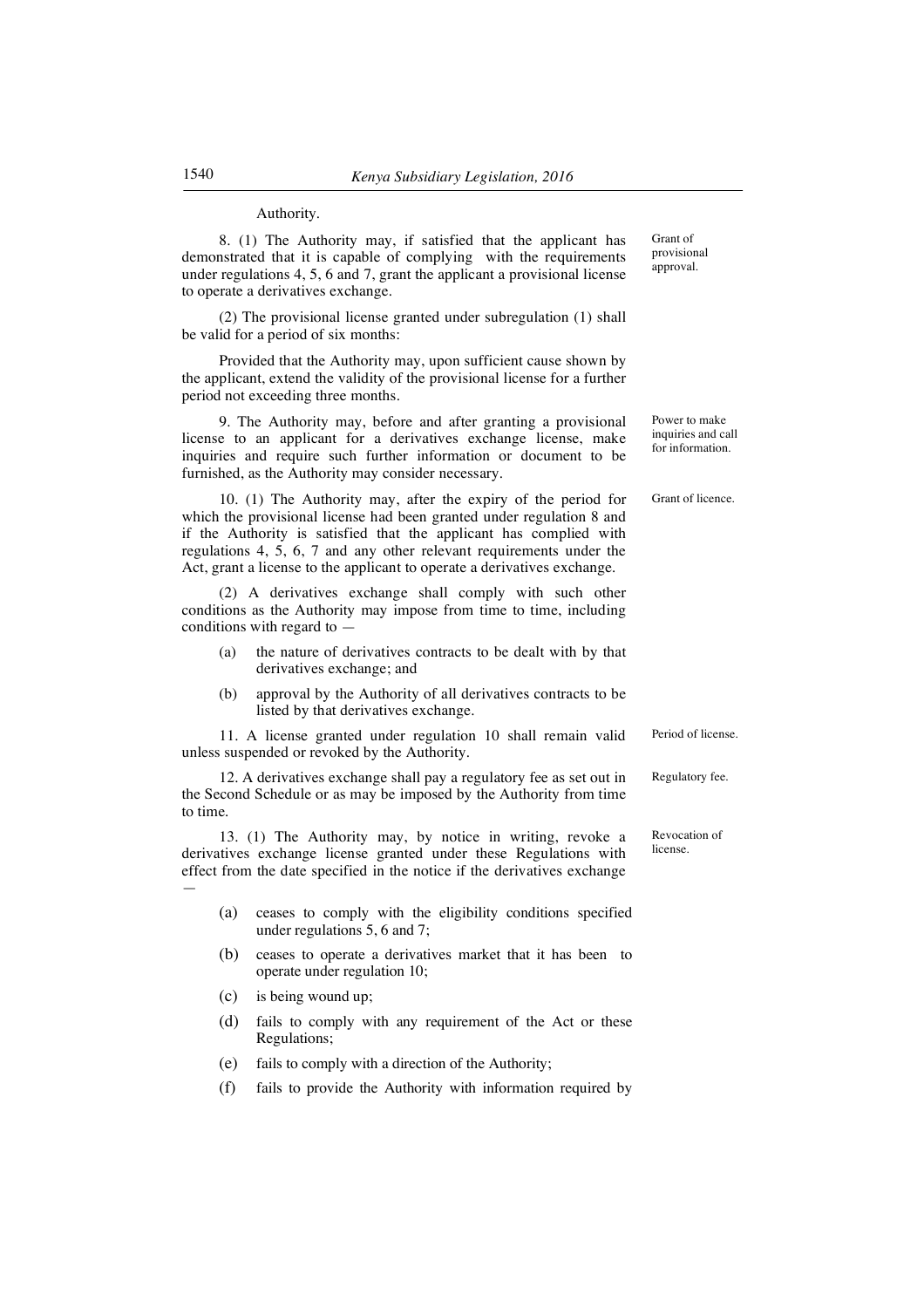the Authority;

- (g) provides false or misleading information;
- (h) is operating in a manner detrimental to the public interest; or
- (i) requests the Authority to do so.

(2) For the purposes of subsection (1), a derivatives exchange shall be deemed to have ceased to operate its derivatives market if the derivatives exchange has ceased to operate its derivatives market for more than thirty days unless the derivatives exchange has obtained prior written approval of the Authority to do so.

(3) The Authority may, by notice served under subregulation (1), allow the derivatives exchange to continue, on or after the date on which the revocation is to take effect, to carry on such activities affected by the revocation as the Authority may specify in the notice for the purpose of –

- (a) closing down the operations of the derivatives exchange; or
- (b) protecting the interests of the public.

(4) The Authority shall not, except where responding to a request under subregulation (1) (i), revoke a derivatives exchange license without giving the derivatives exchange an opportunity to be heard.

(5) Where the Authority revokes the license of a derivatives exchange, the Authority shall publish a notice of that revocation in at least two newspapers of nationwide circulation in Kenya.

14. A revocation of license under regulation 13 shall not operate so as to —

Effect of revocation.

avoid or affect any agreement, transaction or arrangement entered into on the derivatives market operated by the derivatives exchange where the agreement, transaction or arrangement was entered into before the revocation of the license; or

(a) affect any right, obligation or liability arising under such agreement, transaction or arrangement.

## *Net worth of a Derivatives Exchange*

15. (1) A derivatives exchange shall maintain, at all times, liquid net worth amounts of a type acceptable to the Authority, which shall be adequate in relation to the nature, size and complexity of the business of that derivatives exchange to ensure that there is no significant risk that liabilities may not be met as they fall due.

(2) The minimum liquid networth capital requirement for a derivatives exchange shall be —

- (a) an amount equal to one half of the estimated gross operating costs of the derivatives exchange for the next twelve-month period; or
- (b) such other liquid networth amount as may be prescribed by

Net worth requirements.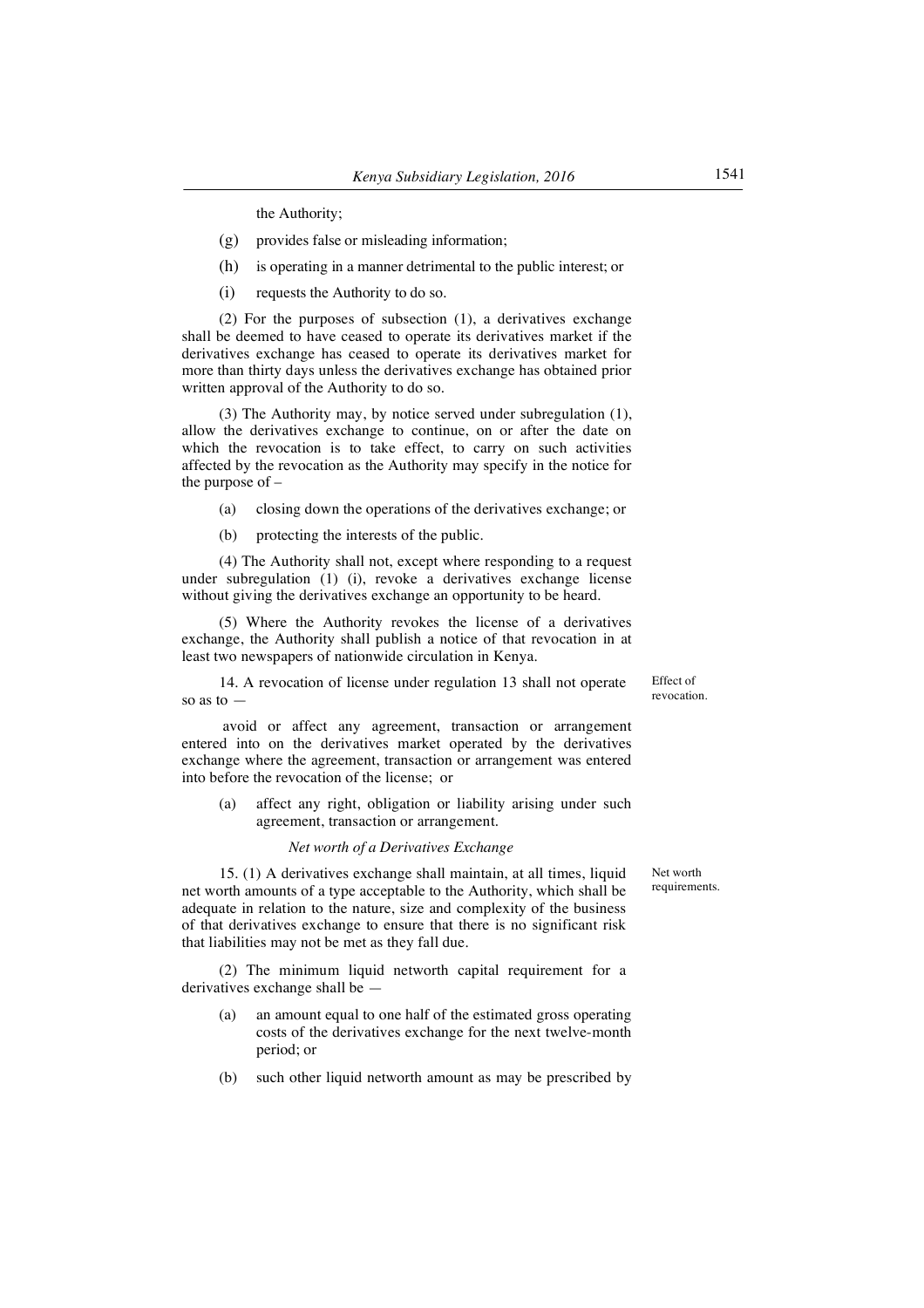## the Authority.

(3) A derivatives exchange shall have systems and controls to enable the derivatives exchange to determine and monitor whether its liquid networth is sufficient for the purposes of subregulation (1) and the minimum liquid networth requirement for the purposes of subregulation (2).

(4) A derivatives exchange shall submit to the Authority an audited liquid networth certificate from the auditor on a quarterly basis within thirty days after the end of every quarter.

## *Ownership of a Derivatives Exchange*

16. (1) Save as otherwise provided for in these Regulations, the shareholding or voting rights of any person in a derivatives exchange shall, at all times, not exceed the limits specified in this Part.

(2) The shareholding as specified in this Part shall include any instrument owned or controlled, directly or indirectly, which provides for entitlement to equity or rights over equity at any future date.

17. (1) At least fifteen percent of the paid up equity share capital of a derivatives exchange shall be held by a Kenyan entity.

(2) No individual or corporate person shall —

- (a) control or be beneficially entitled directly or indirectly, to more than twenty five per cent of the issued share capital or voting rights of a derivatives exchange;
- (b) be entitled to appoint more than twenty-five per cent of a board; or
- (c) be entitled to receive more than twenty-five percent of the aggregate dividends to be paid in any given financial year.

(3) Where an applicant under subregulation (2) is an individual and does not meet the requirements of this regulation, that individual shall be required to comply with the requirements of this regulation within five years from the date of issue of a license to operate a derivatives exchange.

(4) Subregulation (2) shall not apply where the ownership structure of a corporate shareholder is sufficiently diverse and no single person holds or controls more than twenty-five percent of its shares, votes, directorship appointments or dividend.

18. (1) A person shall not, directly or indirectly, acquire or hold five per cent or more of the equity shares of a derivatives exchange unless that person has been certified by the Authority as fit and proper.

(2) A person who, directly or indirectly, either individually or collectively with other persons, plans to acquire equity shares such that the shareholding of that person exceeds five percent of the paid up equity share capital of a derivatives exchange, shall seek approval of the Authority at least fifteen days prior to the proposed date of conditions.

General

Shareholding in a derivatives exchange.

Eligibility for acquiring or holding shares.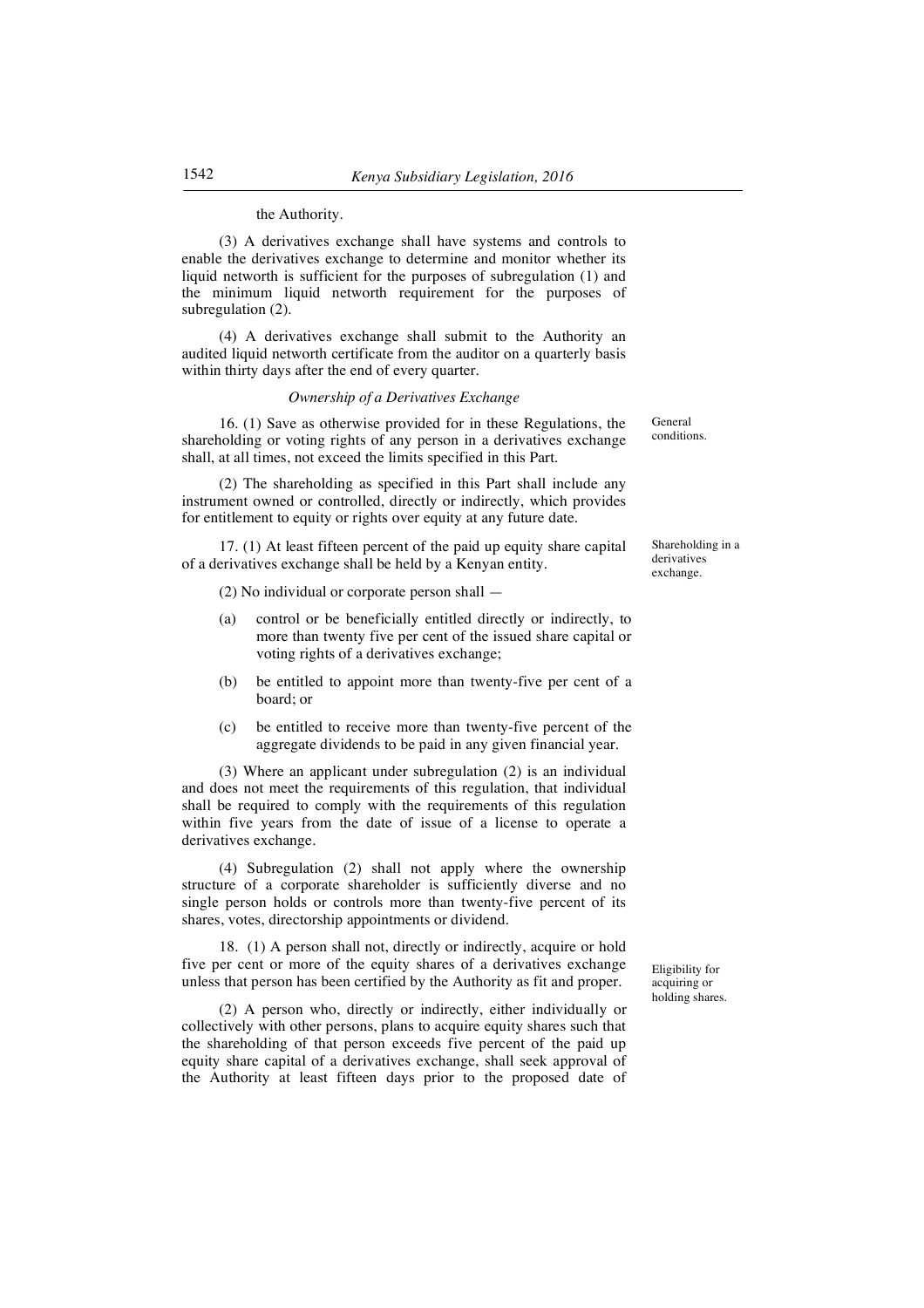## acquisition.

(3) A person who holds more than five percent of the paid up equity share capital in a derivatives exchange, shall file a declaration within fifteen days of the end of every financial year to the derivatives exchange, as the case may be, that that person complies with the fit and proper criteria provided in the Act.

(4) Any person who —

- (a) holds five per cent or more of the equity shares of a derivatives exchange; and
- (b) does not in the opinion of the Authority, fulfill the fit and proper criteria as set out under the Act —
	- (i) shall cease to exercise any voting rights immediately upon the derivatives exchange being notified in writing by the Authority, that the shareholder does not fulfill the fit and proper criteria as set under the Act; and
	- (ii) reduce the holding of equity shares to less than five per cent of the share capital of the derivatives exchange within twelve months, or such longer period as the Authority may determine.

19. (1) Without prejudice to any provision of these Regulations, a derivatives exchange shall disclose to the Authority, in the format specified by the Authority, the shareholding pattern of the derivatives exchange on a quarterly basis within fifteen days from the end of each quarter.

(2) The disclosure under subregulation (1) shall include —

- (a) the names of the ten largest shareholders and the number and percentage of shares held by each of them;
- (b) the names of the shareholders falling under regulations 17 and 18 who acquire shares in that quarter.

(3) A derivatives exchange shall at all times monitor and ensure compliance with this Part.

20. A derivatives exchange shall, in addition to the requirements under any other laws, retain and preserve all the books, registers, minutes of the board meetings and other documents for a period of not less than seven years.

#### *Governance of a Derivatives Exchange*

21. (1) The board of a derivatives exchange shall comprise of—

- (a) shareholder directors;
- (b) at least one third public interest directors; and
- (c) a chief executive officer:

Provided that the chief executive officer of a derivatives

Disclosure of shareholding.

Record keeping.

Composition of the board.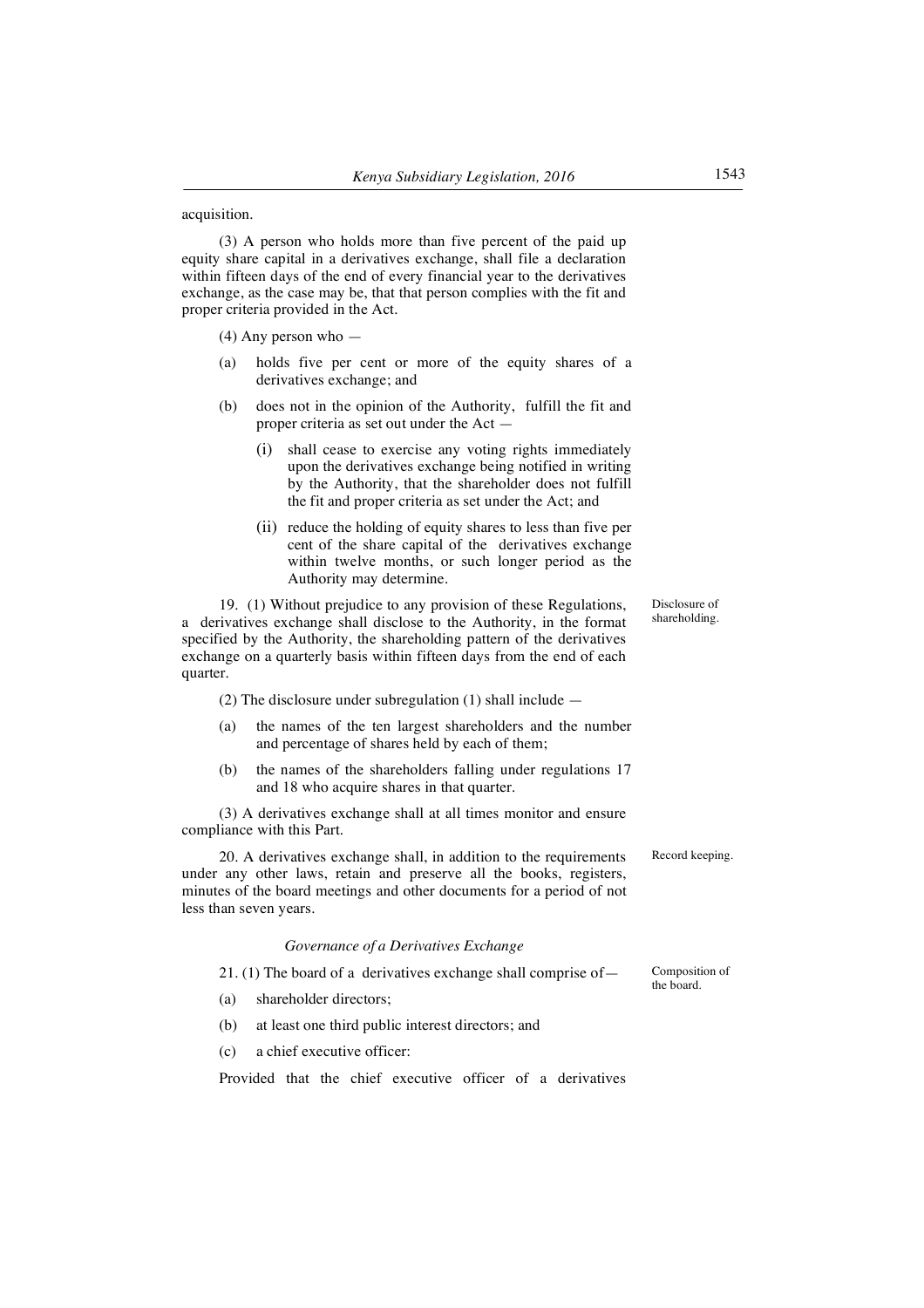exchange shall not be the chief executive officer of a subsidiary of a derivatives exchange.

(2) A derivatives broker who is a derivatives member or an associate or an agent of that derivatives broker shall not be a member of the board of any derivatives exchange.

(3) At least one public interest director shall be present in the meetings of the board to constitute the quorum.

22. (1) A derivatives exchange shall submit for approval by the Authority, the names of proposed directors for appointment to the board of a derivatives exchange thirty days prior to their appointment or re-appointment.

(2) A public interest director appointed under subregulation (1) shall serve for a fixed term of three years and shall be eligible for reappointment for one further term.

23. (1) A derivatives exchange may change its chief executive with the prior written consent of the Authority and in accordance with any conditions that may be imposed by the Authority.

(2) A derivatives exchange shall, subject to the guidelines issued by the Authority from time to time, determine the qualification, manner of appointment, terms and conditions of appointment and other procedural formalities associated with the appointment of the chief executive officer.

(3) The tenure under any contract for the chief executive officer of a derivatives exchange shall not be less than three years and not exceeding five years:

Provided that the tenure of office of the chief executive of a derivatives exchange may be renewed for one further term.

(4) No person shall be appointed as the chief executive officer of a derivatives exchange if the person is —

- (a) a shareholder or an associate of a shareholder of any derivatives exchange; or
- (b) a shareholder or an associate of a derivatives broker.

(5) The board of a derivatives exchange may, with the prior approval of the Authority, terminate the appointment of its chief executive officer—

(a) if the chief executive officer fails to comply with the articles of association of the derivatives exchange; or

to give effect to the directions, guidelines and other orders issued by the Authority, under the Act or these Regulations.

(6) The Authority may on its own motion, terminate the appointment of a chief executive officer of a derivatives exchange if the Authority considers it to be in the public interest:

Provided that the Authority shall not terminate such services

Conditions of appointment of directors.

Appointment of chief executive officer.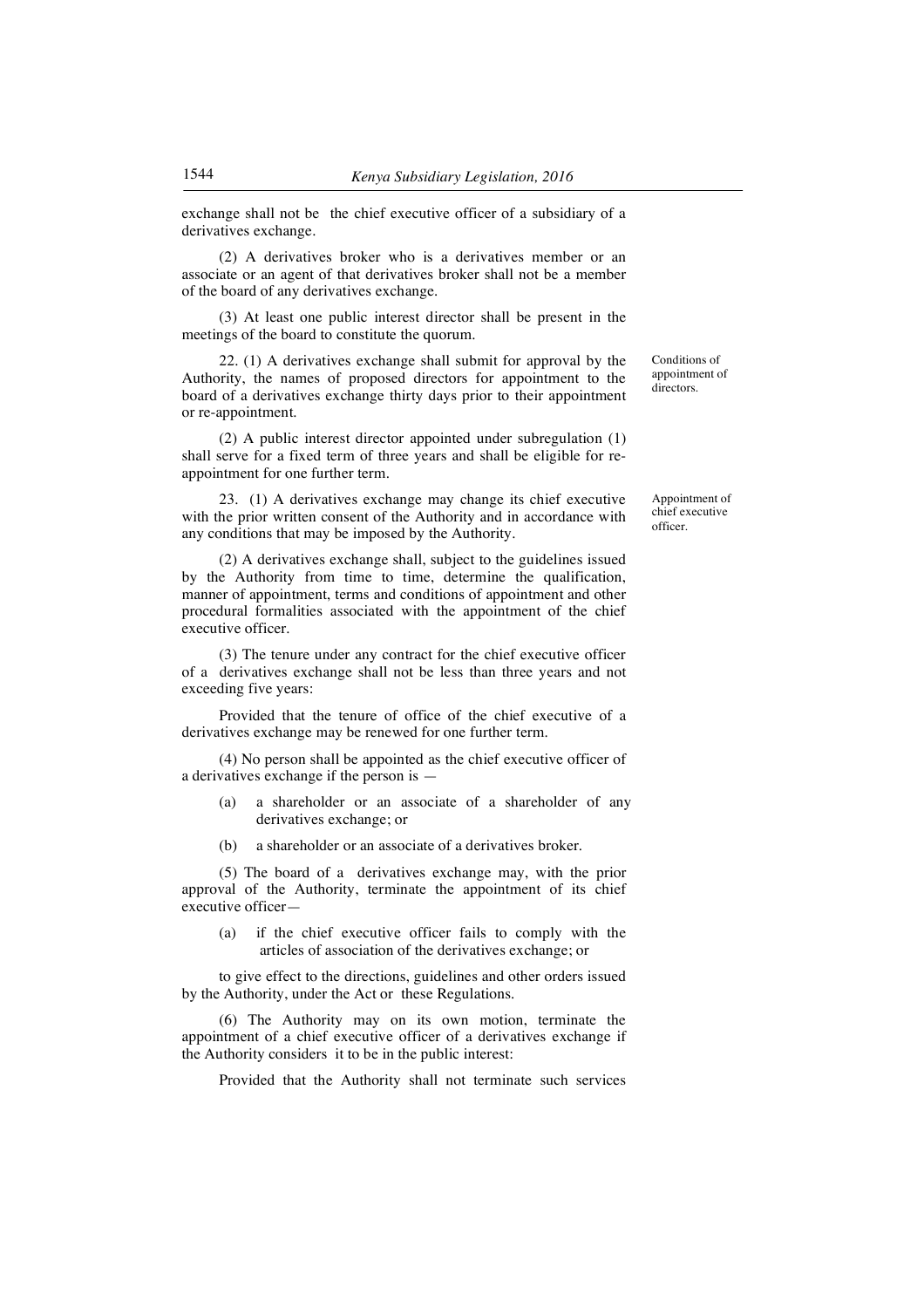without giving the chief executive officer a reasonable opportunity of being heard.

24. (1) Every director of a derivatives exchange shall abide by the Code of Conduct set out in Part A of the Third Schedule.

(2) Every director and key personnel of a derivatives exchange shall abide by the Code of Ethics set out in Part B of the Third Schedule.

(3) Every director and key personnel of a derivatives exchange and its clearing house shall be fit and proper persons as prescribed under section 24A of the Act.

(4) The Authority may, if a director of a derivatives exchange fails to abide by these Regulations, the Code of Conduct or the Code of Ethics or in case of any conflict of interest, either upon a reference from the derivatives exchange or on its own motion, take appropriate action including removing or terminating the appointment of any director, after providing that director a reasonable opportunity of being heard.

25. (1) A derivatives exchange shall establish a compensation committee comprising of a majority of public interest directors.

(2) The compensation committee established under subregulation  $(1)$  shall  $-$ 

- (a) be chaired by a public interest director; and
- (b) establish a compensation policy for all employees of the derivatives exchange.

(3) The compensation policy under subregulation (2) (b) shall be subject to the approval of the Authority.

(4) The compensation given to the key personnel shall be disclosed in the annual report of the derivatives exchange.

(5) The tenure of key personnel, other than a director, shall be for a fixed period, or as may be determined by the derivatives exchange compensation committee.

26. A derivatives exchange shall separate the regulatory department from other departments in the manner set out in Part C of the Third Schedule.

27. (1) A derivatives exchange shall establish independent oversight committees of the board.

(2) The committees established under subregulation (1) shall —

- (a) be chaired by a public interest director; and
- (b) address the conflicts of interest in respect of*–*
	- (i) the regulation of futures brokers who are derivatives members;

Code of conduct for directors and key personnel.

Compensation and tenure of key personnel.

Segregation of regulatory departments.

Oversight committees.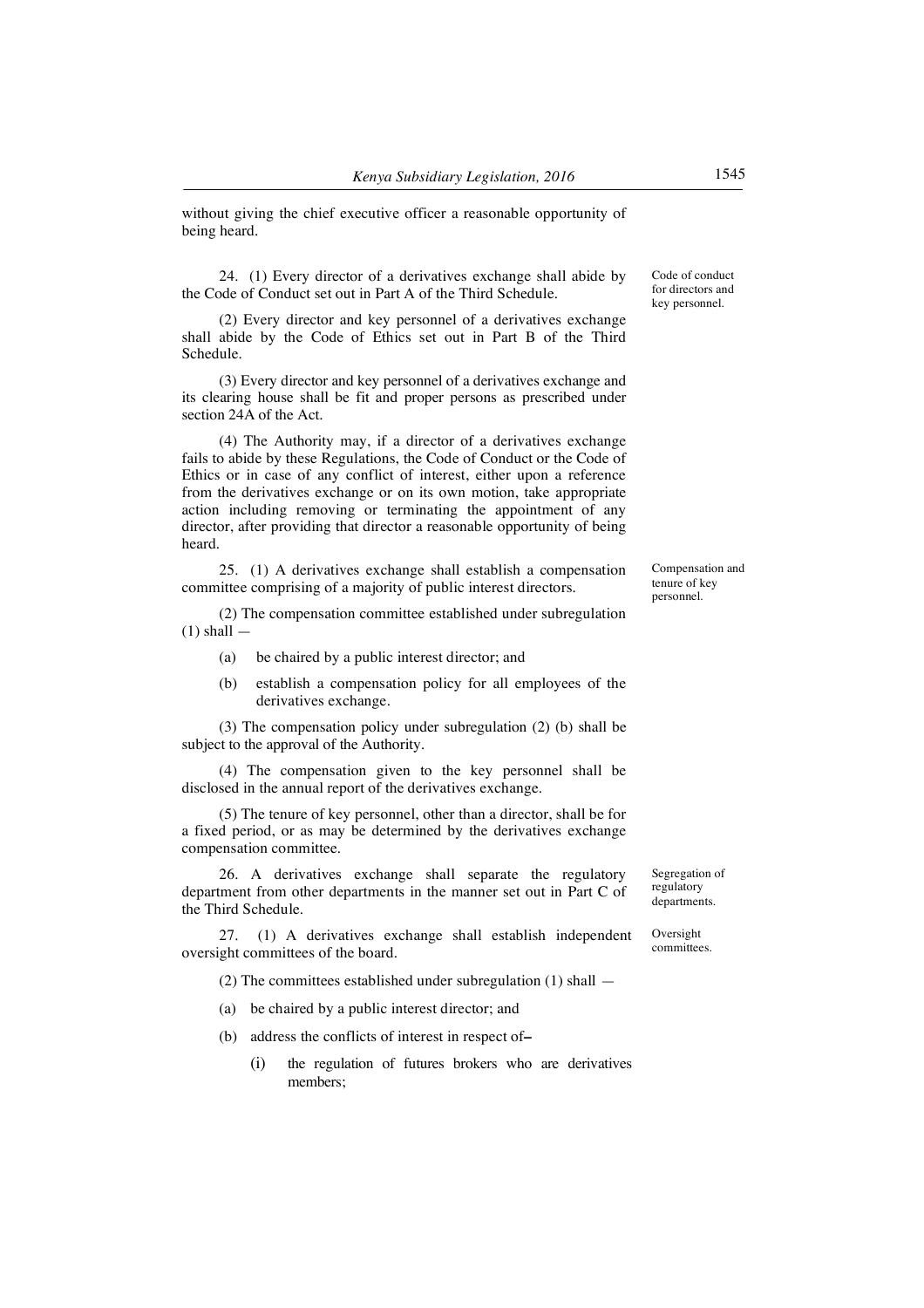- (ii) derivatives contracts design; and
- (iii) trading and surveillance functions.

(3) A head of department handling the matters referred to in subregulation (2)(b) shall report directly to the respective committee and to the chief executive officer.

(4) Any action of a derivatives exchange against a head of a regulatory department specified under subregulation (2) (b) shall be subject to an appeal to the respective committee, within such period as the board may determine.

28. (1) The board of a derivatives exchange shall establish an advisory committee mandated to advise the board on non-regulatory and operational matters including product design, technology, charges and levies.

(2) The advisory committee established under subregulation (1) shall comprise of the derivatives brokers who are members of a derivatives exchange.

(3) The chairperson of the board and the chief executive officer shall be permanent invitees to every meeting of the advisory committee.

(4) The advisory committee shall meet at least four times a year but a period of three months shall not elapse between the date of one meeting and the next meeting.

(5) The recommendations of the advisory committee shall be tabled at the meeting of the board of the derivatives exchange for consideration and appropriate decision of the board, and such recommendations along with the decision of the board on the same, shall be disclosed on the website of the derivatives exchange.

(6) A derivatives member shall not be a member of any other committee of the derivatives exchange.

29. (1) A derivatives exchange shall establish a risk management committee comprising of directors and independent external experts.

Risk management Committee.

(2) The risk management committee established under subregulation (1), shall -

- (a) report to the board;
- (b) formulate a detailed risk management policy which shall be approved by the board;
- (c) monitor the implementation of the risk management policy; and
- (d) keep the Authority and the board informed on the implementation of policy and any deviation.

(3) The head of the risk management department shall —

(a) be responsible for implementation of the risk management

Advisory Committee.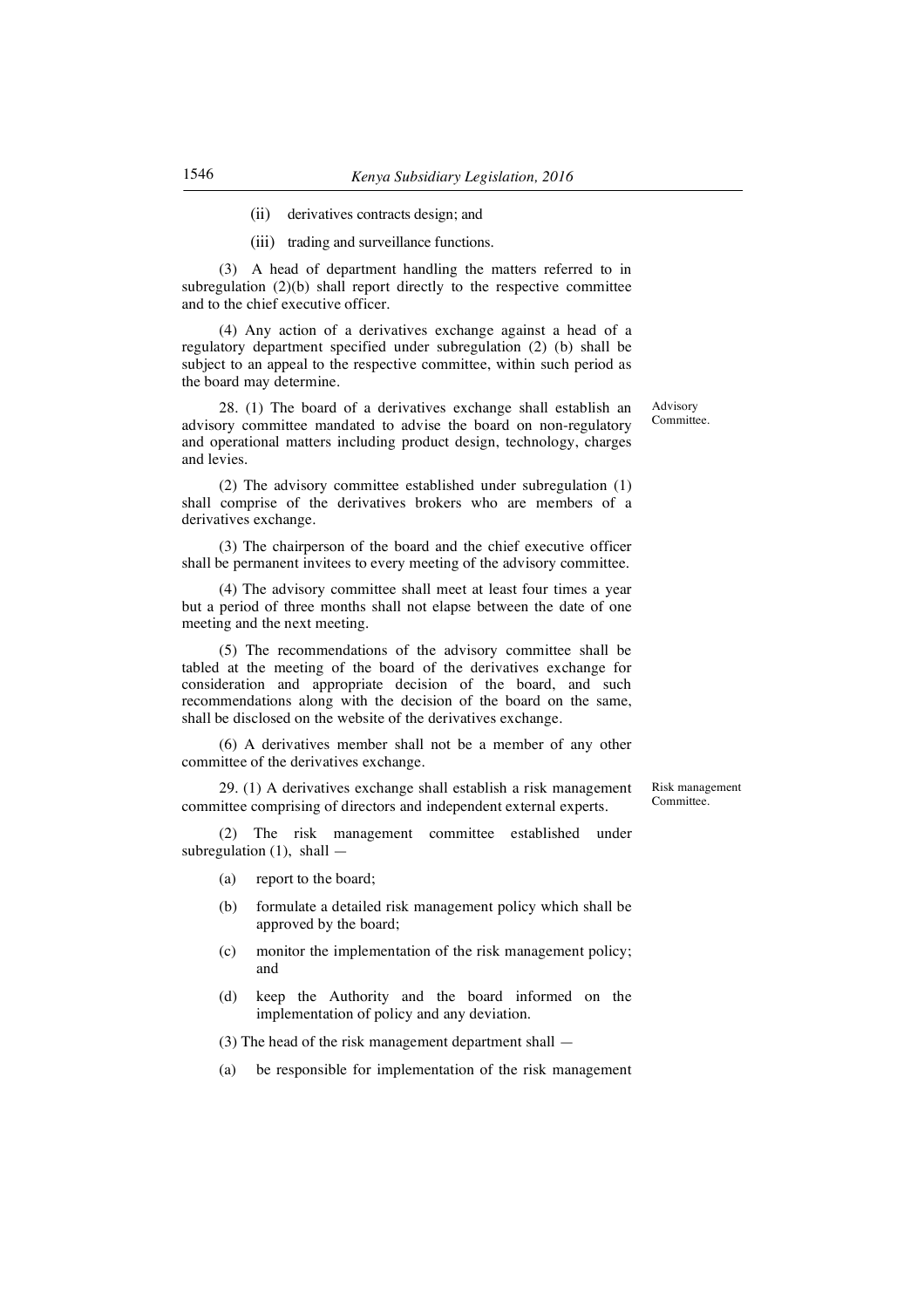policy; and

(b) report to the risk management committee and to the chief executive officer of the derivatives exchange.

30. (1) A derivatives exchange shall appoint a compliance officer from amongst its employees.

(2) A compliance officer appointed under subregulation (1) shall be responsible for —

- (a) monitoring compliance by the derivatives exchange with its articles of association, rules, these Regulations, the Act, any guidelines or directions issued thereunder; and
- (b) the redress of investors' grievances.

(3) The compliance officer shall, immediately and independently, report to the Authority, the lack of compliance with any provision stated in subregulation (2).

31. (1) A derivatives exchange shall establish an investor protection fund which —

- (a) is separate from the board of a derivatives exchange;
- (b) comprises of contributions by derivatives brokers and derivatives exchanges; and
- (c) is intended to satisfy the claims of clients against derivatives brokers.

(2) The fund referred to subregulation (1) shall be managed by trustees appointed and holding office under a trust deed drawn by the board of a derivatives exchange.

32. A derivatives exchange shall comply with the disclosure requirements and corporate governance norms applicable to listed companies where no specific provisions have been made under these Regulations.

33. (1) A derivatives exchange may levy penalties for breach of these Regulations.

(2) All penalties levied under subregulation (1) shall be credited to the investor protection fund established by the derivatives exchange.

*Duties of a Derivatives Exchange*

34. (1) A derivatives exchange shall ensure —

- (a) a fair, efficient and transparent market in derivatives contracts that are traded on its derivatives market; and
- (b) that risks associated with the business and operations of that derivatives exchange are managed in a prudent manner.

(2) A derivatives exchange, in discharging its duty under subregulation  $(1)$ , shall  $-$ 

(a) act in the interest of the public; and

Appointment of compliance officer.

Establishment of an investor protection fund.

Disclosure and corporate governance norms.

Transfer of penalties

Duties of Derivatives exchange.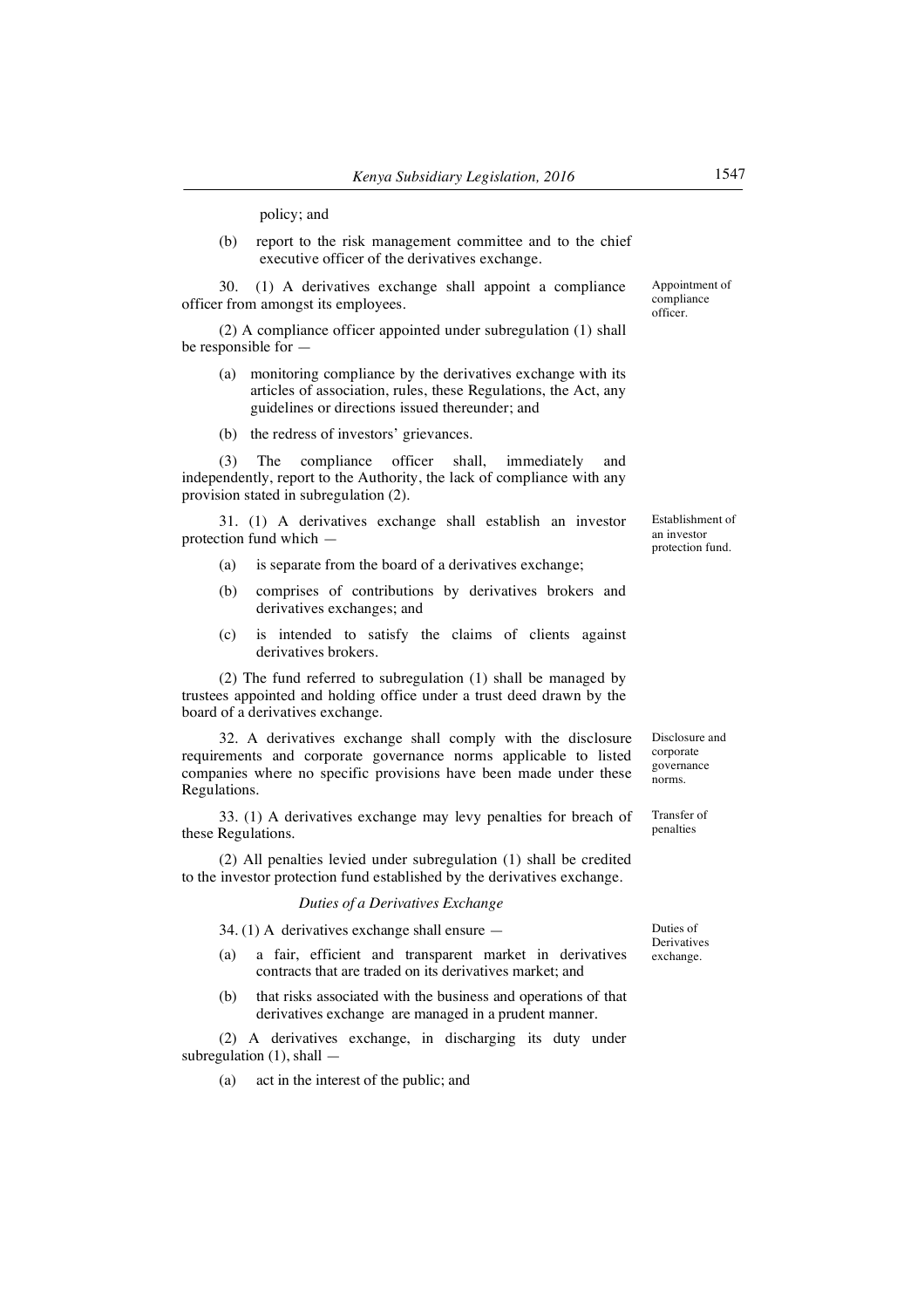(b) ensure that the interest of the public prevails where it conflicts with the interest of the derivatives exchange, derivatives brokers who are its members, shareholders or the management.

(3) A derivatives exchange shall operate its facilities in accordance with the rules approved by the Authority.

(4) A derivatives exchange shall regulate the operations, standards of practice and business conduct of derivatives brokers who are its members and representatives or other employees of those derivatives brokers in accordance with the rules, policies, procedures and practices of the derivatives exchange.

(5) A derivatives exchange shall formulate and implement appropriate procedures for ensuring that the derivatives brokers who are its members and representatives or other employees of those derivatives brokers comply with the rules of the derivatives exchange.

(6) A derivatives exchange shall preserve confidentiality with regard to all information in its possession concerning derivatives brokers who are its members and their clients, except that such information may be disclosed by the derivatives exchange when required in writing to do so by the Authority or if the derivatives exchange is ordered to do so by a court of law.

(7) A derivatives exchange shall immediately notify the Authority, if the derivatives exchange becomes aware —

- (a) that any derivatives broker who is a member of the derivatives exchange is unable to comply with any rules of the derivatives exchange or any financial resources requirements; or
- (b) of a financial irregularity or other matter which, in the opinion of the derivatives exchange, may indicate that the financial standing or integrity of a derivatives broker, who is its member, is in question, or that a derivatives broker, who is its member, may not be able to meet its legal obligations.

35. A derivatives exchange shall at all times provide and maintain

- (a) adequate and properly equipped premises;
- (b) competent and trained personnel to effectively discharge the functions of a securities exchange ; and
- (c) an automated trading system which meets the requirements under regulation 7 and pre-approved by the Authority for the conduct of its business.

**36.** (1) A derivatives exchange shall provide such assistance to he Authority as the Authority may require for the performance of the unctions and duties of the Authority.

(2) Any assistance provided under subregulation (1) may include

Facilities to be maintained by a Derivatives exchange.

Derivatives exchange to assist Authority

—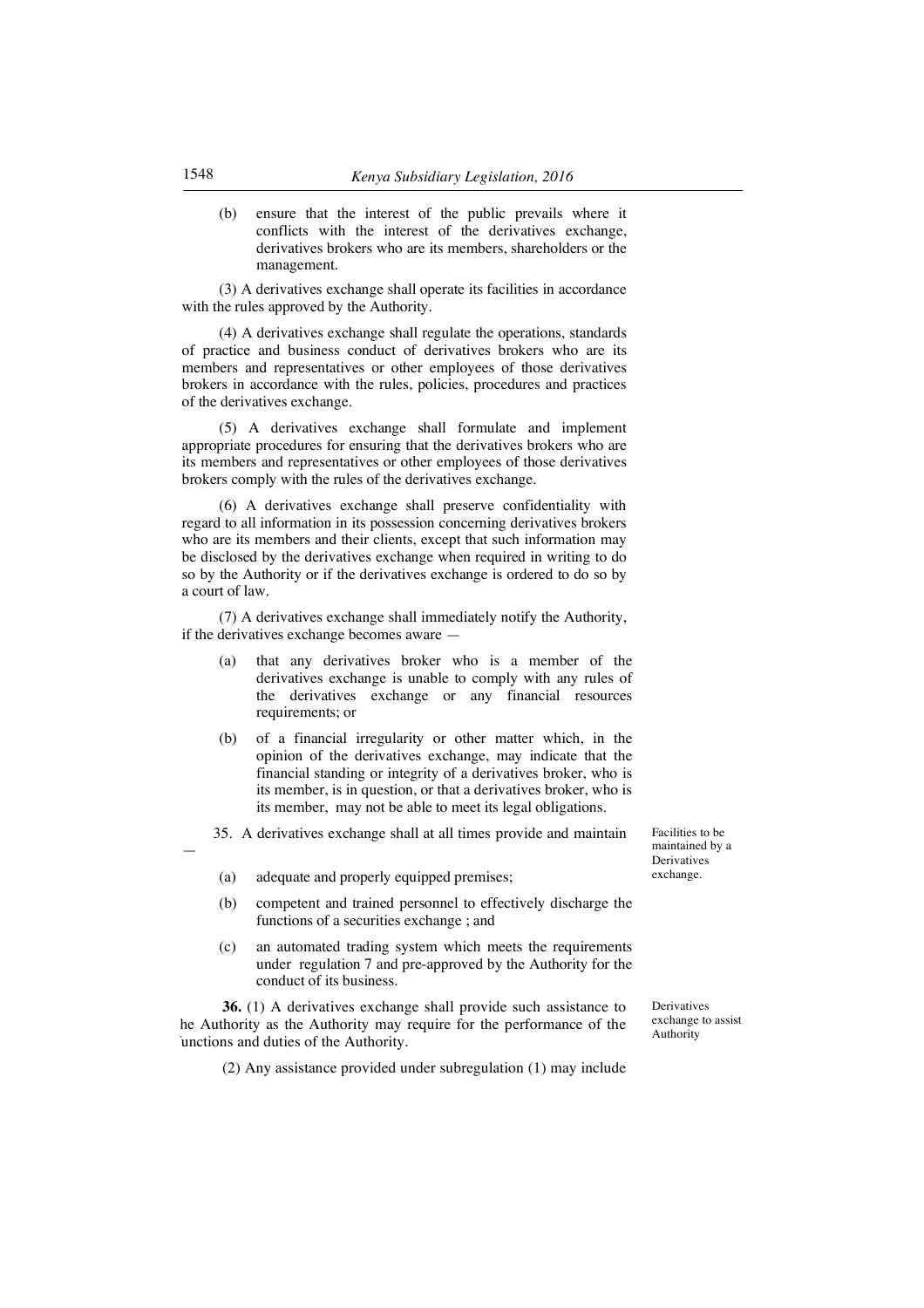| (a) | the furnishing of returns and the provision of books and      |
|-----|---------------------------------------------------------------|
|     | other information relating to the business of the derivatives |
|     | exchange;                                                     |

- (b) information in respect of trading in derivatives contracts; or
- (c) such other specified information as the Authority may require for the proper administration of its functions under the Act.

#### *Self-Regulatory Organization*

37. A derivatives exchange shall have —

 $\overline{\phantom{0}}$ 

- (a) a procedure and appropriate system of exercising selfregulation over its derivatives members;
- (b) a code of conduct for its derivatives members;
- (c) adequate trading surveillance and compliance capacity; and
- (d) a procedure for dispute resolution.

38. A derivatives exchange shall, as a condition for a license to operate a derivatives market, implement a system of self- regulation with respect to derivatives brokers, who are its derivatives members, and shall ensure the day to day management of trading, clearing settlement, delivery and all other activities of derivatives brokers, who are its derivatives members, are in accordance with—

- (a) the rules of the derivatives exchange approved by the Authority; and
- (b) laws, regulations and guidelines relating to derivatives contracts issued by the Authority.

## *Accounts and Audit*

39. (1) A derivatives exchange shall keep proper books of account and records of income and expenditure, assets and liabilities and all other transactions of the derivatives exchange.

(2) The derivatives exchange shall, as soon as practicable after the end of each financial year, prepare a statement of accounts of the derivatives exchange for the financial year, including a statement of comprehensive income and a statement of financial position.

(3) The derivatives exchange shall submit the statement of accounts prepared under subregulation (2) to its auditors for audit.

(4) The auditors shall prepare a report on the accounts and submit the report to the derivatives exchange.

(5) A derivatives exchange shall, immediately upon receipt of the auditor's report referred to under subregulation (4), send a copy of the report and a copy of the statement of accounts to the Authority.

Self- Regulation.

Derivatives Exchange to oversee its members.

Accounts and audit.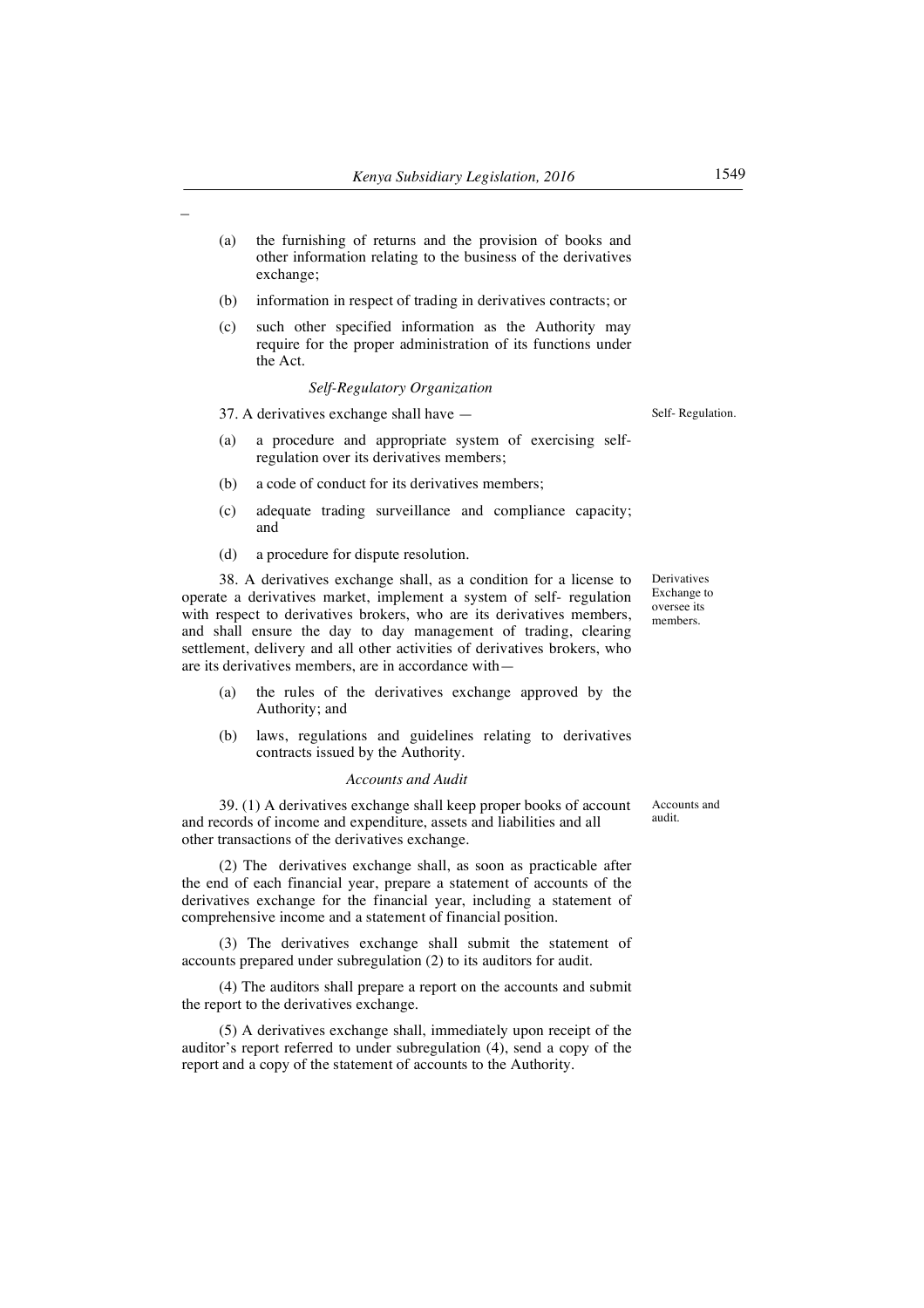(6) The auditors' report shall include —

- (a) the opinion of the auditor, whether the statement of comprehensive income for the financial year to which the report relates gives a true and fair view of the surplus or deficit of the derivatives exchange; and
- (b) a statement whether, in the opinion of the auditor, the statement of financial position for the financial year gives a true and fair view of the derivatives exchange financial affairs at the end of that financial year.

(7) Every derivatives exchange and any employee or agent of a derivatives exchange, shall on demand by an audit firm –

- (a) provide any information; and
- (b) produce for inspection any books, vouchers and other records

that the audit firm may consider necessary for the performance of its duties.

40. The Authority may, where the Authority is satisfied that it is in the public interest to do so, appoint an auditor, in writing, at the expense of the derivatives exchange, to examine, audit, and report, either generally or in relation to any matter, on the books, accounts and records of the derivatives exchange.

41. (1) A derivatives exchange shall, within four months after the end of its financial year, submit to the Authority an annual report.

(2) The annual report submitted under subregulation (1) shall include —

- (a) a description of the activities undertaken by the derivatives exchange in that financial year;
- (b) the resources, including financial, technological and human resources, that the derivatives exchange had available and used, in order to ensure compliance with its obligations and, in particular, the obligation of the derivatives exchange to ensure that the derivatives market operates in a fair, efficient and transparent manner;
- (c) an analysis of the extent to which the derivatives exchange considers that the activities undertaken, and resources used have resulted in full compliance with all of the obligations of the derivatives exchange under these Regulations and the rules of the derivatives exchange;
- (d) the audit report as required under these Regulations; and
- (e) any other information and statements as the Authority may specify.

## PART III

## CLEARING HOUSE OF A DERIVATIVES EXCHANGE

The Authority may appoint an auditor.

Annual report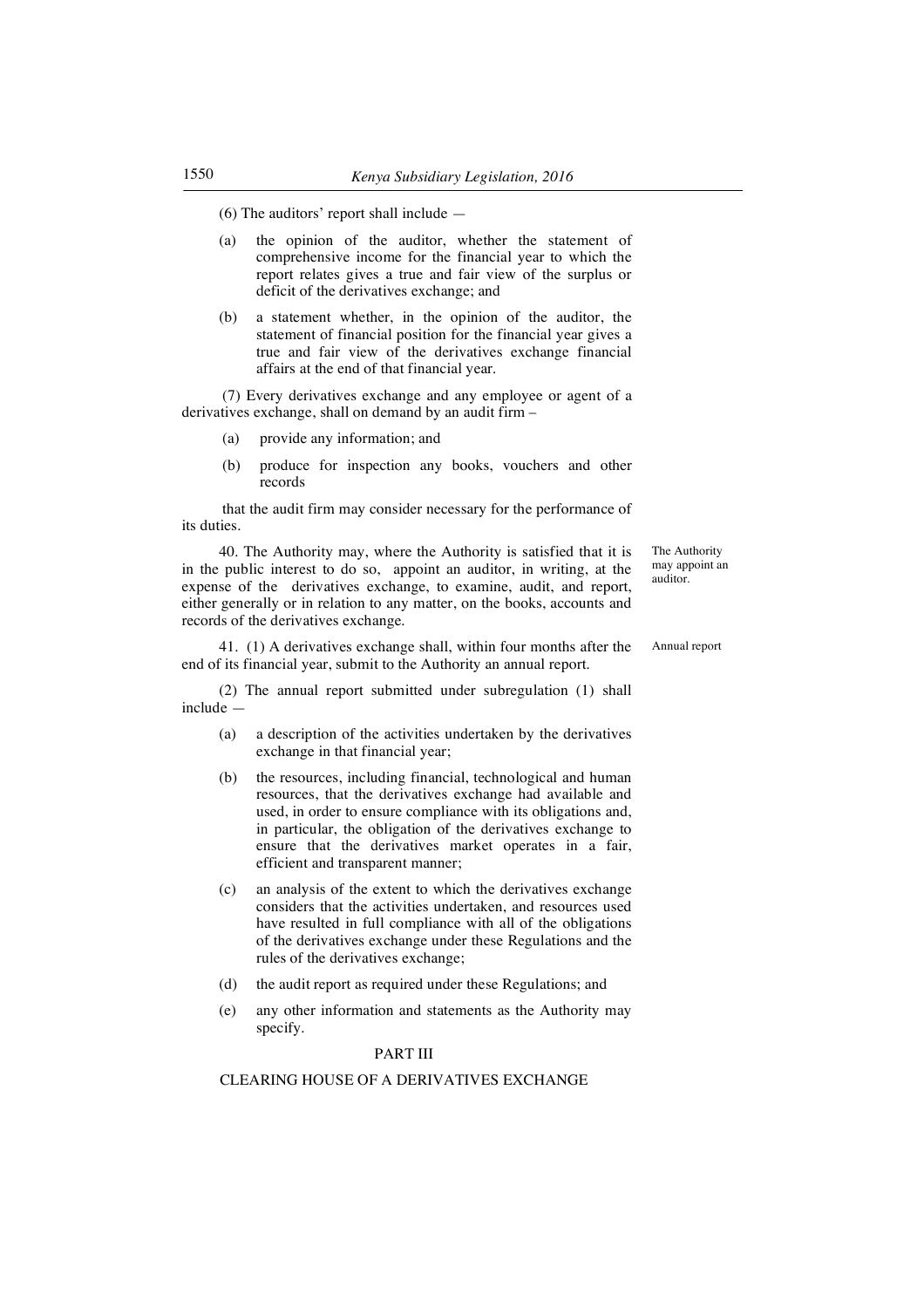42. A derivatives exchange shall have a clearing house which may be — (a) managed and operated as a department of the derivatives Clearing house of a derivatives exchange

- exchange;
- (b) a wholly-owned subsidiary of the derivatives exchange;
- (c) an associate of the derivatives exchange; or
- (d) a third party contracted company.

43. (1) A clearing house shall ensure that —

- (a) in so far as reasonably practicable, there is orderly, fair and expeditious clearing and settlement arrangements for any transactions in derivatives contracts, cleared or settled through its facilities; and
- (b) the risks associated with its business and operations are managed in a prudent manner.

(2) In discharging its duty under subregulation (1), a clearing house shall —

- (a) act in the interest of the public; and
- (b) ensure that where the interest of the public conflicts with its interest, the interest of the public prevails.
- (3) A clearing house shall —
- (a) operate its facilities in accordance with the established clearing rules;
- (b) formulate and implement appropriate procedures to ensure that derivatives brokers comply with its rules;
- (c) ensure confidentiality of any information in its possession concerning its derivatives brokers and their clients, subject to disclosure of such information when required in writing to do so by the Authority, the derivatives exchange or if it is ordered by Court to do so; and
- (d) have efficient procedures and arrangements to address investor complaints.

(4) A clearing house shall immediately notify the Authority if it becomes aware —

- (a) that any of its derivatives brokers is unable to comply with any rule of the clearing house or the derivatives exchange; and
- (b) of a financial irregularity or other matter which in the opinion of the clearing house may indicate that-
	- (i) the financial standing or integrity of a derivatives broker is in question; or
	- (ii) a derivatives broker may not be able to meet its legal

Duties of a clearing house of a derivatives exchange.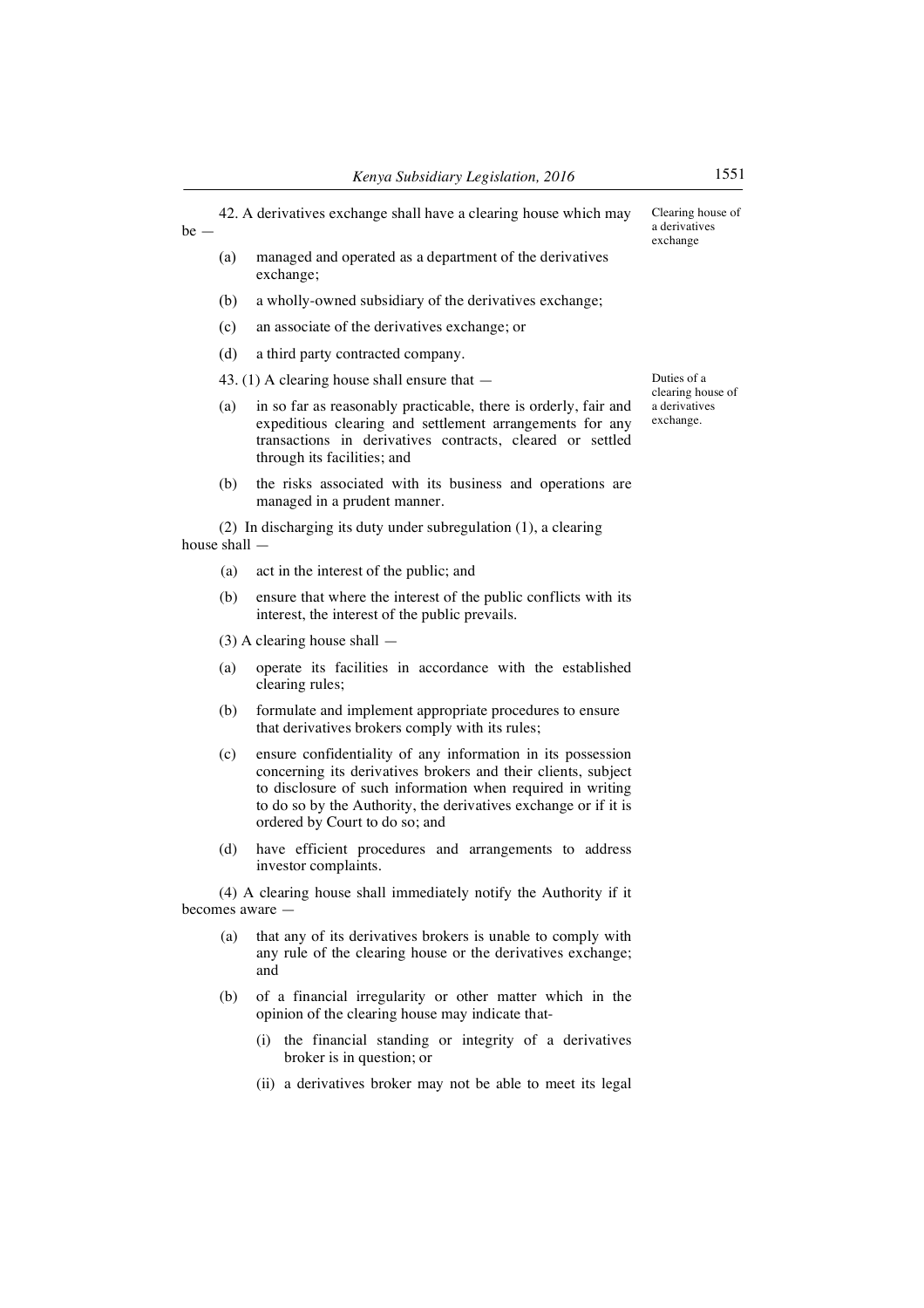## obligations.

(5) A clearing house shall, for the conduct of its business, provide and maintain at all times —

- (a) adequate and properly equipped premises;
- (b) competent personnel;
- (c) automated systems with adequate capacity and facilities to meet contingencies or emergencies,
- (d) security arrangements; and
- (e) technical support for the conduct of its business.

44. (1) A derivatives exchange shall make rules for its clearing house.

(2) Where a clearing house is a distinct entity from a derivatives exchange, the clearing house shall make its own rules.

(3) The rules made under subregulations (1) or (2) shall be subject to the approval of the Authority and shall provide for —

- (a) registration of derivatives contracts;
- (b) settlement of transactions involving derivatives contracts;
- (c) guarantee to its derivatives brokers the settlement of derivatives contracts;
- (d) types of margins to be applied on all open positions;
- (e) periodic marking to market of all open positions;
- (f) determining the daily settlement price and the final settlement price;
- (g) setting up a settlement guarantee fund;
- (h) setting up an investor protection fund; and
- (i) the procedure of expulsion, suspension or disciplining of a derivatives broker who contravenes the clearing and settlement rules of the derivatives exchange.

(4) In addition to the requirements of subregulations (1) and (2), the rules of a derivatives exchange and its clearing house shall also include default provisions, which shall provide for the procedure which a derivatives exchange may undertake in instituting default proceedings or taking any other action against a derivatives broker who has failed, appears to be unable, or is likely to become unable to meet its obligations for all unsettled or open market contracts to which the derivatives broker is a party.

 $(5)$  The default provisions shall in particular  $-$ 

- (a) enable the settlement of all derivatives contracts;
- (b) provide, for the purposes of paragraph (a), for payment by or to a derivatives broker, a sum of money in relation to

Clearing and settlement rules of a derivatives exchange.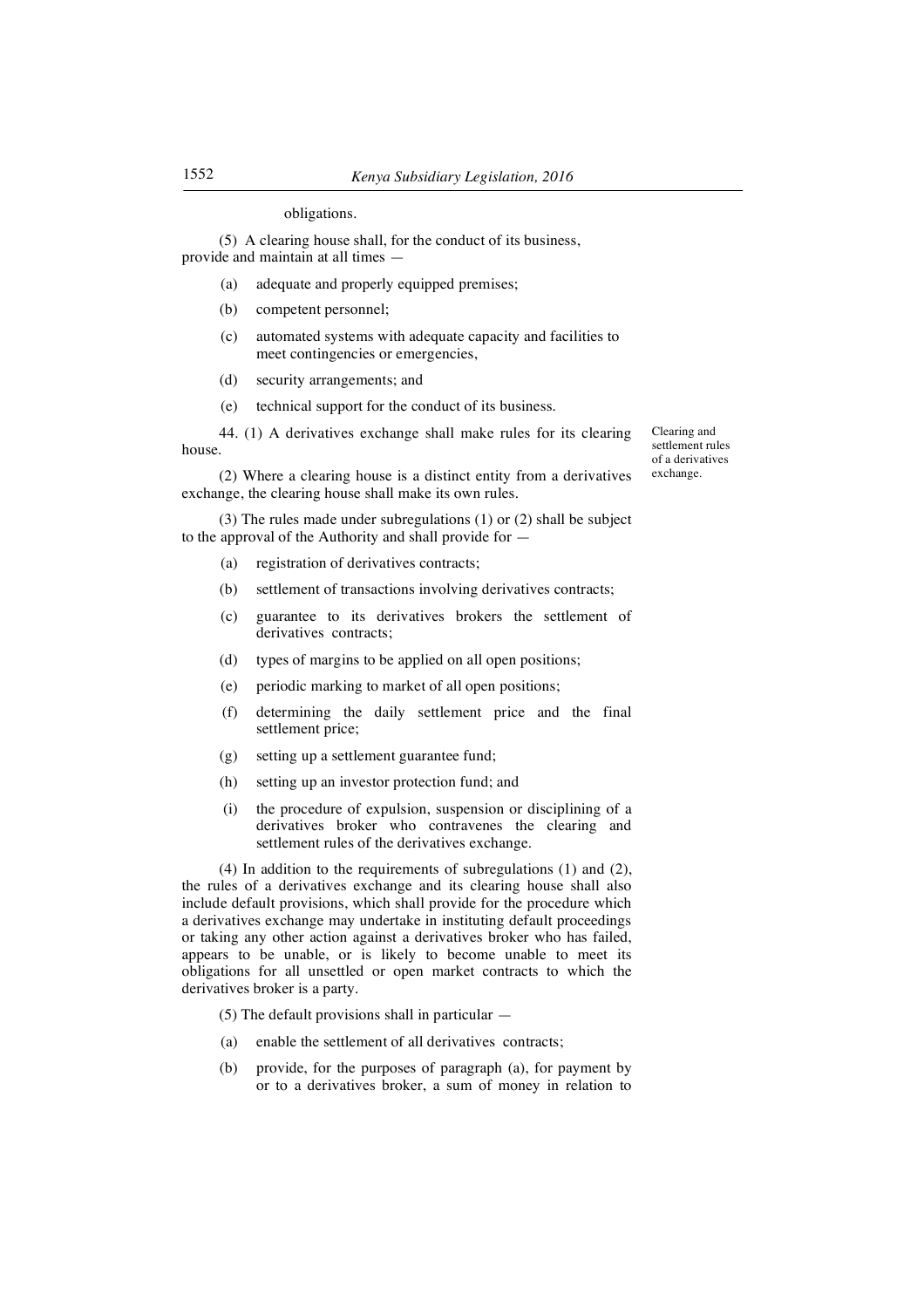each contract if that is required after taking into account all the rights and liabilities of the derivatives broker under or in respect of the derivatives contract concerned;

- (c) enable all sums of money payable by or to the derivatives broker as determined in accordance with paragraph (b), to be aggregated or set-off so as to produce a net sum, if any, payable by or to the derivatives broker;
- (d) provide that, if any net sum referred to in paragraph (c) is payable by the derivatives broker the net sum to be set-off against all property of the derivatives broker which is either subject to a market charge or which has been provided as a market collateral or set-off against the proceeds of the realization of such property so as to produce a further net sum, if any, payable by or to the derivatives broker;
- (e) provide that, if any net sum referred to in paragraph (c) is payable to the derivatives broker, all property of the derivatives broker which is either subject to a market charge or which has been provided as a market collateral shall cease to be subject to the market charge but without prejudice to any other form of charge to which it may be subject or to be market collateral but without prejudice to its provision as any other form of collateral, as the case may be; and
- (f) provide for the certification by the clearing house of any net sum referred to in r paragraph (c) payable to the derivatives broker, or of any further net sum referred to in paragraph (d) payable by or to the derivatives broker, as the case may be, or if there is no such sum, the certification by the clearing house of that fact.

(6) Where a clearing house takes default proceedings against a defaulter, all subsequent action taken under the rules of the clearing house for settlement of market contracts to which the defaulter is a party, shall be treated as taken under the default proceedings.

(7) The rules of a clearing house of a derivatives exchange shall apply to the employees of its derivatives brokers.

(8) The derivatives brokers of a clearing house shall ensure that its employees comply with the rules of the clearing house.

45. (1) Where property is subject to a market charge or has been provided as a market collateral, no execution or other legal process for the enforcement of a judgment or an order may be commenced or continued, and no distress may be levied, against the property by a person seeking to enforce any interest in or security over the property, except with the consent of the clearing house concerned.

(2) Where a person is not entitled, by virtue of this regulation, to enforce judgment or an order against any property, any injunction or other remedy granted with a view to facilitating the enforcement of any such judgment or order shall not extend to that property.

Ranking of default proceedings of clearing house in insolvency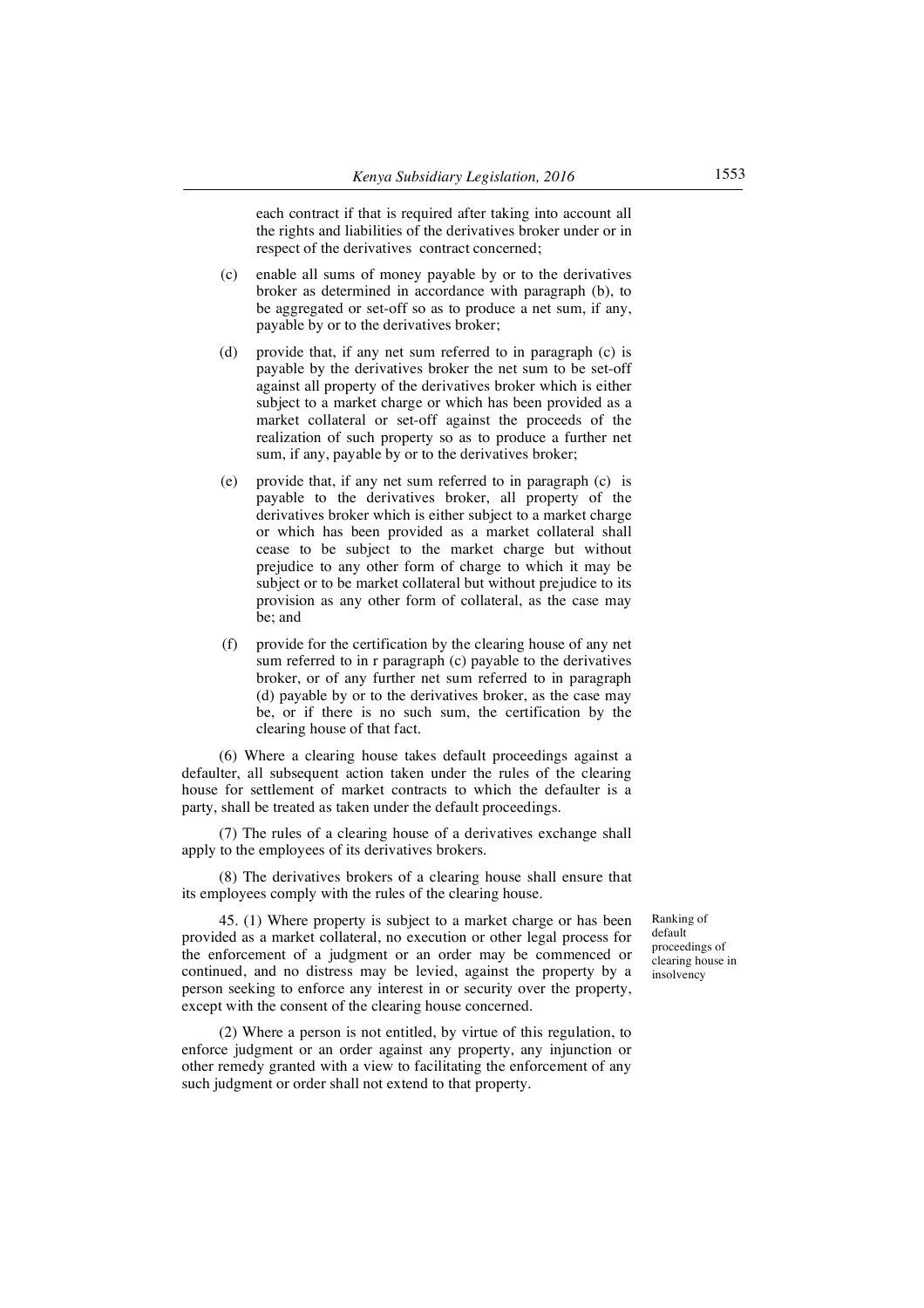46. (1) For the purposes of these Regulations, where a derivatives broker —

- (a) enters into any transaction, including a market contract with a clearing house of a derivatives exchange; and
- (b) is likely to be a party to that transaction as an agent,

notwithstanding any other law, as between the clearing house and any other person, including the derivatives broker and the person who is his principal in respect of that transaction, the derivatives broker shall for all purposes, including any action, claim or demand, either civil or criminal, be deemed not to be a party to that transaction as agent but as principal.

(2) For the purposes of these Regulations, where —

- (a) two or more derivatives brokers enter into any transaction; and
- (b) any such derivatives broker is likely to be a party to that transaction as agent,

notwithstanding any other law, any such derivatives broker to whom this regulation applies shall for all purposes, including an action, claim or demand, either civil or criminal, except as between that derivatives broker and the person who is its principal in respect of that transaction shall be deemed not to be a party to the transaction as an agent but as a principal.

47. (1) Subject to regulation 44, where a derivatives broker deposits any property with a clearing house as market collateral in accordance with the clearing and settlement rules of a derivatives exchange, then, notwithstanding any other law, no action, claim or demand, either civil or criminal, in respect of any right, title or interest in such property held or enjoyed by any person shall lie, or shall be commenced or allowed against the derivatives exchange or its nominees.

(2) The operation of subregulation (1) shall be subject to any modifications and exclusions provided in the clearing and settlement rules of the derivatives exchange.

48. These Regulations, except to the extent where they expressly provide for, shall not operate to limit, restrict or otherwise affect —

- (a) any right, title, interest, privilege, obligation or liability of a person;
- (b) any investigation, legal proceeding or remedy in respect of any such right, title, interest, privilege, obligation or liability.

## PART III

#### APPROVAL OF DERIVATIVES CONTRACT

Derivatives broker to be party to certain transactions as principal.

Property deposited with a clearing house.

Preservation of rights etc.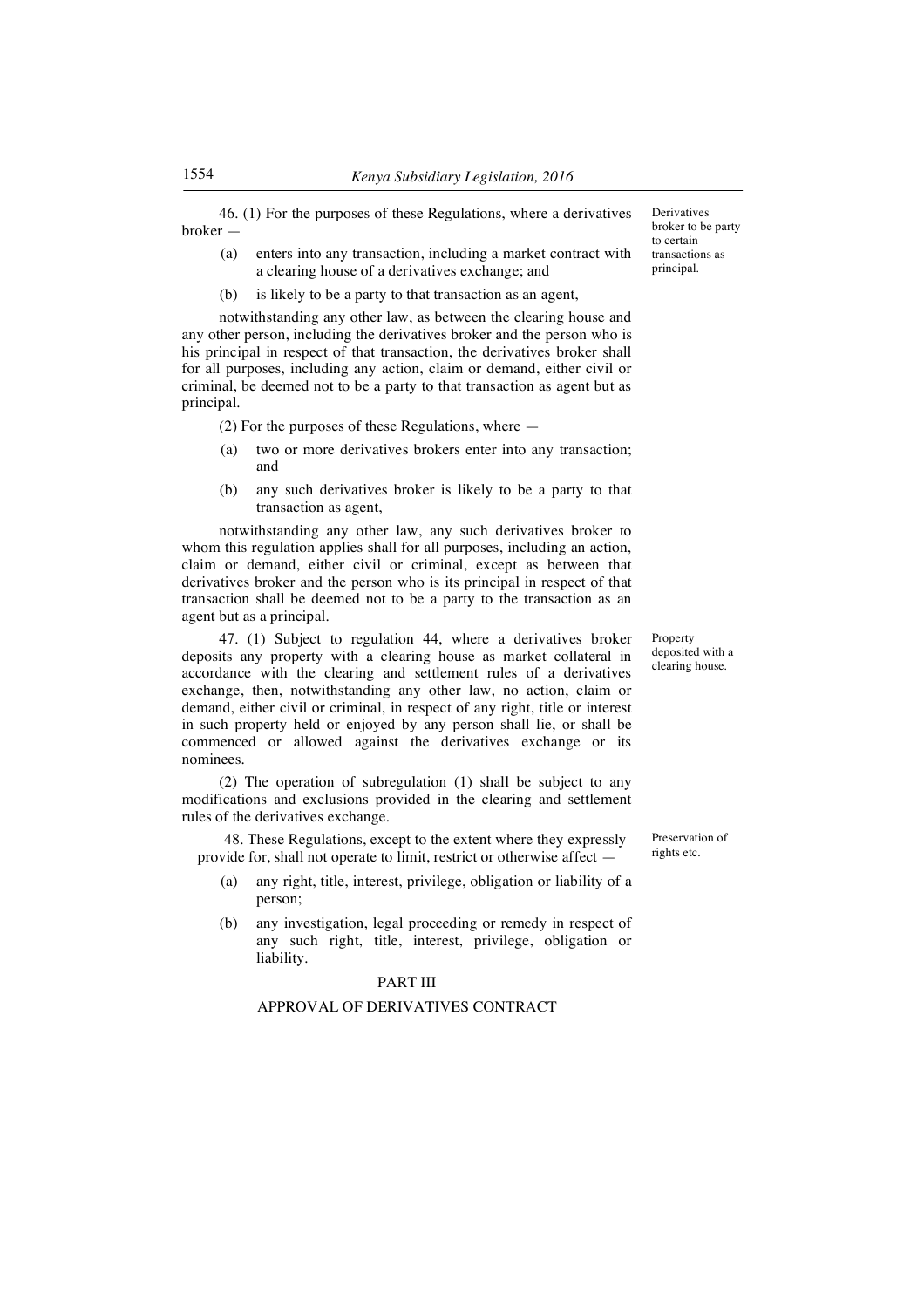49. (1) The Authority shall, by notice, prescribe transactions which may be conducted on a derivatives market.

(2) The transactions prescribed under subregulation (1) shall only be dealings in derivatives contracts or other financial products.

50. (1) Every derivatives contract shall be approved by the Authority prior to becoming eligible for listing on a derivatives exchange.

(2) A derivatives exchange shall submit an application for approval of a derivatives contract to the Authority.

Each application for approval of a derivatives contract shall include the following information —

- (a) size of the contract;
- (b) tick size;
- (c) duration of the contract;
- (d) mode of final settlement;
- (e) grade and quality of the underlying asset , if applicable;
- (f) position limits at the derivatives broker and client levels; and
- (g) any other information which the Authority may consider necessary.

(4) Upon receipt of an application under subregulation (2), the Authority may, if it is satisfied that the application fulfills the requirements under subregulation (3), approve the derivatives contract for listing on the derivatives exchange.

(5) If after the approval of the derivatives contract, the Authority finds the application or operationalization of the approved derivatives contract deficient in any material respect or that the derivatives exchange has failed to comply with any of the prescribed conditions or requirements or that the continued listing of the derivatives contract would not be in the public interest, the Authority may —

- (a) direct the derivatives exchange to correct the deficiency;
- (b) direct the derivatives exchange to comply with the prescribed condition or requirement within the specified time;
- (c) amend the specification of any derivatives contract; or
- (d) revoke the derivatives contract.

(6) An application submitted under subregulation (2) shall not be refused and an approval of a derivatives contract shall not be revoked unless the derivatives exchange has been given the opportunity of being heard.

#### PART V

## LICENSING OF DERIVATIVES BROKERS

51. A person shall not carry on or purport to carry on business as a derivatives broker unless that person is licensed as a derivatives

Obligation to seek a license

Transactions that may be conducted on a derivatives exchange

Approval of derivatives contracts.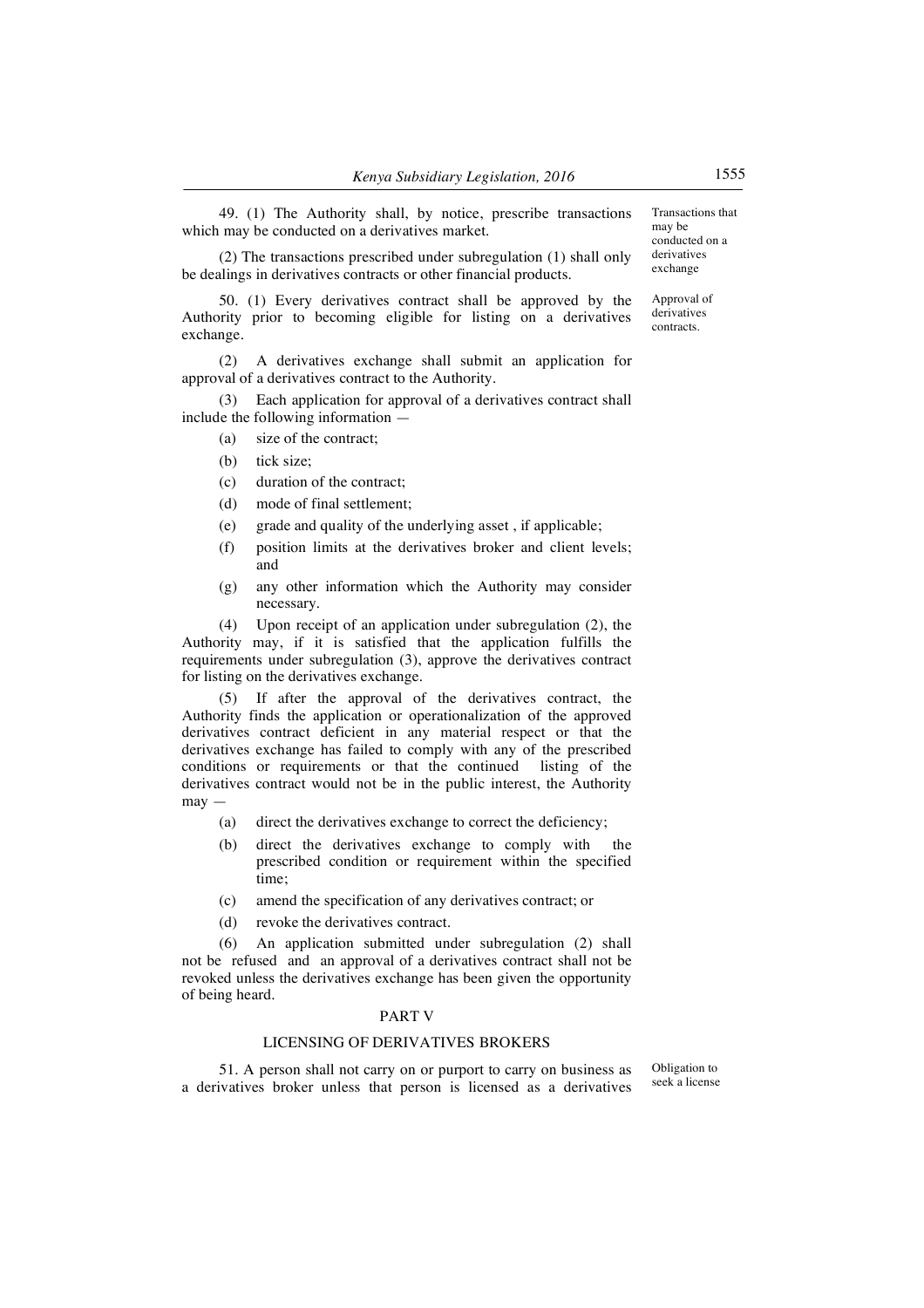broker by the Authority.

52. (1) A person who intends to operate as a derivatives broker shall submit an application for a license to operate as such to the Authority in Form 2 as set out in the Fourth Schedule.

(2) An application under subregulation (1) shall be accompanied  $bv -$ 

- (a) the prescribed fees as set out in the Fifth Schedule;
- (b) the documents, information and declarations specified under regulation 52; and
- (c) a letter from the derivatives exchange stating that the applicant meets all the relevant requirements of that derivatives exchange and that the derivatives exchange will admit the applicant if licensed by the Authority.

53. (1) An applicant seeking a license under regulation 51 shall be required to —

- (a) be a company limited by shares;
- (b) have a chief executive who is a fit and proper person as described under section 24A of the Act and who has experience of not less than five years in the business of buying, selling or dealing in commodities, commodity derivatives contracts or other securities;
- (c) have the necessary infrastructure including office space, equipment and trained staff to effectively discharge its activities;
- (d) have as its directors and key personnel, persons who are fit and proper as described under section 24A of the Act; and
- (e) have a minimum net capital and minimum net worth as determined by the derivatives exchange and approved by the Authority from time to time.

(2) Where an applicant is a market intermediary of another securities exchange in addition to the derivatives exchange, the applicant shall provide an undertaking that it shall allocate a prescribed percentage of the net capital balance to support its activities at the derivatives exchange.

- (3) The net capital required under regulation (3) shall  $-$
- (a) not be less than the minimum required net capital balance at the derivatives exchange;
- (b) be kept segregated; and
- (c) be maintained at all times.

(4) A shareholder, a director and key personnel of the applicant shall be persons who have not defaulted in payment of dues at a clearing house.

Licensing of a derivatives broker.

Consideration for grant of license.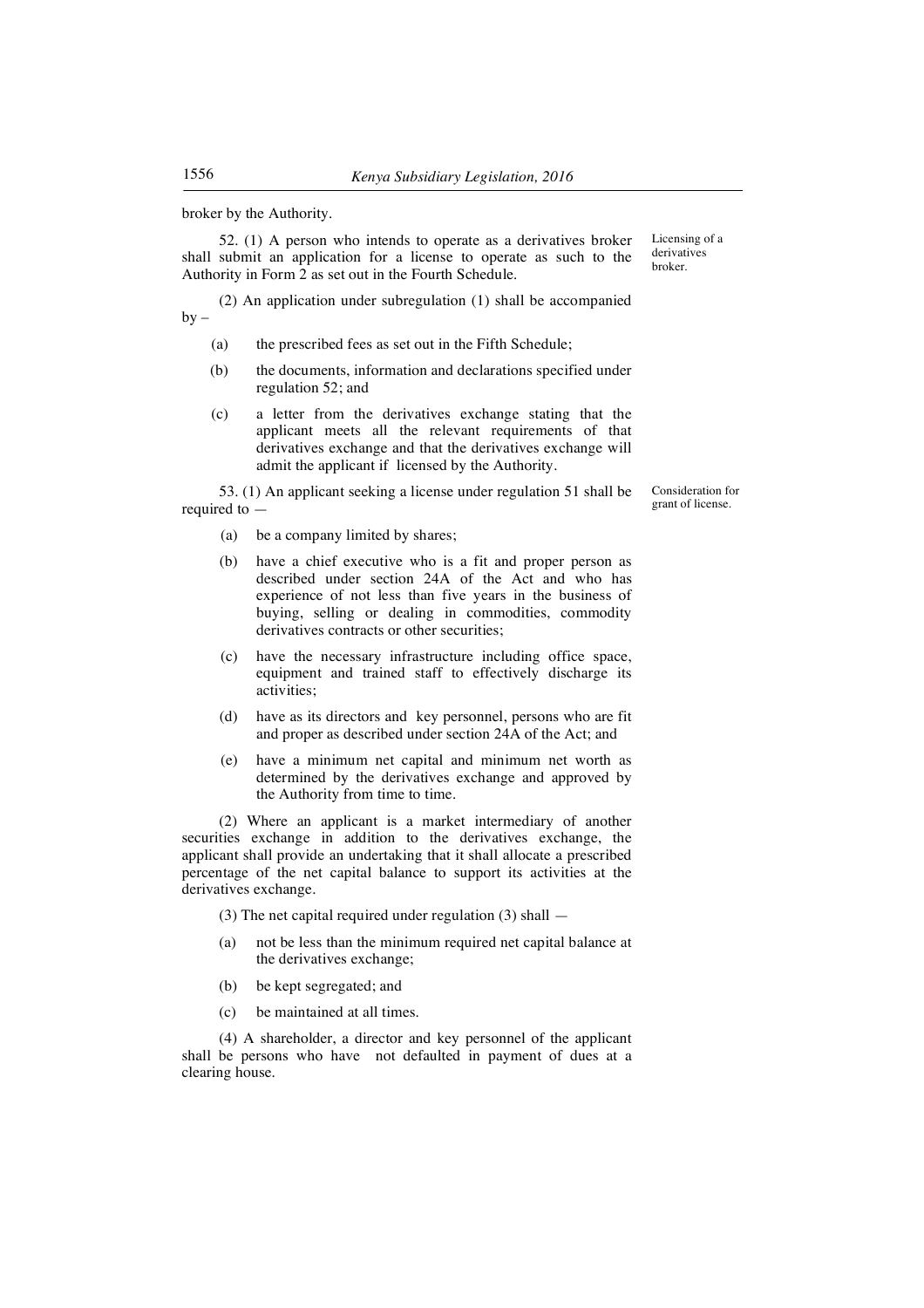54. (1) The Authority may, in considering an application made under regulation 51, require an applicant to furnish such further information regarding any previous dealings in securities, commodities and any other related matter as the Authority may consider necessary. Furnishing of information, clarifications, etc.

(2) An applicant or its key personnel shall, if required by the Authority, appear before the Authority to make personal representations.

55. (1) The Authority, shall, within thirty days from the date of application, grant a licence to an applicant, if the Authority is satisfied that the applicant is eligible to be licensed as a derivatives broker.

(2) The Authority shall duly inform the derivatives exchange and the applicant of the grant of a licence under subregulation (1).

(3) A licence granted under subregulation (1) shall remain valid unless suspended or revoked.

(4) The Authority shall not refuse to grant a licence without first giving the applicant an opportunity of being heard.

(5)Where the Authority, after hearing the applicant, refuses to grant the applicant a licence, the Authority shall communicate the decision to the applicant and the derivatives exchange within fourteen days of the hearing, stating the grounds for refusal.

(6) An applicant aggrieved by the decision of the Authority under subregulation (5) may appeal against such refusal to the Capital Markets Tribunal within fifteen days of receipt of the decision of the Authority.

56. A derivatives broker shall pay an annual licence fee as set out in the Fifth Schedule.

57. (1) Where the Authority is satisfied that —

- (a) a derivatives broker has failed to comply with any conditions subject to which the licence was granted under these Regulations;
- (b) a derivatives broker has failed to comply with the Act, these Regulations or any directions made or given thereunder;
- (c) a derivatives broker has contravened the rules of the derivatives exchange;
- (d) a derivatives broker has failed to adhere to any requirement of the code of conduct as laid down under these Regulations;
- (e) a derivatives broker has failed to comply with the directives of the Authority in respect of business conduct, dealings with clients and financial prudence;
- (f) a derivatives broker has failed to furnish any information relating to the transactions of the derivatives broker in derivatives contracts as may be required by the Authority;

Grant of license.

Annual license fees

Suspension of a license.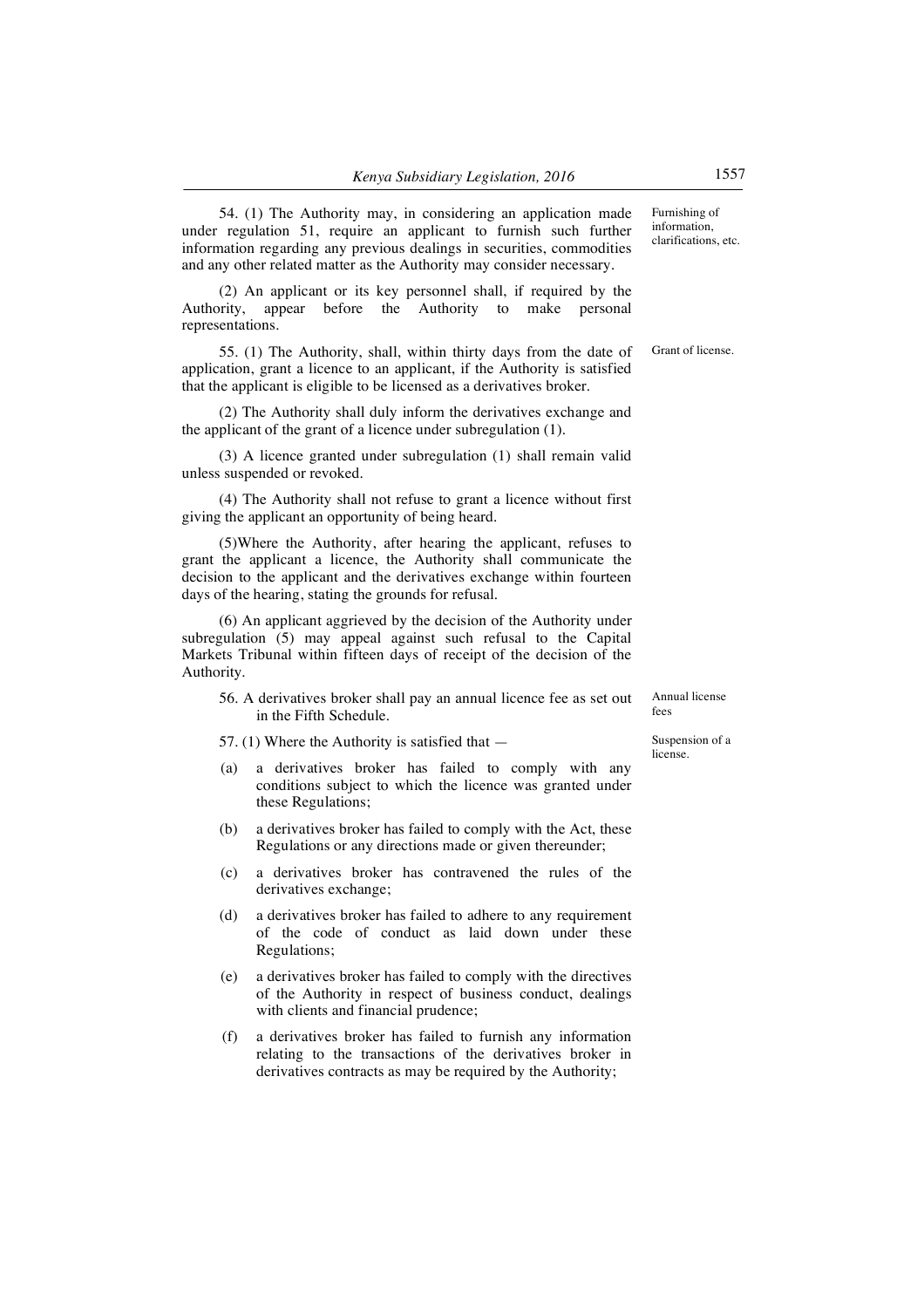- (g) a derivatives broker has failed to submit periodical returns as required by the Authority;
- (h) a derivatives broker has furnished the Authority or the derivatives exchange with wrong or false information;
- (i) a derivatives broker has failed to settle an investor complaint where such complaint has been adjudicated by a securities exchange, a derivatives exchange, a committee of an exchange or the Authority;
- (j) a derivatives broker has not co-operated in any enquiry or inspection conducted by the Authority;
- (k) a derivatives broker has indulged in market manipulation, price rigging or cornering activities at a derivatives exchange;
- (l) a derivatives broker has experienced or is experiencing financial position deterioration to such an extent that the Authority is of the opinion that the continuance of the derivatives broker in the business of dealing in derivatives contracts is no longer in the interest of investors;
- (m) a derivatives broker has been suspended by a securities exchange or a derivatives exchange; or
- (n) a derivatives broker has failed to pay the annual fees; or
- (o) it is necessary in the public interest to do so,

the Authority may, by order in writing, suspend the licence of a derivatives broker for such period as may be specified in the order or take such administrative action as it may consider necessary.

(2) The Authority shall, before issuing an order of suspension or other administrative action under subregulation (1), give a derivatives broker an opportunity to be heard.

58. (1) The Authority may, by order in writing, revoke the licence of a derivatives broker where it is satisfied that —

(a) the reasons for suspension of a licence under regulation 56 continue during the period of such suspension;

Revocation of a license.

- (b) a derivatives broker whose licence has been suspended
	- (i) is engaging or has engaged in insider trading, market manipulation or any other unfair practice or market abuse;
	- (ii) has been found guilty of fraud or convicted of a criminal offence;
	- (iii) has not complied with a directive of the Authority; or
- (c) the membership of that derivatives broker has been cancelled by a derivatives exchange or another securities exchange; or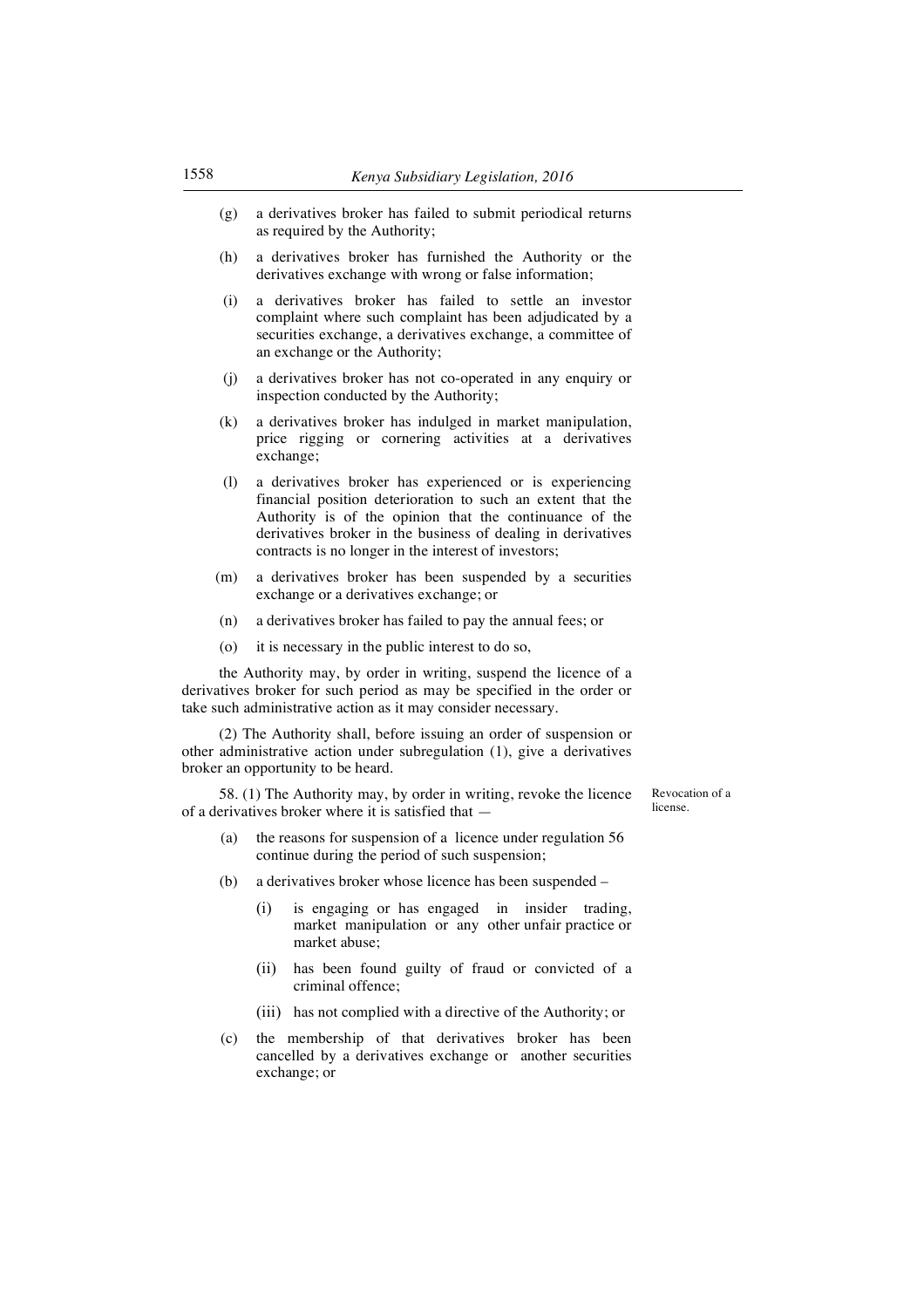(d) it is necessary for the protection of investors,

(2) The Authority shall, before issuing an order of revocation under subregulation (1), give a derivatives broker an opportunity to be heard.

59. (1) A licence granted under regulation 54 shall automatically be revoked if the derivatives broker —

- (a) ceases to be a trading member of a derivatives exchange;
- (b) is declared a defaulter by a securities exchange or a derivatives exchange and is not re-admitted to membership within a period of six months from such declaration;
- (c) surrenders its membership in all derivatives exchanges where it is a member;
- (d) is declared insolvent by a court of law;
- (e) voluntarily surrenders the license to the Authority; or
- (f) is wound up by a court order.

60. A derivatives broker aggrieved by the decision of the Authority to suspend or revoke its licence may, within fifteen days of being notified of the decision of the Authority, appeal to the Capital Markets Tribunal.

61. Despite a suspension or revocation of a licence under regulations 56, 57 or 58, a derivatives broker shall be responsible for clearing all its outstanding obligations up to the date on which that derivatives broker has been operating as such.

62**.** (1) A derivatives broker shall, as a condition of continued admission as a derivatives broker, provide to the Authority through the derivatives exchange a certified copy of —

- (a) the net capital balance;
- (b) net worth statements; and
- (c) a report of the auditor;

in a form that may be prescribed by the Authority from time to time, on a quarterly basis within thirty days of the end of the quarter.

#### PART VI

## CONDUCT OF BUSINESS OF DERIVATIVES

63. The provisions of the Capital Markets (Corporate Governance) (Market Intermediaries) Regulations, 2011 and the Capital Markets (Conduct of Business) (Market Intermediaries) Regulations, 2011 shall apply to derivatives brokers.

64. A derivatives broker shall undergo a periodic system audit in accordance with the directions issued by the Authority from time from time.

Appeal against suspension or revocation of licence.

Derivatives broker to clear liabilities.

Continuing obligations

Automatic revocation of a license.

L.N 144/2011 L.N 145/2011

Systems audit.

Standards of conduct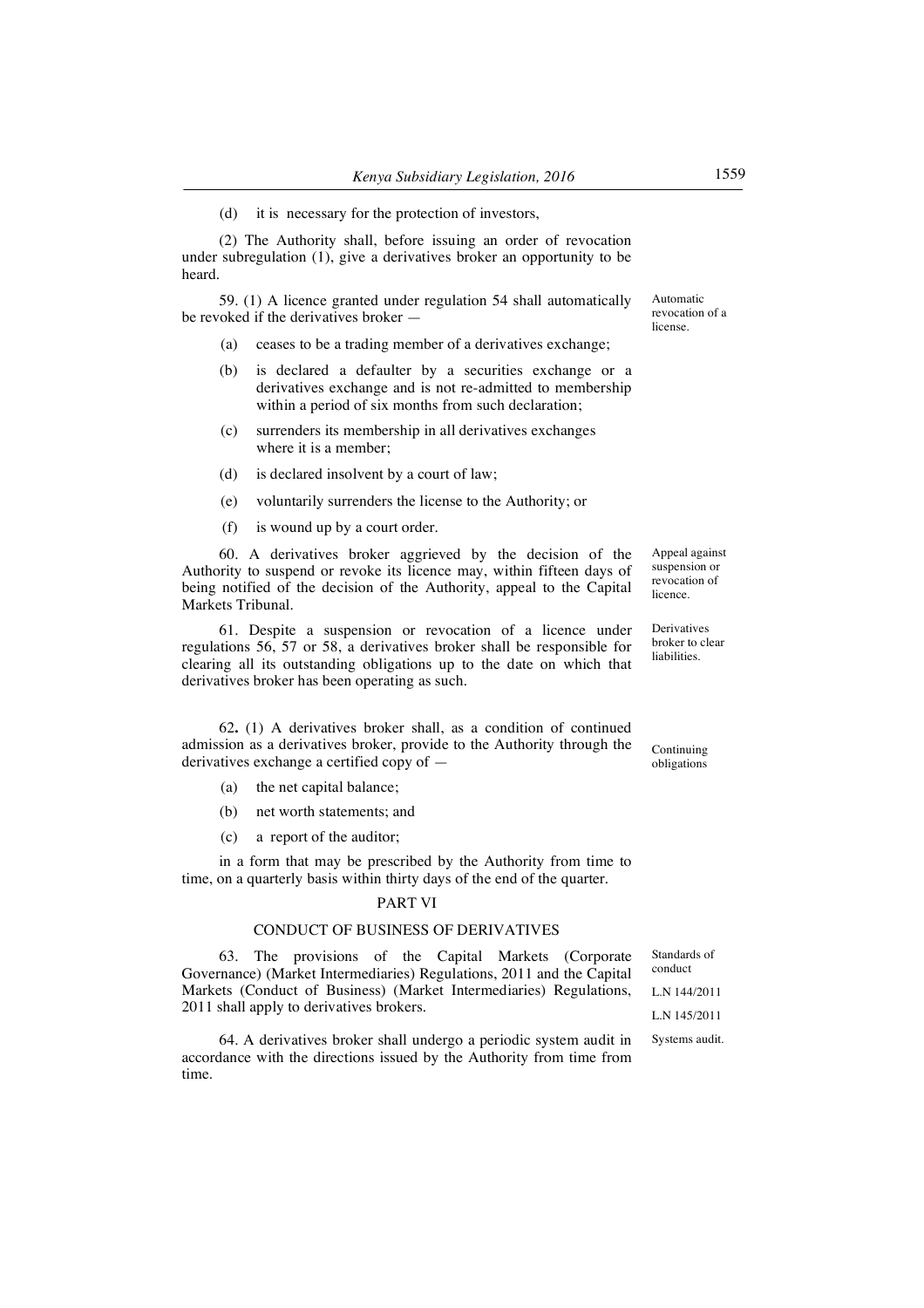65. A derivatives broker shall not open a derivatives trading account for a client unless the derivatives broker has —

- furnished the client with a separate written risk disclosure statement which shall be in such form and contain such information as may be prescribed by the derivatives exchange and approved by the Authority; and
- (b) received an acknowledgement from the client signed and dated by the client confirming that the client has received and understood the nature and contents of the risk disclosure statement.

66. (1) A derivatives broker shall maintain strict segregation between its own funds and each individual clients' funds without any co-mingling between —

- (a) it's own funds and clients' funds; and
- (b) individual clients' funds.

(2) A derivatives broker shall establish a Client Group Account with the designated clearing bank of the derivatives exchange of which that derivatives broker is a derivatives member.

(3) A derivatives broker shall ensure that all deposits and withdrawals on behalf of clients are only made through the Client Group Account established under subregulation (2).

(4) A derivatives broker shall only accept a deposit towards initial margins, special margins, delivery margins, variation margins or fees by way of —

- (a) a cheque;
- (b) a bank draft; or
- (c) online bank transfer or via mobile banking transfer from a client designated account.

(5) A derivatives broker shall immediately deposit any deposits under subregulation (4) in the Client Group Account maintained by the derivatives broker with the derivatives exchange designated clearing bank for onward transfer and credit to each individual clients' account at the clearing house of the derivatives exchange.

(6) Any withdrawals requested by a client shall be processed by transferring funds from the individual clients' account maintained at the clearinghouse of the derivatives exchange to the Client Group Account maintained by the derivatives broker at the designated clearing bank of a derivatives exchange.

(7) A withdrawal under subregulation (6) shall be settled either by a cheque drawn on the Client Group Account of the derivatives broker, by online bank transfer or by mobile banking transfer, to a designated client account, from the same account maintained at the designated clearing bank of a derivatives exchange.

(8) A derivatives broker shall undertake and complete

Risk disclosure statements.

Segregation of clients' funds.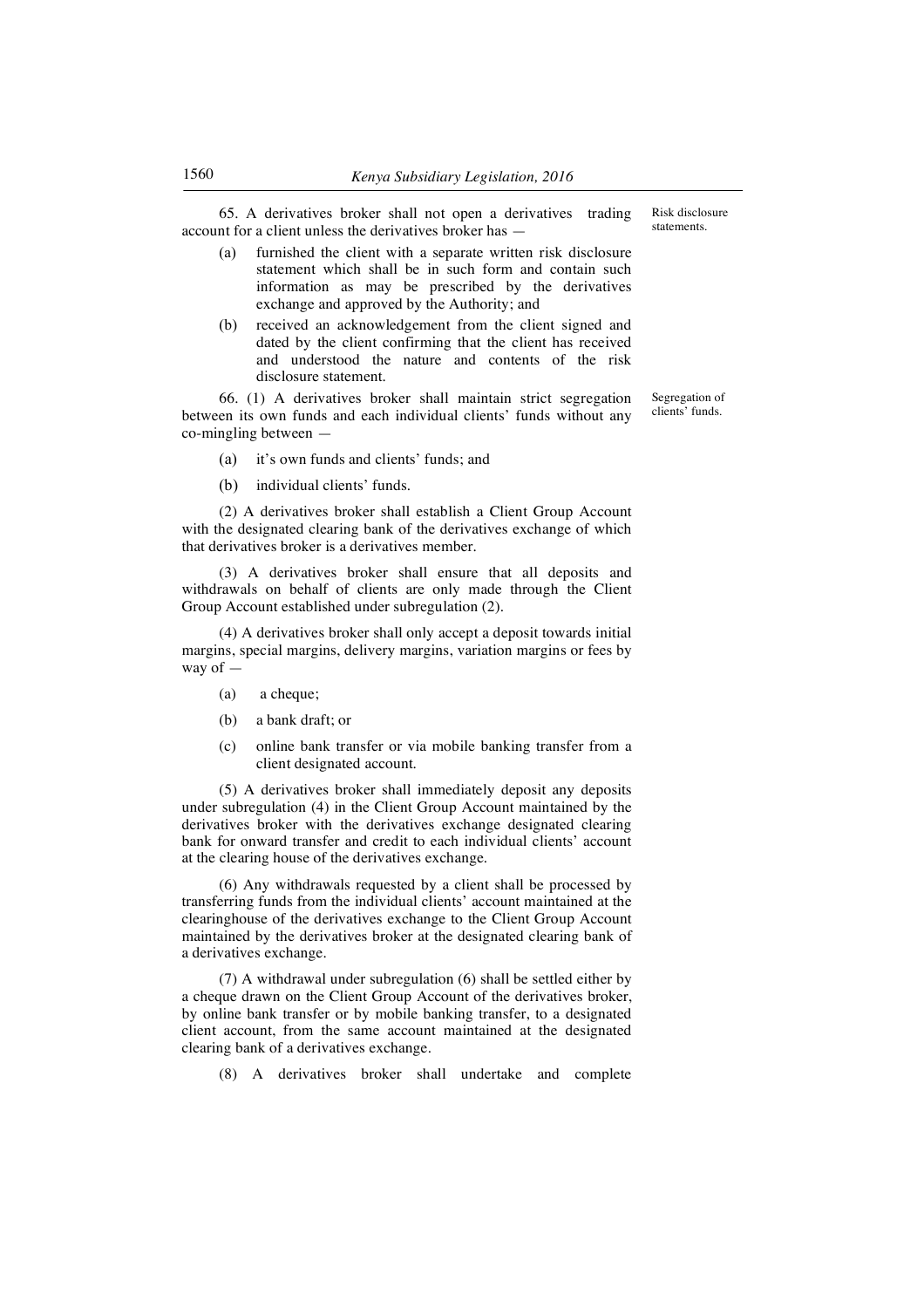reconciliation on a daily basis between-

- (a) the Client Group Account maintained at the designated clearing bank of a derivatives exchange;
- (b) the Client Group Account at the clearing house of a derivatives exchange; and
- (c) individual clients' account maintained at the clearing house of a derivatives exchange.

(9) A derivatives broker shall not accept cash from or pay cash to a client for a transaction under these Regulations.

(10) A derivatives broker shall maintain a record of transactions with the banks including clients deposits and withdrawals from the client group account maintained with the derivatives exchange designated clearing bank.

## PART VII

#### INSPECTION

67. (1) The Authority may appoint one or more persons as inspecting officers to undertake inspection of the books of accounts and other records of a derivatives broker, where there is need to —

- (a) establish that the books of accounts and other records are being maintained in the manner required;
- (b) ensure that the provisions of the Act are being complied with;
- (c) investigate into the complaints received from investors, other derivatives brokers or any other person on any matter having a bearing on the activities of the derivatives broker; and
- (d) investigate on its own motion, in the interest of derivatives business or the interest of investors, into the affairs of a derivatives broker.

68. (1) The Authority shall, before undertaking an inspection under regulation 66, give the derivatives broker a reasonable notice of the intention to undertake an inspection.

(2) Notwithstanding subregulation (1), the Authority may direct, in writing, that an inspection of a derivatives broker be carried out without notice to the derivatives broker, if the Authority is satisfied that it is in the interest of the investors or in the public interest that no such notice should be given.

(3) The inspecting officers appointed under regulation 66, shall have the power to undertake the inspection of the derivatives broker as directed by the Authority and that derivatives broker is bound to discharge its obligation as provided under regulation 68.

69. (1) An inspecting officer may require a shareholder, director, officer or an employee of the derivatives broker under inspection to

Procedure for inspection.

Obligations of derivatives broker who is

The right of the Authority to inspect.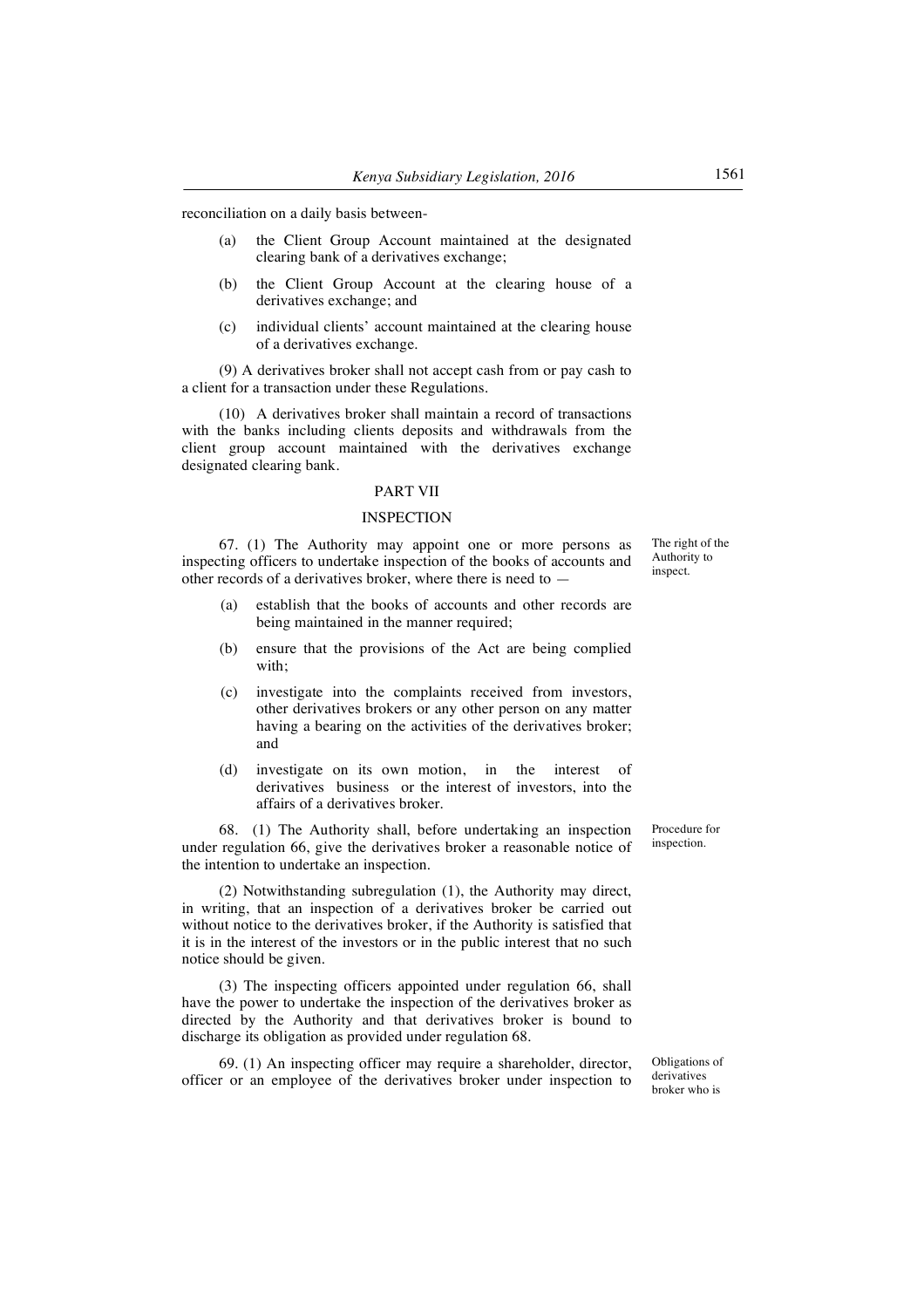produce, such books, accounts and other documents in his or her custody or control and furnish the inspecting officer with the statements and information relating to the transactions in derivatives market within such time as the inspecting officer may require.

(2) A derivatives broker shall —

- (a) allow the inspecting officer reasonable access to the premises occupied by the derivatives broker or by any other person acting on behalf of the derivatives broker;
- (b) extend reasonable facilities to the inspecting officer to examine any books, records, documents and computer data in the possession of the derivatives broker or any other person; and
- (c) provide copies of documents or other materials which, in the opinion of the inspecting officer, are relevant.

(3) An inspecting officer shall, in the course of inspection, be entitled to examine or record statements of any shareholder, director, partner, proprietor or employee of a derivatives broker under inspection.

(4) A director, an officer or an employee of the derivatives broker under investigation shall give to the inspecting officer any assistance in connection with the inspection which the derivatives broker may reasonably be expected to give.

70. The Authority may, after considering an inspection report, take such action as provided for under the Act.

affairs of a derivatives broker at the cost of that derivatives broker.

71. (1) The Authority may, in the interest of investors, appoint a qualified auditor to audit the books of accounts or to investigate any

(2) Any shareholder, director, officer or employee of the derivatives broker which is being audited or investigated shall produce, to the auditor, such books, accounts and other documents in his or her custody or control and furnish the auditor with the statements and information relating to the transactions in derivatives market within such time as the auditor may require.

(3) A derivatives broker shall —

- (a) allow the auditor reasonable access to the premises occupied by the derivatives broker or by any other person acting on behalf of the derivatives broker;
- (b) extend reasonable facilities to the auditor to examine any books, records, documents and computer data in the possession of the derivatives broker or any other person; and
- (c) provide copies of documents or other materials which, in the opinion of the auditor, are relevant.

(4) An auditor shall, in the course of an audit or investigation, be entitled to examine or record statements of any member, director, partner, proprietor or employee of a derivatives broker under audit or Action on inspection report.

Appointment of an auditor.

under inspection.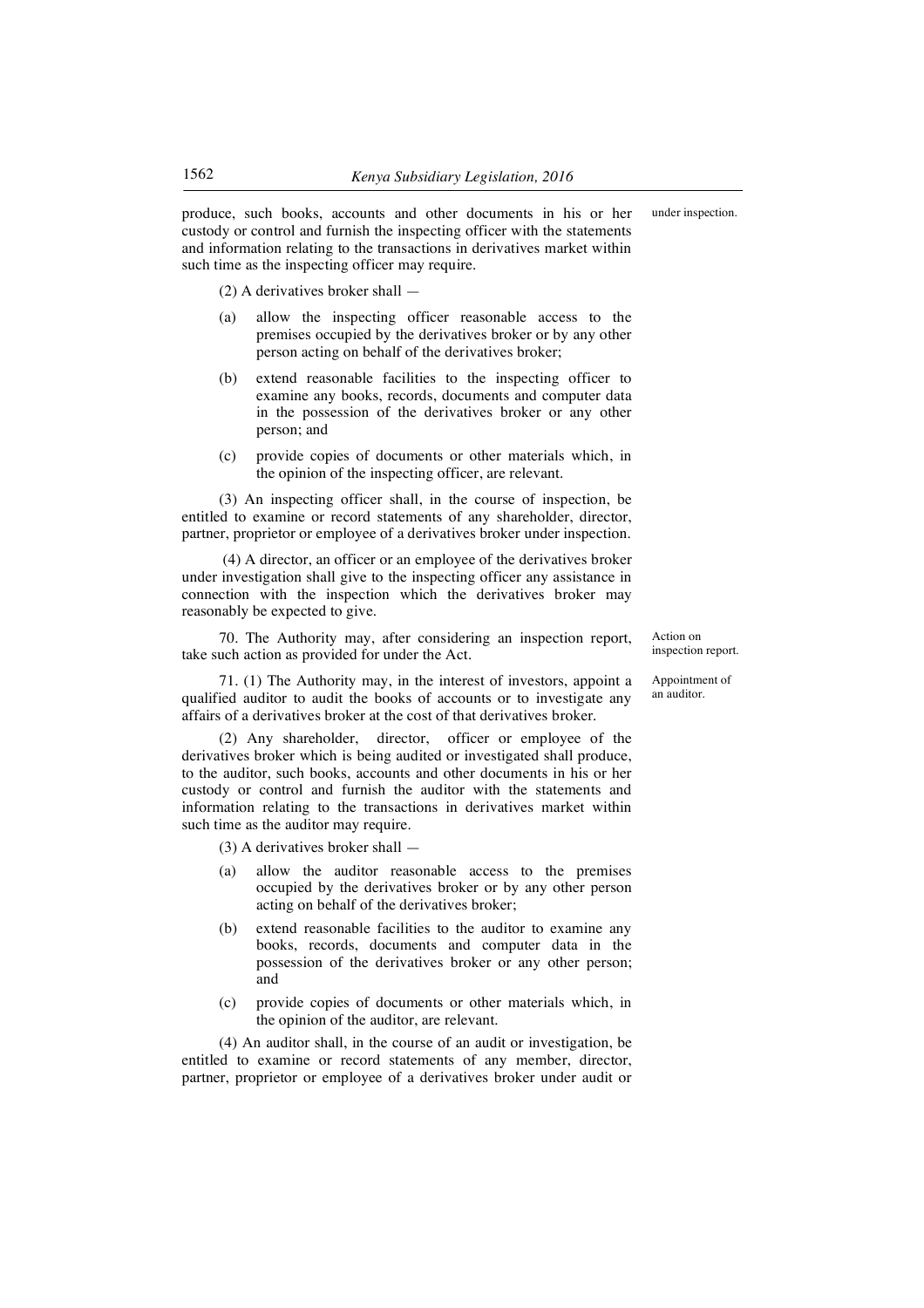investigation.

(5) A director, an officer or an employee of the derivatives broker under audit or investigation shall give the auditor all assistance in connection with the audit or investigation which the derivatives broker may reasonably be expected to give.

## PART VIII

## MARKET OFFENCES

72. (1) A person who creates, causes to be created, or does anything that is calculated to create a false or a misleading appearance of trading activity in a derivatives market, commits an offense.

(2) Without limiting the generality of subregulation (1), a false or a misleading appearance of trading activity is created if a person executes or holds himself or herself out as having executed an order for the purchase or sale in a derivatives market, without having effected a bona fide purchase or sale in accordance with the regulations, rules and practices of the derivatives market.

73. A person who directly or indirectly takes the opposite side of a client's order into a derivatives broker's own account or into an account in which a derivatives broker has an interest, without open and competitive execution of the order on the derivatives exchange, commits an offense.

74. (1) A person who directly or indirectly —

- (a) manipulates or attempts to manipulate the price of-
	- (i) a derivatives contract that may be traded on a derivatives market;
	- (ii) any commodity which is the underlying of a derivatives contract; or
- (b) corners, or attempts to corner, any commodity which is the underlying of a derivatives contract, commits an offence.

75. (1) A person who, directly or indirectly, in connection with any transaction with any other person involving trading in a derivatives contract —

- (a) employs any device, scheme or artifice to defraud that person;
- (b) engages in any act, practice or course of business which operates as a fraud or deception, or is likely to operate as a fraud or deception, of that person; or
- (c) makes any untrue statement of a material fact or omits to state a material fact necessary in order to make the statements made in the light of the circumstances under which they were made, misleading,

commits an offence.

76. (1) A person who directly or indirectly, induces or attempts to Fraudulently

Employment of fraudulent or deceptive devices, etc.

False trading.

Bucketing.

Manipulation of price of a Derivatives contract and cornering.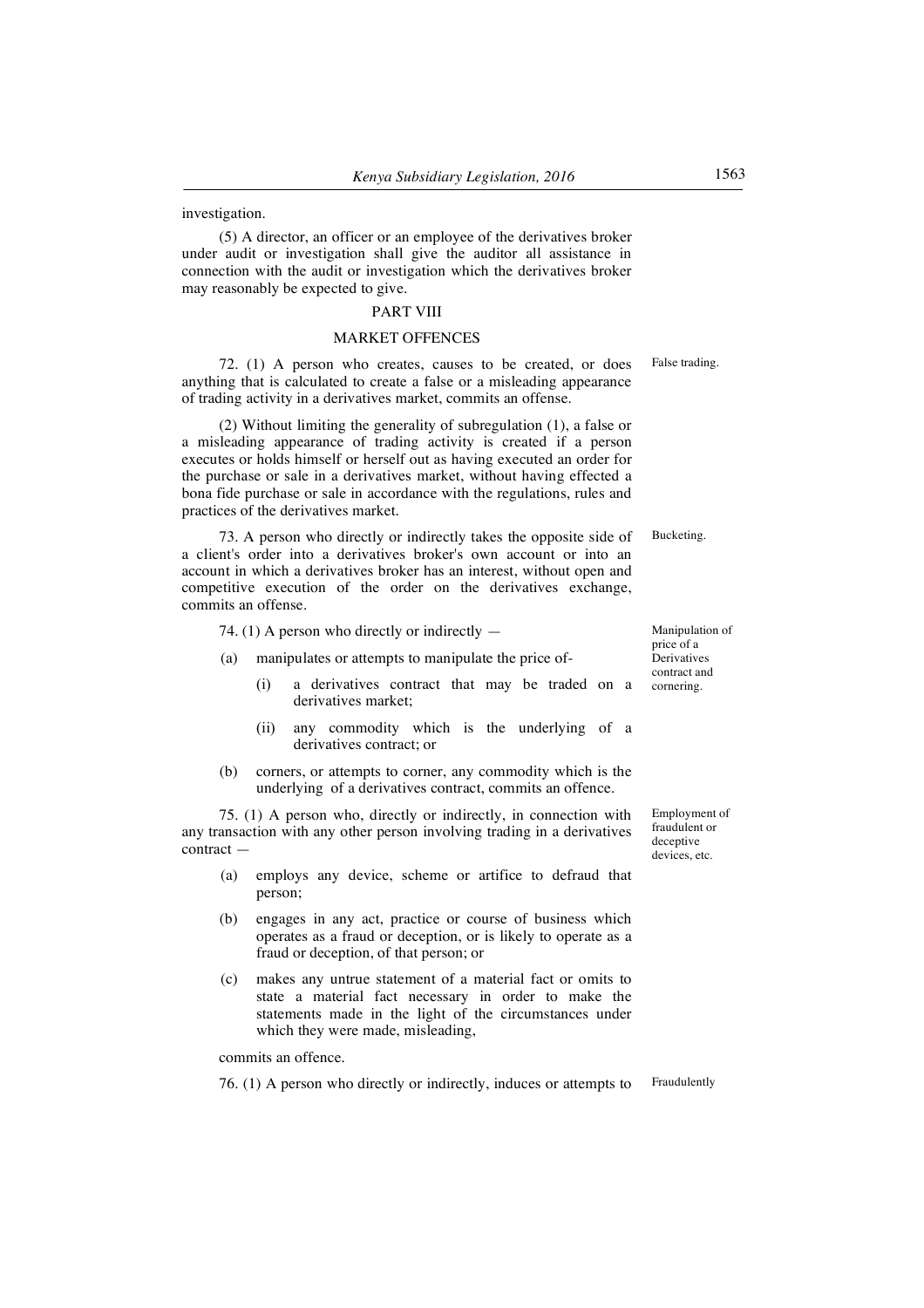induce another person to trade in a derivatives contract by  $-$ 

- (a) making or publishing any statement, promise or forecast that is false, misleading or deceptive;
- (b) concealing material facts; or
- (c) recording or storing in, or by means of, any mechanical, electronic or other device, information that is false or misleading in a material fact particularly to induce or attempt to induce that person to trade in a derivatives contract,

commits an offence.

77. A derivatives broker shall ensure that any derivatives business that the derivatives broker conducts in relation to derivatives contracts shall be concluded on or through the facilities of a derivatives exchange as may be provided by the rules of the derivatives exchange.

78. A person who is found guilty of an offence under this Part shall be liable to the penalty as specified under section 34A of the Act in addition to any action for damages in respect of the loss occasioned.

## PART IX

#### GENERAL PROVISIONS

79. The Capital Markets (Futures Exchanges) (Licensing Requirements) Regulations, 2013 are repealed.

80. An exchange which was licensed under the Capital Markets (Futures Exchanges) (Licensing Requirements) Regulations, 2013 and repealed by these Regulations shall continue to operate as if it is licensed under these Regulations and shall be required to comply with these Regulations.

inducing trading in derivatives contracts.

Trading of derivatives contracts offexchange is illegal.

Penalty

Repeal of L.N 108/2013

Savings

L.N 108/2013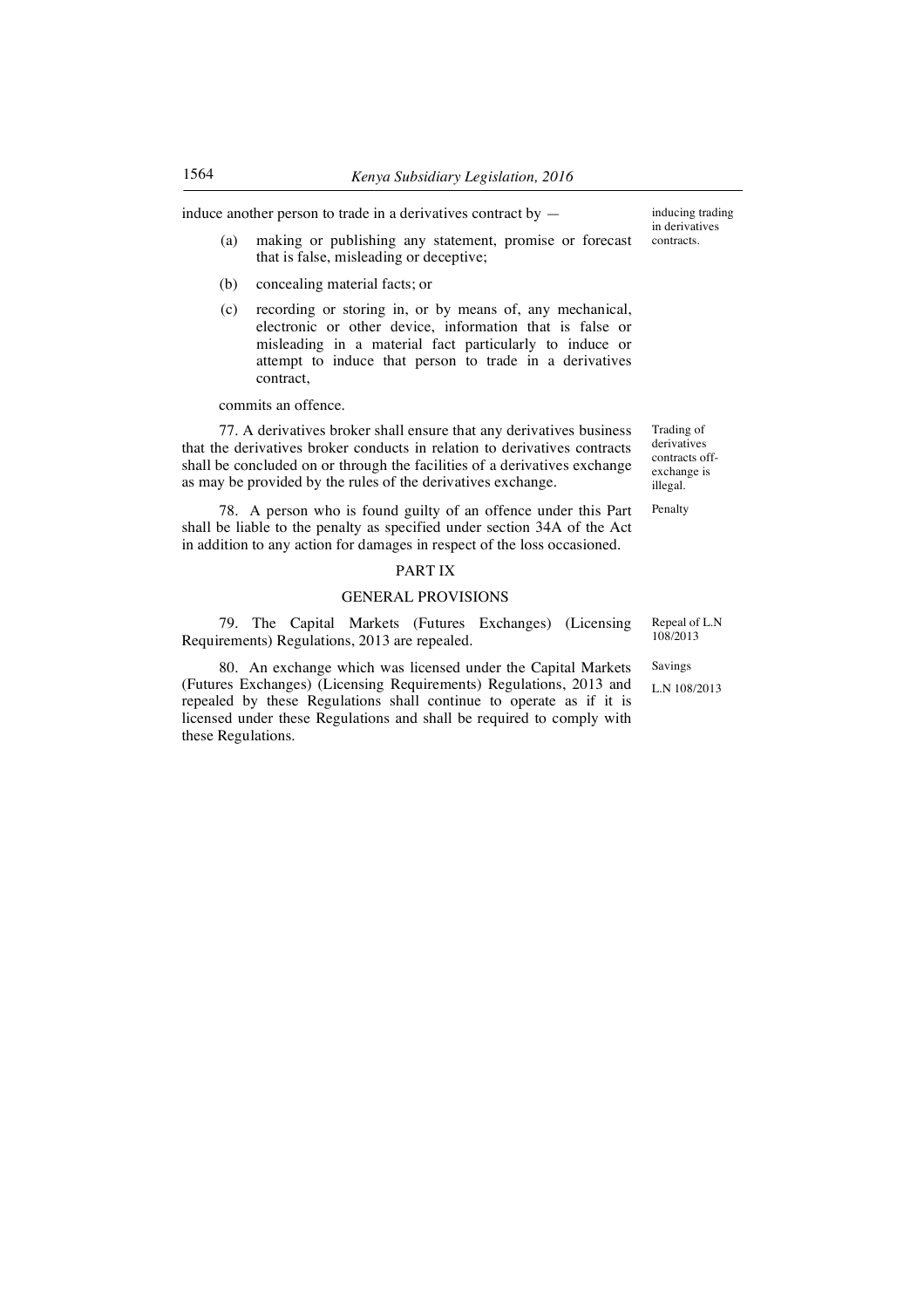## FIRST SCHEDULE

#### Form 1 (r. 4(1))

## THE CAPITAL MARKETS (DERIVATIVES MARKETS) REGULATIONS, 2015

## APPLICATION FORM FOR A LICENSE TO CONDUCT THE BUSINESS OF A DERIVATIVES EXCHANGE

Application is made for a derivatives exchange license under the Act and the following are made in respect thereof:

Note-

If space is insufficient to provide details, please attach annexure(s). Any annexure(s) should be identified as such and signed by the signatory of this application.

Information provided should be as at the date of application or renewal.

| 1. |                                   |
|----|-----------------------------------|
| 2. |                                   |
| 3. |                                   |
| 4. |                                   |
| 5. |                                   |
| 6. |                                   |
|    |                                   |
| 7. |                                   |
|    |                                   |
|    |                                   |
| 8. | Details of capital structure:     |
|    |                                   |
|    |                                   |
|    |                                   |
| 9. | Shareholders (please attach list) |

| Address and telephone number<br>Name |  | Number of shares held |  |  |
|--------------------------------------|--|-----------------------|--|--|
|                                      |  |                       |  |  |

10. (a) Directors (please attach a list)

| Name | Identity      | Date of     |       |                          | Date of Permanent Academic or | Number of   |
|------|---------------|-------------|-------|--------------------------|-------------------------------|-------------|
|      | card/Passport | appointment | Birth | address and professional |                               | shares held |
|      | number        |             |       | telephone                | qualification                 | in the      |
|      |               |             |       | number                   |                               | company     |
|      |               |             |       |                          |                               |             |
|      |               |             |       |                          |                               |             |
|      |               |             |       |                          |                               |             |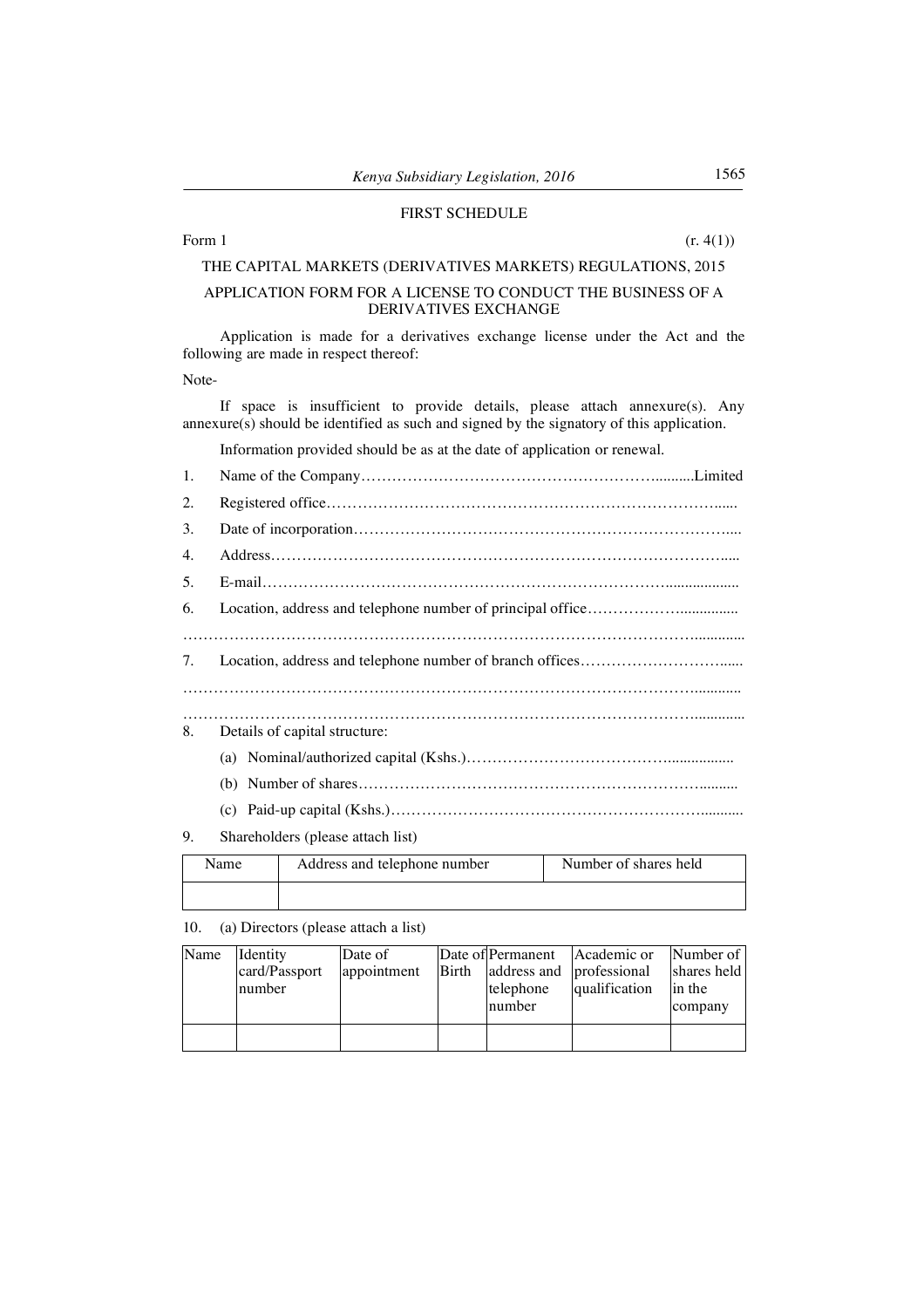(b) Secretary

Name……………………………………………………………………………………....... Address………………………………………………………………………………….......

Institute of Certified Secretaries of Kenya Registration No…………………………….......

(c) Chief Executive Officers and other key personnel

| Name                                                                                                                                                                  | Identity card<br>or Passport<br>number.                                                                                                                                                           | Date of<br>appointment                                                                                                                                                                                                                         | birth. | Date of Permanent<br>address and<br>telephone<br>number | Academic and Number of<br>professional<br>qualifications in the | shares held<br>company. |  |  |
|-----------------------------------------------------------------------------------------------------------------------------------------------------------------------|---------------------------------------------------------------------------------------------------------------------------------------------------------------------------------------------------|------------------------------------------------------------------------------------------------------------------------------------------------------------------------------------------------------------------------------------------------|--------|---------------------------------------------------------|-----------------------------------------------------------------|-------------------------|--|--|
| 11.                                                                                                                                                                   | Particulars of other directorship (s) of the directors and secretary                                                                                                                              |                                                                                                                                                                                                                                                |        |                                                         |                                                                 |                         |  |  |
| 12.                                                                                                                                                                   |                                                                                                                                                                                                   | Particulars of shares held by the directors and secretary in other companies                                                                                                                                                                   |        |                                                         |                                                                 |                         |  |  |
| 13.<br>14.                                                                                                                                                            |                                                                                                                                                                                                   | Has the applicant or any of its directors, secretary or members of senior<br>management at any time been placed under receivership, declared bankrupt or<br>compounded with or made an assignment for the benefit of his creditors in Kenya or |        |                                                         |                                                                 |                         |  |  |
|                                                                                                                                                                       | Has any director, secretary or key personnel of the applicant been a director of a<br>company that has been:<br>(a) denied any license or approval under the Capital Markets Act or equivalent in |                                                                                                                                                                                                                                                |        |                                                         |                                                                 |                         |  |  |
| any other jurisdiction: Yes/No                                                                                                                                        |                                                                                                                                                                                                   |                                                                                                                                                                                                                                                |        |                                                         |                                                                 |                         |  |  |
| a director of a company providing banking, insurance, financial or investment<br>(b)<br>advisory services whose license has been revoked by the appointing authority: |                                                                                                                                                                                                   |                                                                                                                                                                                                                                                |        |                                                         |                                                                 |                         |  |  |
|                                                                                                                                                                       |                                                                                                                                                                                                   |                                                                                                                                                                                                                                                |        |                                                         |                                                                 |                         |  |  |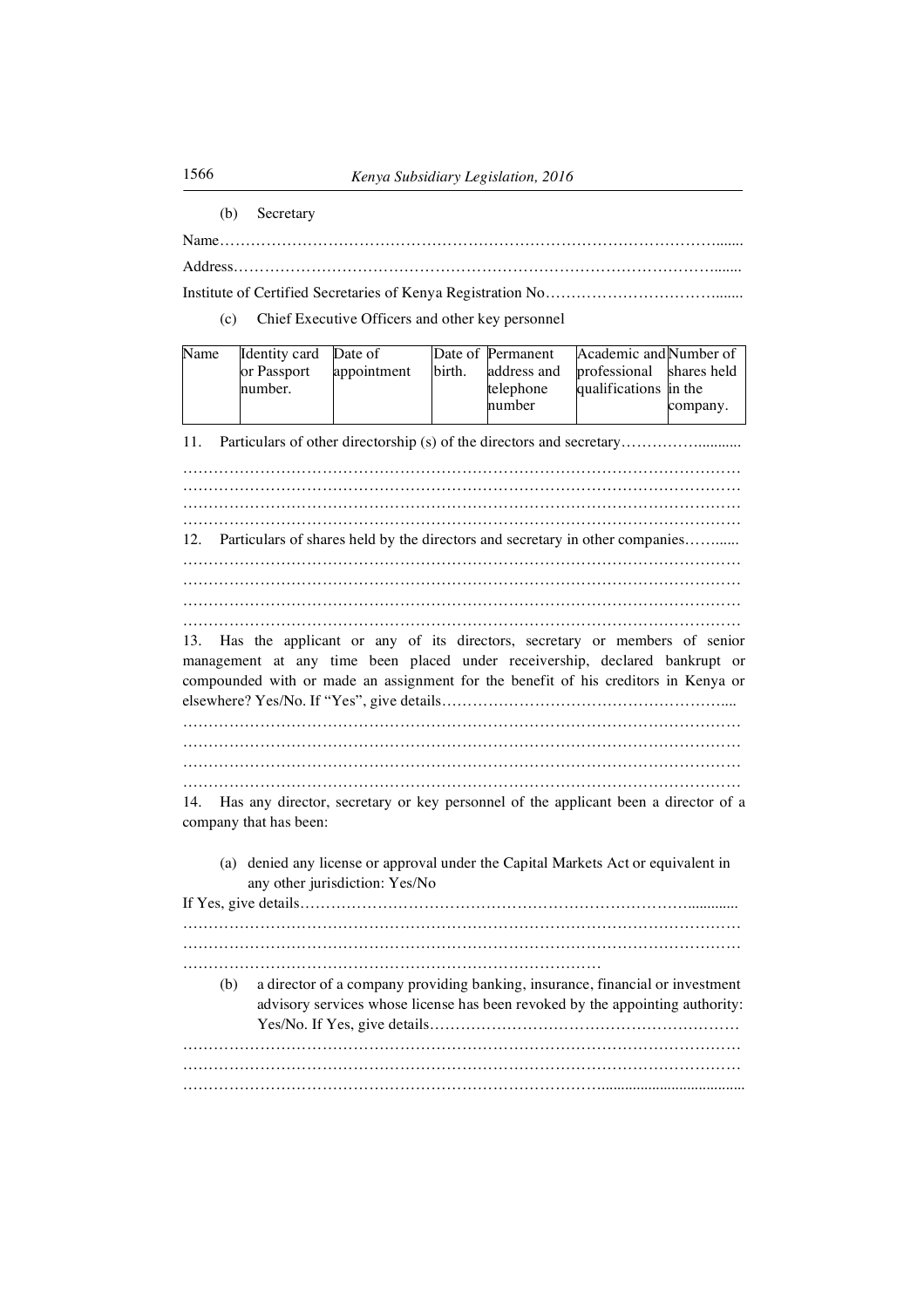|      | (c) |                      |                                                     |                                                                                   | subjected to any form of disciplinary action by any professional body of<br>which the applicant or any of its director was a member? Yes/No. if Yes, give                         |
|------|-----|----------------------|-----------------------------------------------------|-----------------------------------------------------------------------------------|-----------------------------------------------------------------------------------------------------------------------------------------------------------------------------------|
| 15.  |     | thereunder or        |                                                     | equivalent law outside Kenya? Yes/No.                                             | Has any court ever found that the applicant, or a person associated with the<br>applicant was involved in the violation of the Capital Markets Act or Regulations<br>If Yes, give |
| 16.  |     |                      |                                                     |                                                                                   | Is the applicant or a person associated with the applicant is subject to any<br>proceedings that could result in a "yes" answer to question 15? Yes/No. If "yes" give             |
|      |     |                      | commodities exchange? Yes/No. If "yes" give details |                                                                                   | 17. (1) is the applicant, any shareholder, director or secretary of the applicant a member<br>or director of a member company of any securities exchange, derivatives exchange or |
|      |     |                      | (2) have any of the above persons been-             |                                                                                   |                                                                                                                                                                                   |
|      | (a) |                      |                                                     |                                                                                   | refused admission as a member of any securities organization? Yes/No. if                                                                                                          |
|      |     |                      |                                                     |                                                                                   |                                                                                                                                                                                   |
|      | (b) |                      |                                                     |                                                                                   | expelled from or suspended from trading on any securities organization?                                                                                                           |
|      |     |                      |                                                     |                                                                                   |                                                                                                                                                                                   |
|      | (c) |                      |                                                     |                                                                                   | subjected to any other form of disciplinary action by any stock exchange?                                                                                                         |
|      |     |                      |                                                     |                                                                                   |                                                                                                                                                                                   |
| 18.  |     | Business references: |                                                     |                                                                                   |                                                                                                                                                                                   |
| Name |     |                      | Address                                             | Telephone number(s)                                                               | Occupation                                                                                                                                                                        |
| 19.  |     |                      |                                                     | Profile of the chief executive officer and key personnel in the applicant company |                                                                                                                                                                                   |
|      |     |                      |                                                     |                                                                                   |                                                                                                                                                                                   |

………………………………………………………………………………………………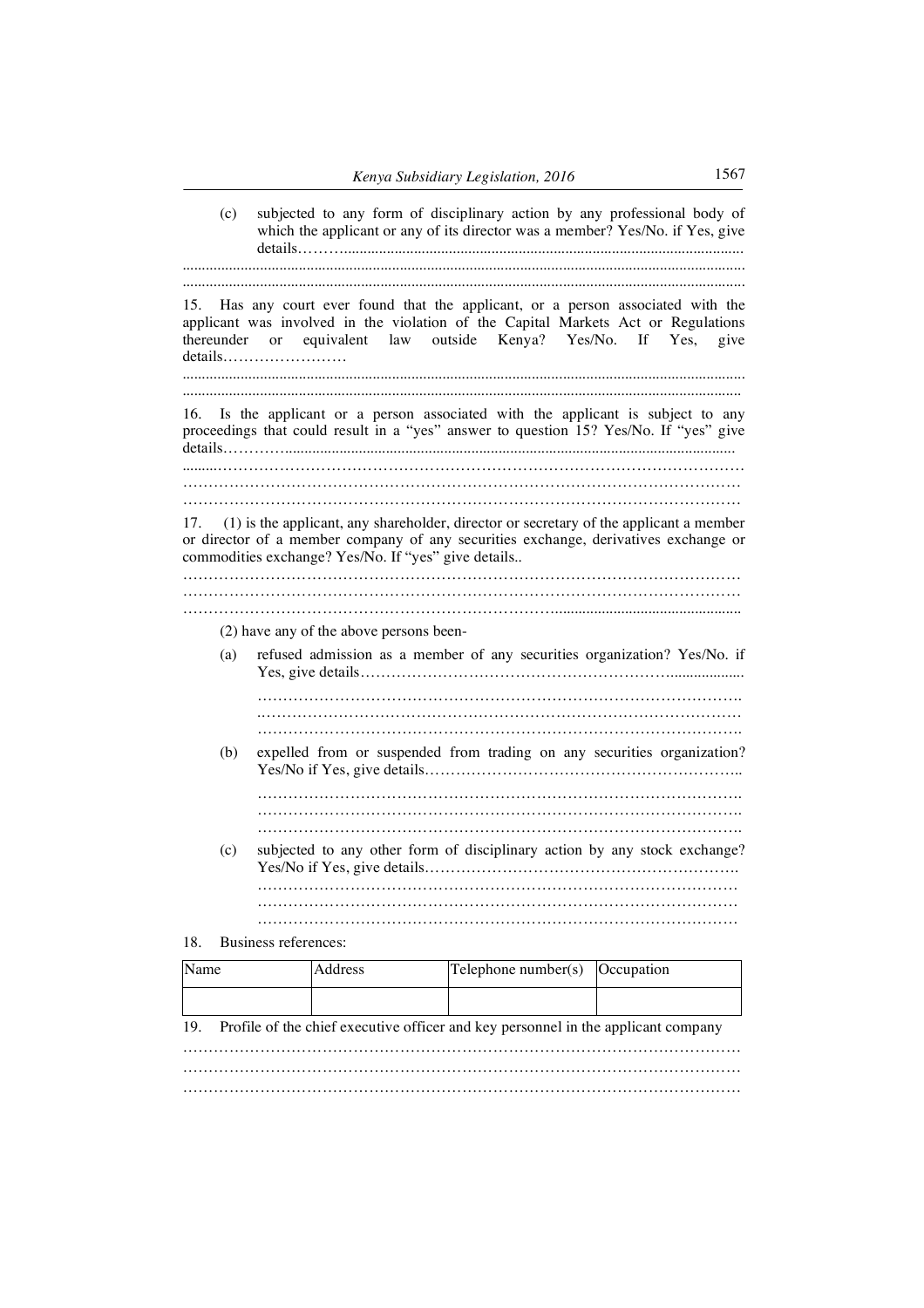| 20.     |     |                                                                                                                                                                                                                                               |
|---------|-----|-----------------------------------------------------------------------------------------------------------------------------------------------------------------------------------------------------------------------------------------------|
|         |     |                                                                                                                                                                                                                                               |
|         |     |                                                                                                                                                                                                                                               |
|         |     |                                                                                                                                                                                                                                               |
|         |     |                                                                                                                                                                                                                                               |
| 21.     |     | Any other additional information considered relevant to this applicant                                                                                                                                                                        |
|         |     |                                                                                                                                                                                                                                               |
|         |     |                                                                                                                                                                                                                                               |
|         |     |                                                                                                                                                                                                                                               |
|         |     | (Director)                                                                                                                                                                                                                                    |
|         |     |                                                                                                                                                                                                                                               |
|         |     | in this application and in the attached documents is true and correct.                                                                                                                                                                        |
|         |     |                                                                                                                                                                                                                                               |
| Signed: |     |                                                                                                                                                                                                                                               |
|         |     |                                                                                                                                                                                                                                               |
|         |     |                                                                                                                                                                                                                                               |
|         |     |                                                                                                                                                                                                                                               |
| Note:   |     |                                                                                                                                                                                                                                               |
| 1.      |     | The following shall be submitted with the application for a license:                                                                                                                                                                          |
|         | (a) | memorandum and articles of association;                                                                                                                                                                                                       |
|         | (b) | certificate of incorporation;                                                                                                                                                                                                                 |
|         | (c) | feasibility plan complying with regulation $4(2)(e)$ ;                                                                                                                                                                                        |
|         | (d) | rules of the proposed derivatives exchange containing provisions in<br>compliance with the matters detailed under regulation 3;                                                                                                               |
|         | (e) | details of the proposed trading system complying with the requirements of<br>regulation 7;                                                                                                                                                    |
|         | (f) | statements of the unaudited accounts for the period of accounting year ending<br>not earlier than six months prior to the date of application and audited annual<br>accounts for the preceding two years (in case of application of license); |
|         | (g) | a declaration by directors as to whether after due enquiry by them in relation<br>to the interval between the date to which the last accounts have been made<br>and a date not earlier than fourteen days before the date of application-     |
|         |     |                                                                                                                                                                                                                                               |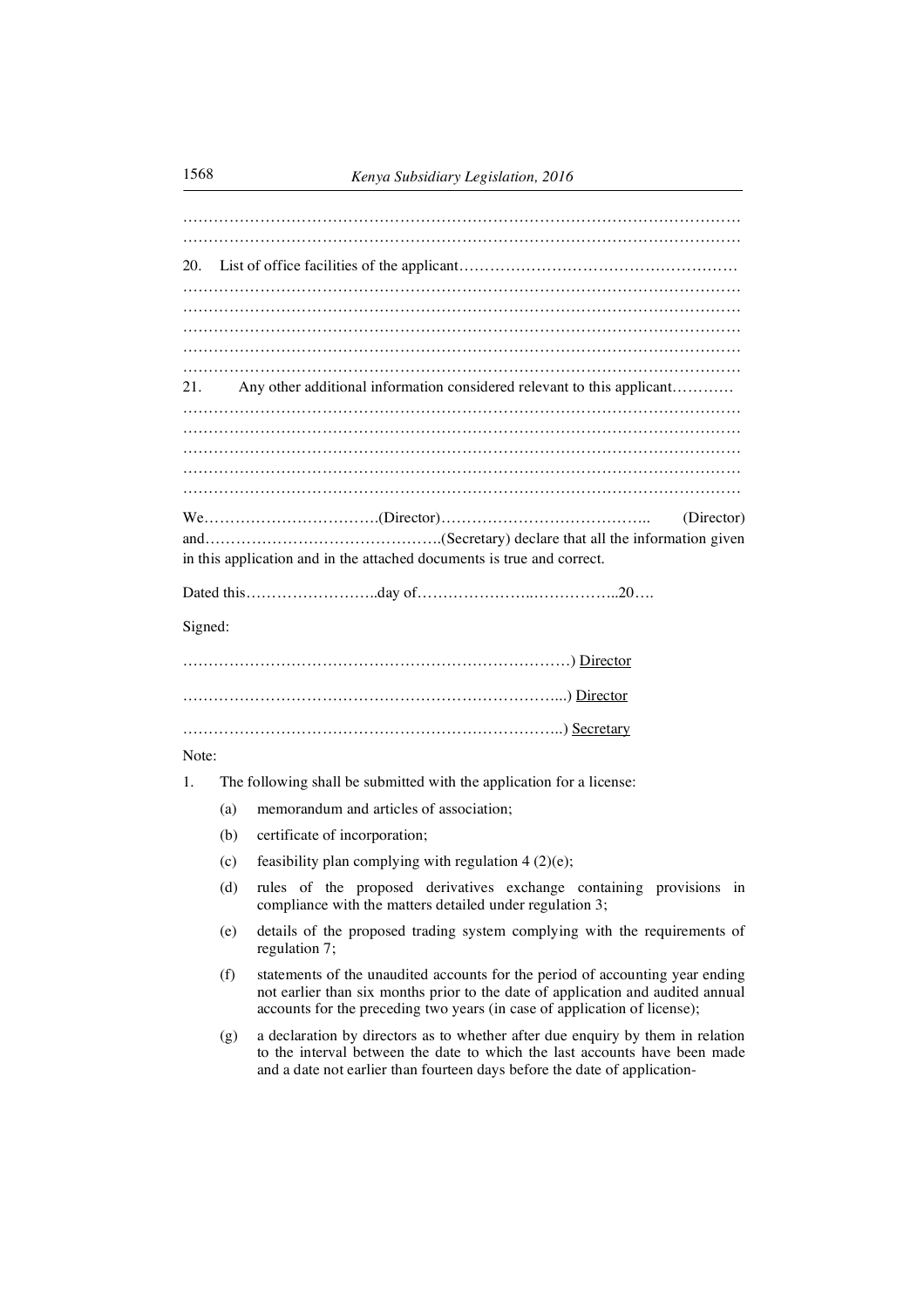- (i) the business of the company has, in their opinion, been satisfactorily maintained;
- (ii) they have, in their opinion, arisen any circumstances adversely affecting the company's trading or value of its assets;
- (iii) there are any contingent liabilities by reason of any guarantees given by the company or any of its subsidiaries;
- (iv) there are, since the last annual accounts, any changes in published reserves or any unusual factors affecting the profit of the company or any of its subsidiaries;
- (h) a declaration by persons authorized as prescribed to accompany the application form; and
- (i) application fee.

## SECOND SCHEDULE  $(r. 4(2)) (c), 12)$

THE CAPITAL MARKETS (DERIVATIVES MARKETS) REGULATIONS, 2015

## LICENSING AND ANNUAL FEES FOR DERIVATIVES EXCHANGES

## THIRD SCHEDULE

## **PART A**  $(r. 24(1))$

Code of conduct for the directors on the board

i. Meetings and minutes.

Every director of the derivatives exchange shall—

- (a) not participate in discussions on any subject matter in which any conflict of interest exists or arises, whether pecuniary or otherwise, and in such cases the same shall be disclosed and recorded in the minutes of the meeting;
- (b) not encourage the circulation of agenda papers during the meeting, unless circumstances so require;
- (c) offer their comments on the draft minutes and ensure that the same are incorporated in the final minutes;
- (d) insist on the minutes of the previous meeting being placed for approval in subsequent meeting;
- (e) endeavor to have the date of next meeting fixed at each board meeting in consultation with other members of the board;
- (f) endeavor to ensure that in case all the items of the agenda of a meeting were not covered for want of time, the next meeting is held within fifteen days for considering the remaining items.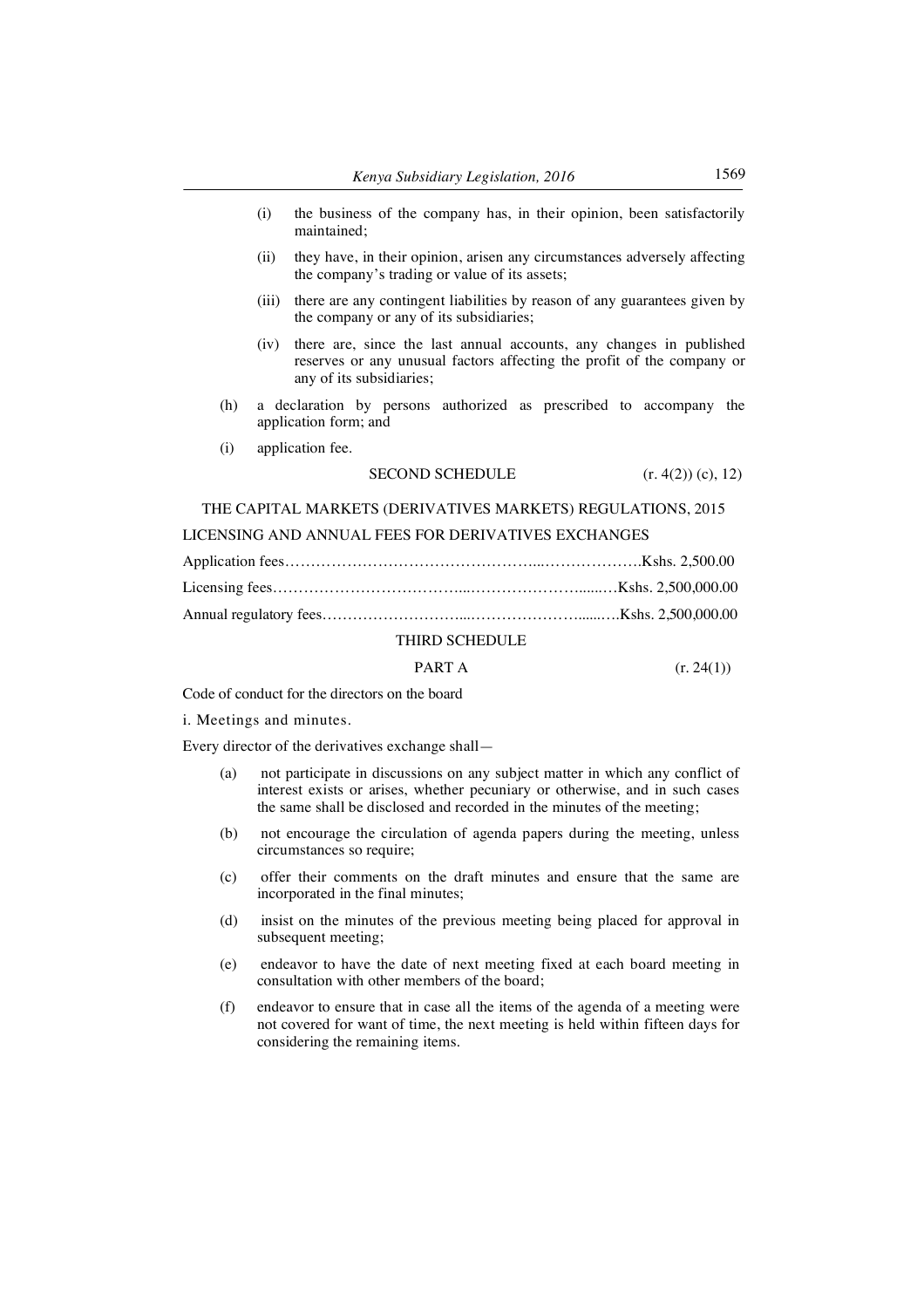ii. Code of Conduct for the public interest directors.

- (a) In addition to the conditions stated in paragraph (i), public interest directors of the derivatives exchange shall, endeavor to attend all the board meetings and they shall be liable to vacate office if they remain absent for three consecutive meetings of the board or do not attend seventy five percent of the total meetings of the board in a calendar year.
- (b) Public interest directors shall meet separately, at least once in six months to exchange views on critical issues.
- iii. Strategic planning.

Every director of the derivatives exchange shall—

- participate in the formulation and execution of strategies in the best interest of the Derivatives exchange and contribute towards pro-active decision making at the board level;
- (b) give benefit of their experience and expertise to the Derivatives exchange and provide assistance in strategic planning and execution of decisions.

iv. Regulatory compliances.

Every director of the derivatives exchange shall—

- (a) endeavor to ensure that the derivatives exchange abides by all the provisions of the Act and regulations framed thereunder and the circulars, directions issued by the Authority from time to time;
- (b) endeavor compliance at all levels so that the regulatory system does not suffer any breaches;
- (c) endeavor to ensure that the derivatives exchange takes steps commensurate to honour the time limit stipulated by Authority for corrective action;
- (d) not support any decision in the meeting of the board which may adversely affect the interest of investors and shall report forthwith any such decision to the Authority.
- v. General responsibility.

Every director of the derivatives exchange shall—

- (a) place priority for redressing investor grievances and encouraging fair trade practice so that the derivatives exchange becomes an engine for the growth of the derivatives market;
- (b) endeavour to analyze and administer the derivatives exchange issues with professional competence, fairness, impartiality, efficiency and effectiveness;
- (c) submit the necessary disclosures/statement of dealings in derivatives contracts as required by the derivatives exchange from time to time as per their rules or articles of association;
- (d) unless otherwise required by law, maintain confidentiality and shall not divulge/disclose any information obtained in the discharge of their duty and no such information shall be used for personal gains;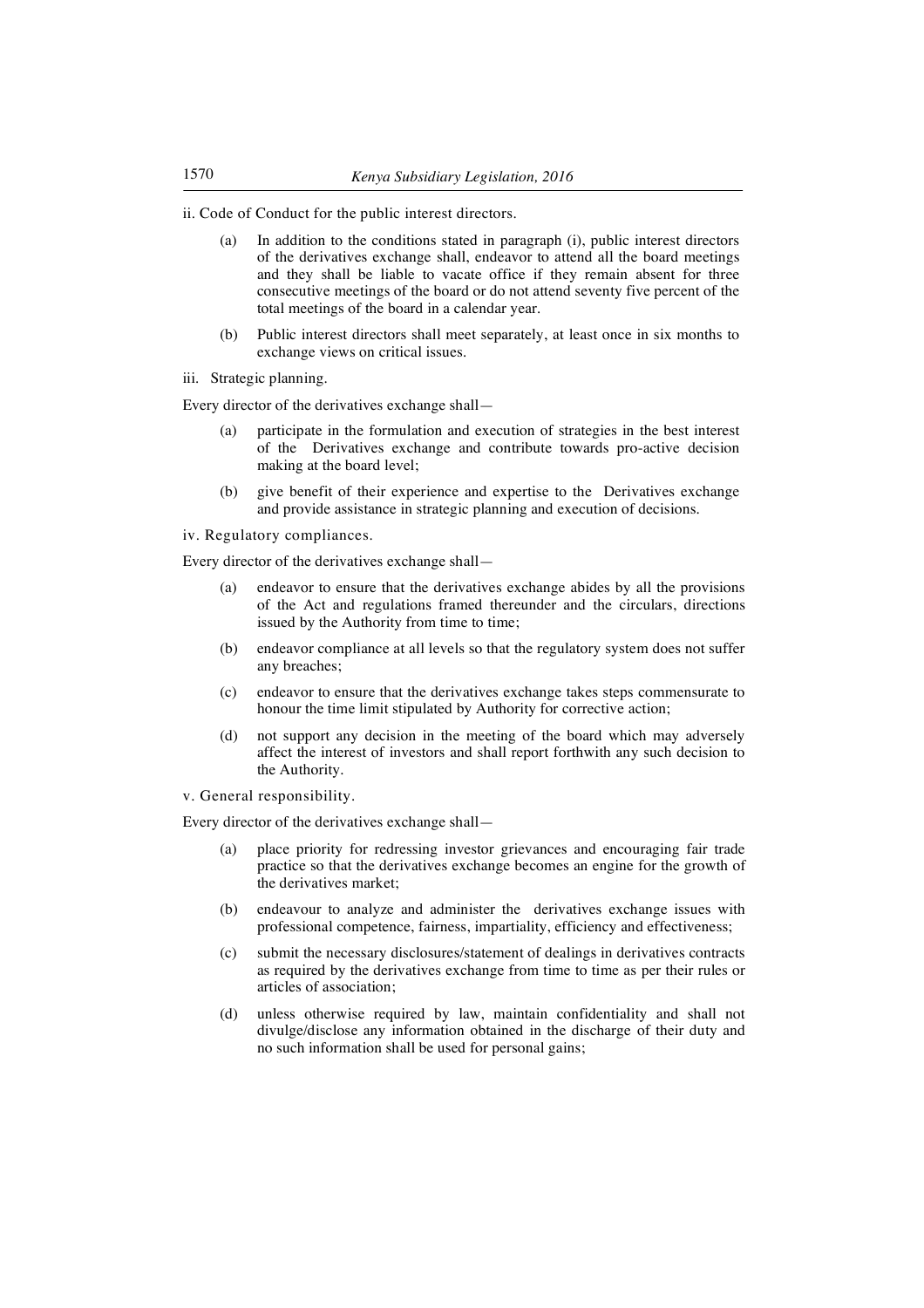- (e) maintain the highest standards of personal integrity, truthfulness, honesty and fortitude in discharge of their duties in order to inspire public confidence and shall not engage in acts discreditable to their responsibilities;
- (f) perform their duties in an independent and objective manner and avoid activities that may impair, or may appear to impair, their independence or objectivity or official duties;
- (g) perform their duties with a positive attitude and constructively support open communication, creativity, dedication, and compassion;
- (h) ot engage in any act involving moral turpitude, dishonesty, fraud, deceit, or misrepresentation or any other act prejudicial to the administration of the derivatives exchange.

$$
PART - B \qquad (r. 24(2))
$$

Code of Ethics for directors and key personnel of Derivatives Exchange

The 'Code of Ethics' for directors and key personnel of the derivatives exchange, is aimed at improving the professional and ethical standards in the functioning of derivatives exchange thereby creating better investor confidence in the integrity of the derivatives market.

i. Objectives and underlying principles.

The Code of Ethics for directors and key personnel of the derivatives exchange seeks to establish a minimum level of business/ professional ethics to be followed by these directors and key personnel, towards establishing a fair and transparent marketplace. The Code of Ethics is based on the following fundamental principles:

- (a) airness and transparency in dealing with matters relating to the derivatives exchange and the investors;
- (b) Compliance with all laws/ rules/ regulations laid down by regulatory agencies/ derivatives exchange;
- (c) Exercising due diligence in the performance of duties; and
- (d) Avoidance of conflict of interest between self-interest of directors/ key management personnel and interests of derivatives exchange and investors.
- ii. Ethics committee.

For overseeing implementation of this Code, an ethics committee shall be constituted by every Derivatives exchange under the respective board.

- iii. General standards.
	- (a) Directors and key personnel shall endeavor to promote greater awareness and understanding of ethical responsibilities;
	- (b) Directors and key personnel, in the conduct of their business shall observe high standards of commercial honor and just and equitable principles of trade;
	- (c) The conduct of directors and key personnel in business life should be exemplary which will set a standard for other members of the derivatives exchange;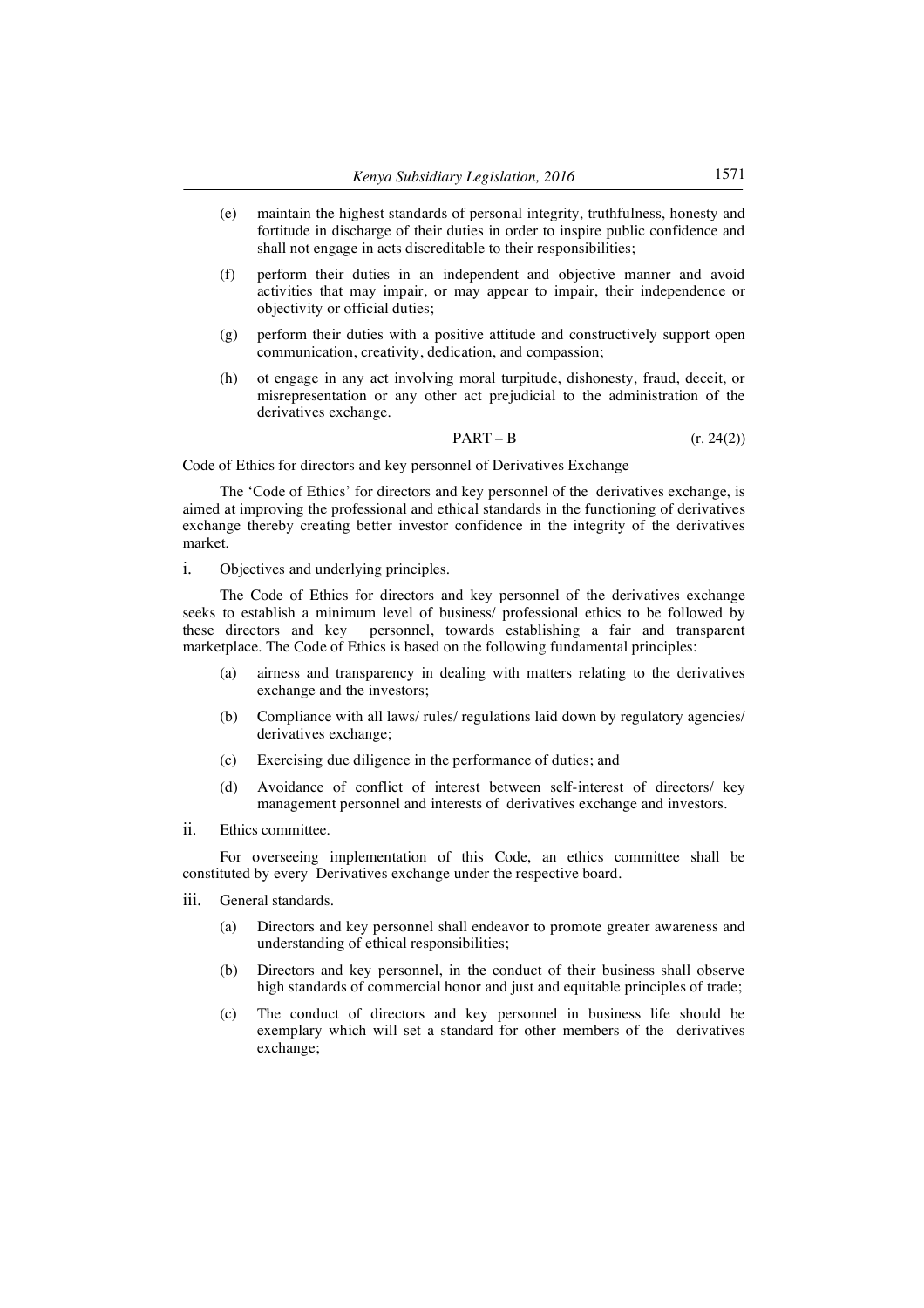- (d) Directors and key personnel shall not use their position to give/get favors to/from the executive or administrative staff of the derivatives exchange, technology or service providers and vendors of the Derivatives exchange;
- (e) Directors and key personnel shall not commit any act which will put the reputation of the derivatives exchange, in jeopardy; and
- (f) Directors, committee members and key personnel of the derivatives exchange, should comply with all rules and regulations applicable to the derivatives market.

iv. Disclosure of dealings in Derivatives Contracts by key personnel of the Derivatives Exchange.

Key personnel of the Derivatives exchange shall disclose on a periodic basis as determined by the laws, regulations, guidelines, rules relating to the Derivatives markets (which could be monthly), all their dealings in Derivatives contracts, directly or indirectly, to the board/ ethics committee/ Compliance Officer.

vi. Avoidance of conflict of interest.

- (a) No director of the board or member of any committee of the Derivatives exchange participate in any decision making/adjudication in respect of any person /matter in which he is in any way, directly or indirectly, concerned or interested.
- (b) Whether there is any conflict of interest or not in a matter, should be decided by the board.

vii. Role of the Chairperson and directors in the day to day functioning of the Derivatives exchange or clearing corporation.

- (a) The chairperson and directors shall not interfere in the day to day functioning of the Derivatives exchange and shall limit their role to decision making on policy issues and to issues as the board may decide;
- (b) The chairperson and directors shall abstain from influencing the employees of the Derivatives exchange in conducting their day to day activities; and
- (c) The chairperson and directors shall not be directly involved in the function of appointment and promotion of employees unless specifically so decided by the board.
- viii. Access to information.
	- (a) Directors shall call for information only as part of specific committees or as may be authorized by the board.
	- (b) There shall be prescribed channels through which information shall move and further there shall be audit trail of the same. Any retrieval of confidential documents/ information shall be properly recorded.
	- (c) All such information, especially which is non-public and price sensitive, shall be kept confidential and not be used for any personal consideration/ gain.
	- (d) Any information relating to the business/operations of the Derivatives exchange, which may come to the knowledge of directors/ key personnel during performance of their duties shall be held in strict confidence, shall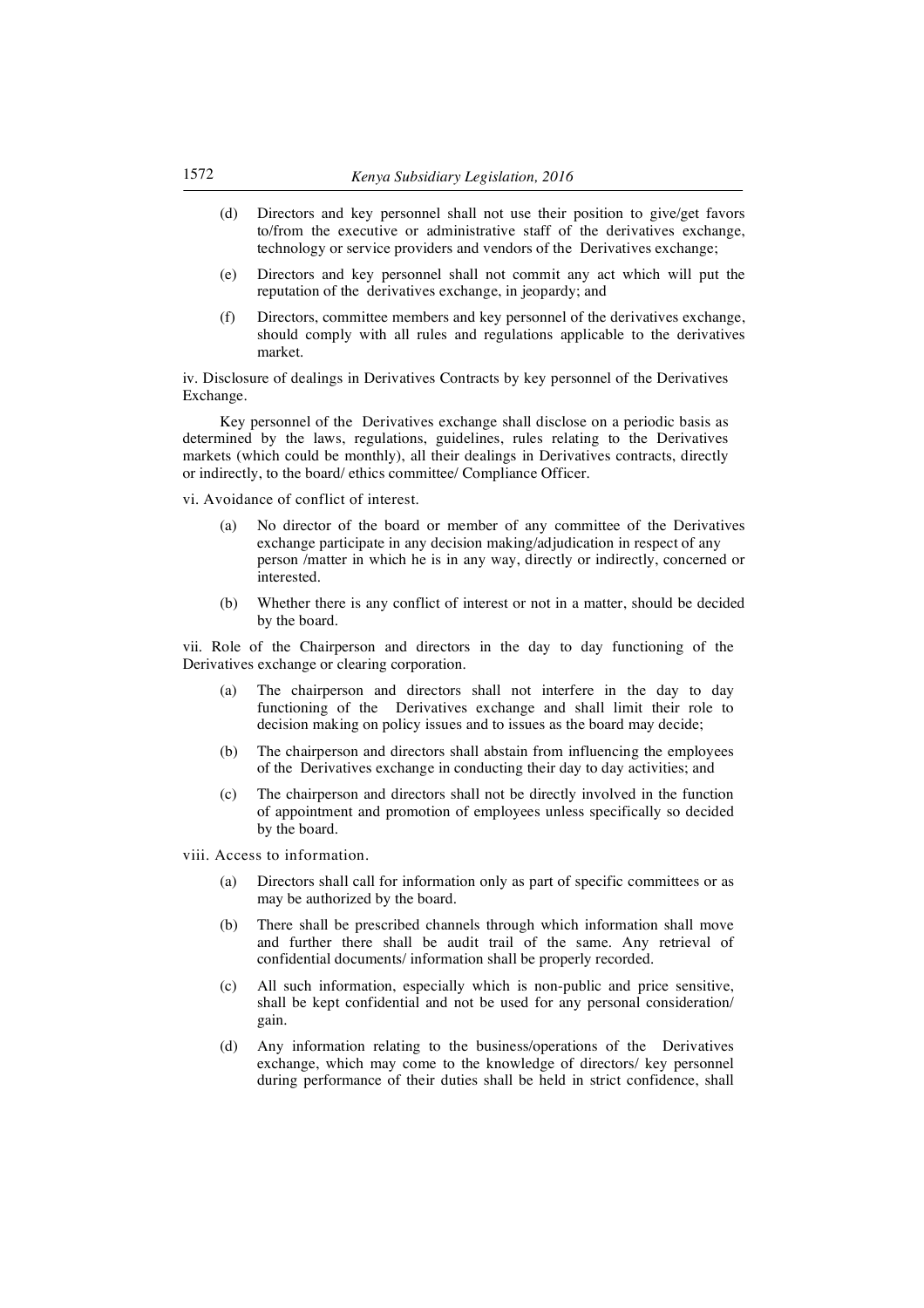not be divulged to any third party and shall not be used in any manner except for the performance of their duties.

ix. Misuse of position.

Directors/ committee members shall not use their position to obtain business or any pecuniary benefit in the organization for themselves or family members.

- x. Ethics committee to lay down procedures.
	- (a) The ethics committee shall lay down procedures for the implementation of the code and prescribe reporting formats for the disclosures required under the code.
	- (b) The compliance officer shall execute the requirements laid down by the ethics committee.

While the objective of this Code is to enhance the level of market integrity and investor confidence, it is emphasized that a written code of ethics may not completely guarantee adherence to high ethical standards. This can be accomplished only if directors and key personnel of the Derivatives exchange commit themselves to the task of enhancing the fairness and integrity of the system in letter and spirit.

$$
PART - C \t\t (r. 26)
$$

## Measures to ensure segregation of regulatory departments

In order to ensure the segregation of regulatory departments, every Derivatives exchange shall adopt a "Chinese Wall" policy which separates the regulatory departments of the Derivatives exchange from the other departments. The employees in the regulatory departments shall not communicate any information concerning regulatory activity to any one in other departments. The employees in regulatory areas may be physically segregated from employees in other departments including with respect to access controls. In exceptional circumstances employees from other departments may be given confidential information on "need to know" basis, under intimation to the compliance officer

#### FOURTH SCHEDULE

FORM 2  $(r.52(1))$ 

#### APPLICATION FORM FOR LICENCE AS DERIVATIVES BROKER

## THE CAPITAL MARKETS ACT

#### (*Cap.* 485A)

## THE CAPITAL MARKETS (DERIVATIVES MARKETS) REGULATIONS, 2015

#### APPLICATION FORM

## APPLICATION FOR A LICENCE TO CONDUCT THE BUSINESS OF A DERIVATIVES BROKER

Application is made for a derivatives broker licence under The Capital Markets (Derivatives Business) Regulations, 2015 and the following statements are made in respect thereof:

Note-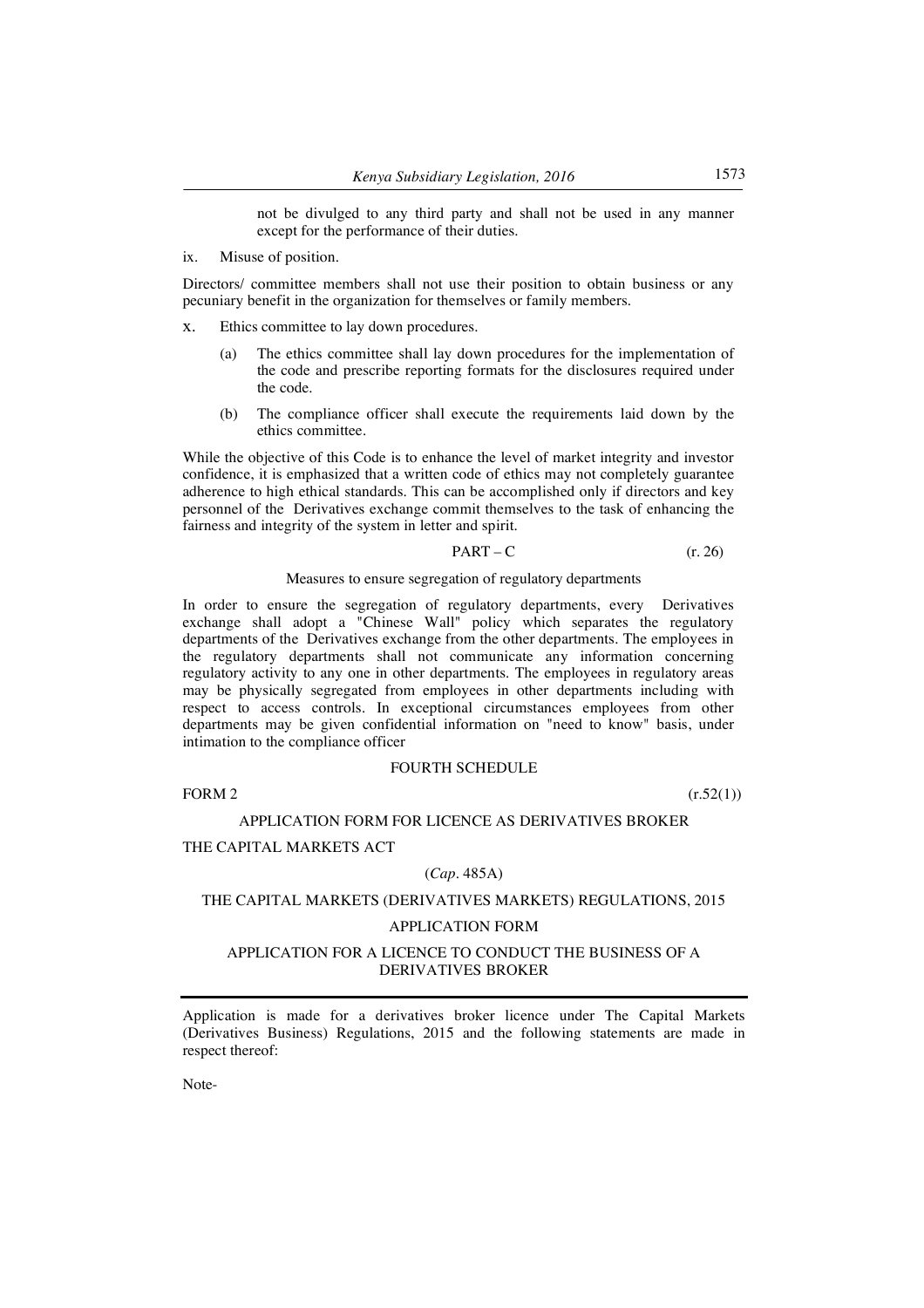If space is insufficient to provide details, please attach annexure(s). Any annexure(s) should be identified as such and signed by the signatory of this application.

*Information provided should be as at the date of the application or renewal.*

1. Name of company ..................................................................... Limited

| 8. Details of capital structure: |
|----------------------------------|
|                                  |

- (b) Number of shares …………………………………………................................
- (c) Paid-up capital (Kshs) …………………………………….................................
- 9. Shareholders (please attach a list)

| Name | Address & telephone | Number of shares |
|------|---------------------|------------------|
|      | mumber              | Held             |

10 (a) Directors (please attach a list)

| Name | Identity          | Date of     |       | Date of Permanent         | Academic      | Number of             |
|------|-------------------|-------------|-------|---------------------------|---------------|-----------------------|
|      | Card/<br>Passport | Appointment | birth | address $\&$<br>telephone | Or            | shares held<br>in the |
|      |                   |             |       |                           |               |                       |
|      | number            |             |       | number                    | Professional  | company               |
|      |                   |             |       |                           | qualification |                       |
|      |                   |             |       |                           |               |                       |
|      |                   |             |       |                           |               |                       |

(b) Secretary

Name…………………………………………………………………………………...........

Address ………………………………………………………………………………..........

Institute of Certified Secretaries of Kenya Registration No. …………………….................

(c) Chief executive and other key personnel

| Name | Identity | Date of     | Date  | Permanent    | Academic      | Number      |
|------|----------|-------------|-------|--------------|---------------|-------------|
|      | Card/    | Appointment | of    | address $\&$ | or            | of shares   |
|      | Passport |             | birth | telephone    | Professional  | held in the |
|      | number   |             |       | number       | qualification | company     |
|      |          |             |       |              |               |             |
|      |          |             |       |              |               |             |

11. Particulars of other directorship(s) of the directors and secretary.

…………………………………………………………………………………………

12. Particulars of shares held by directors or secretary in other companies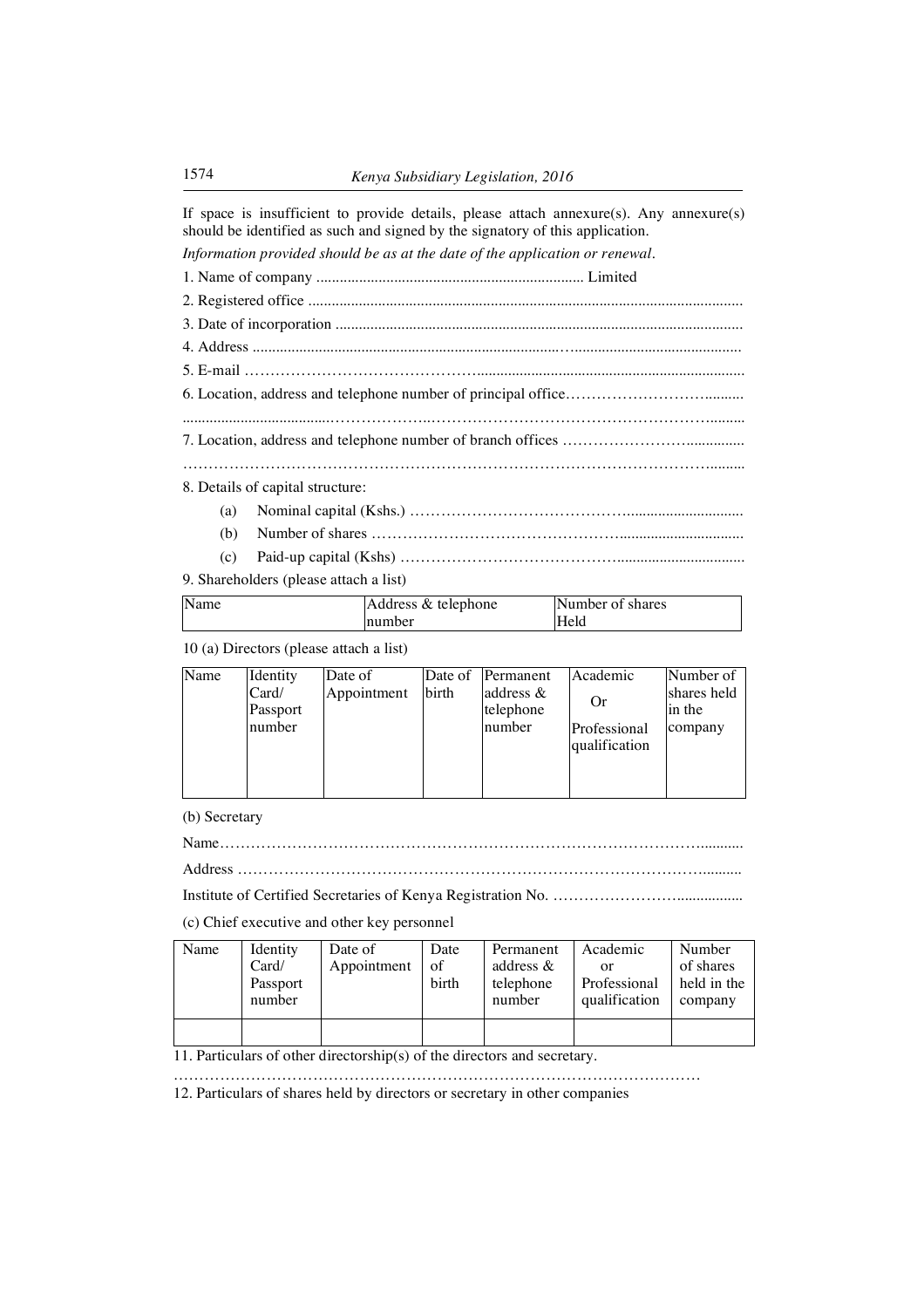………………………………………………………………………………………….......

13. Has the applicant or any of its directors, secretary or members of senior management at any time been placed under receivership, declared bankrupt, or compounded with or made an assignment for the benefit of his creditors, in Kenya or elsewhere? Yes/ No. If 'yes', give details

……………….…………………………………………………………………...................

14. Has any director, secretary or senior management of the applicant been a director of a company that has been:

(a) denied any licence or approval under the Capital Markets Act or equivalent legislation in any other jurisdiction: Yes/No.

If Yes, give details.

#### …………………………………………………………………………………....................

(b) a director of a company providing banking, insurance, financial or investment advisory services whose licence has been revoked by the appropriate authority? Yes/No. If Yes, give details.

………………………………………………………………………………….....................

(c) subjected to any form of disciplinary action by any professional body of which the applicant or any of its director was a member? Yes/ No. If yes, give details.

………………………………………………………………………………….....................

15. Has any court ever found that the applicant, or a person associated with the applicant was involved in a violation of the Capital Markets Act or Regulations thereunder, or equivalent law outside Kenya? Yes / No. If 'yes', give details.

……………………………………………………………………………………...............

16. Is the applicant and/or a person associated with the applicant now the subject of anyproceeding that could result in a 'yes' answer to the above question (15)? Yes/No. If 'yes,', give details.

 $\mathcal{L}^{\text{max}}_{\text{max}}$ 

17 (1) Is the applicant, or any shareholder, director or the secretary of the applicant, amember or director of a member company of any securities exchange? Yes/ No.

If 'yes', give details.

……………………………………………………………………………………................

(2) Have any of the above persons been -

(a) refused membership of any securities organization? Yes / No. If 'yes', give details

…………………………………………………………………………………….................

(b) expelled from or suspended from trading on or membership of any securities organization? Yes/No. If 'yes' give details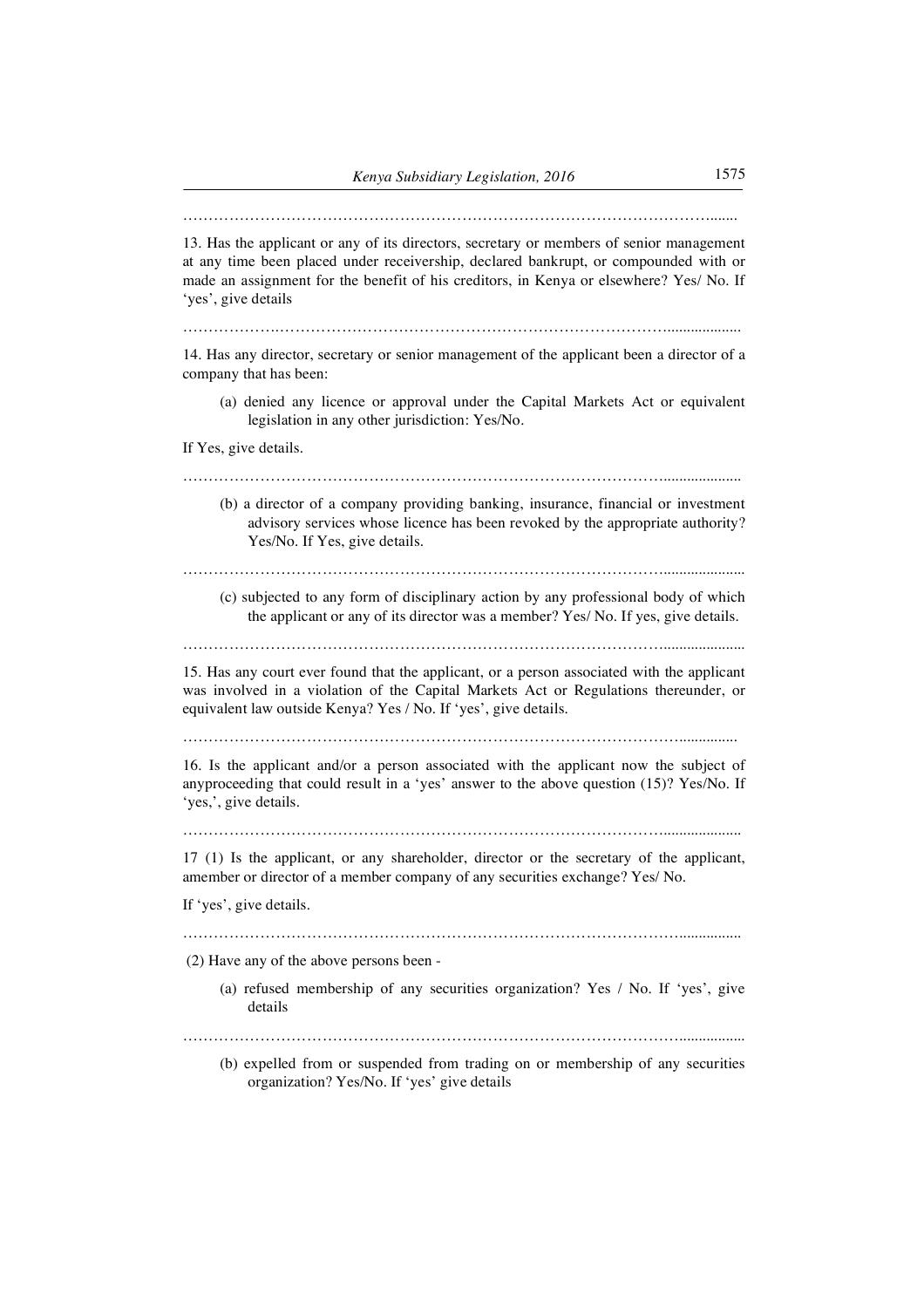. The same state of the state of the state of the state of the state of the state of the state of the state of the state of the state of the state of the state of the state of the state of the state of the state of the st

(c ) subjected to any other form of disciplinary action by any stock/securities exchange? Yes/No. If 'yes', give details.

…………………………………………………………………………………….................

18. Business references:

| Name | Telephone number (s) Occupation |  |
|------|---------------------------------|--|
|------|---------------------------------|--|

19. One bank reference, where the applicant is a bank the reference shall be given by another bank independent of the applicant

20. Profile of the chief executive and key employees in the applicant company:

| Name | 'ost | $\cdots$<br>Jualifications | :xperience<br>ıΗ |
|------|------|----------------------------|------------------|
|      |      |                            |                  |

21. List the office facilities of the applicant

………………………………………………………………………………….....................

22. State the exact nature of the activity to be carried on which obliges the applicant to apply for a licence from the Capital Markets Authority

………………………………………………………………………………….....................

23. Any other additional information considered relevant to this application:

…………………………………………………………………………………..................... We …………………………………(Director), …………………………… (Director) and ………………………………. (Secretary) declare that all the information given in this

application and in the attached documents is true and correct.

Dated this …………………… day of ……………………. 20 …………….

Signed:

……………………………………….… ) Director ………………………………………….) Director …………………………………………) Secretary

Note:

1. The following shall be submitted with the application for a licence:

- (a) memorandum and articles of association
- (b) certificate of incorporation;
- (c) a statement of the un-audited accounts for the period of accounting year ending not earlier than six months prior to the date of application and audited annual accounts for the preceding two years or an auditor's certificate in case of a newly established entities (in the case of application of licence), management accounts up to the 30<sup>th</sup> November and audited annual accounts for the preceding year (in the case of renewal of licence);